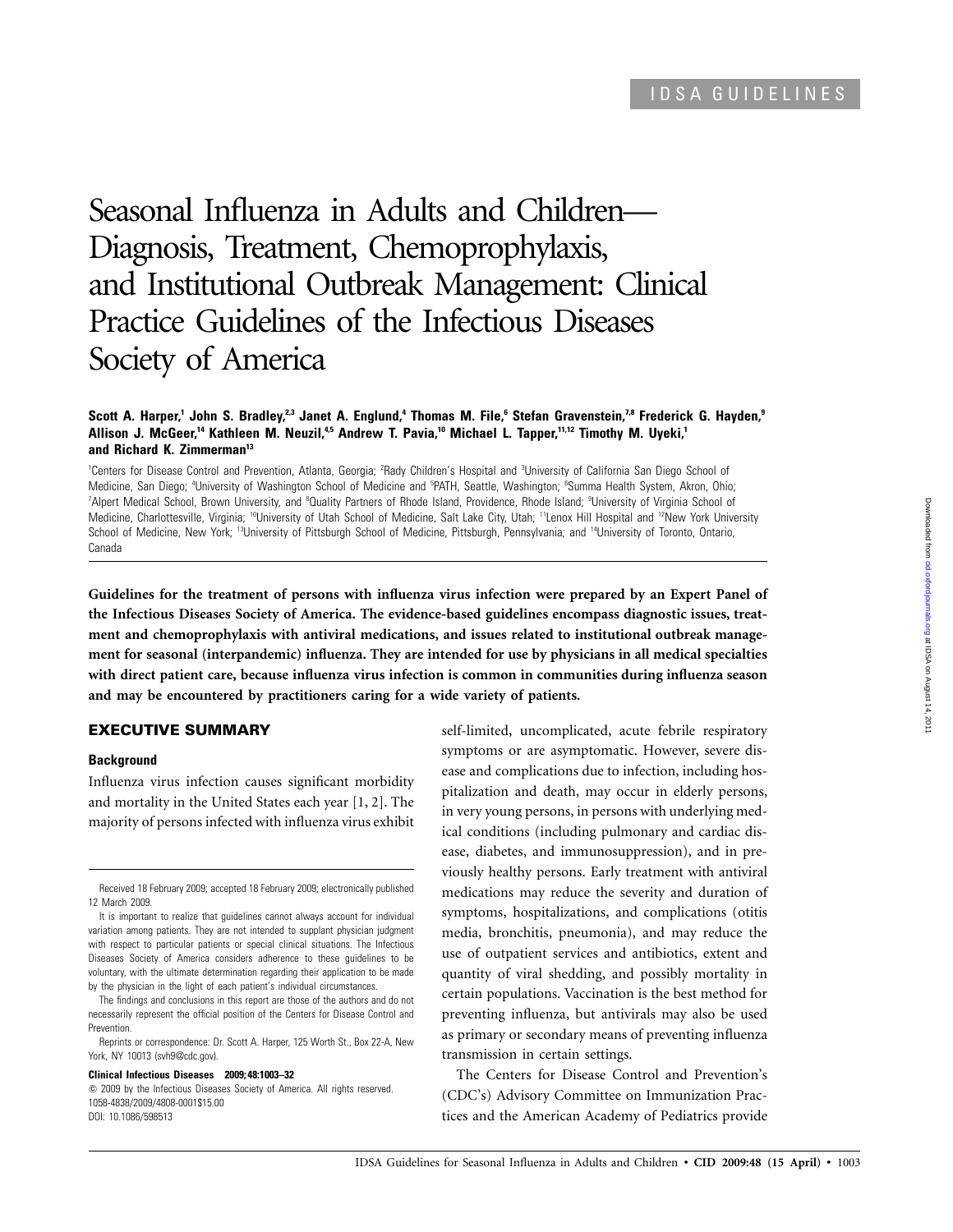recommendations on the appropriate use of trivalent inactivated and live, attenuated influenza vaccines, as well as information on diagnostics and antiviral use for treatment and chemoprophylaxis [3–5]. The CDC's influenza Web site (http:// www.cdc.gov/flu) also summarizes up-to-date information on current recommendations for influenza diagnostic testing and antiviral use. The Infectious Diseases Society of America's (IDSA's) influenza guideline provides an evidence-based set of recommendations and background on influenza with contributions from many sources, including the CDC, the American Academy of Pediatrics, the American College of Physicians, the American Academy of Family Physicians, the Pediatric Infectious Diseases Society, the Society for Healthcare Epidemiology of America, practicing clinicians, and the IDSA, to guide decision-making on these issues. The current guideline development process included a systematic weighting of the quality of the evidence and the grade of recommendation (table 1) [6]. These guidelines apply to seasonal (interpandemic) influenza and not to avian or pandemic disease. Clinical management guidelines for sporadic human infections due to avian A (H5N1) viruses have been published by the World Health Organization [7, 8].

## **DIAGNOSTIC ISSUES**

#### **Who Should Be Considered to Have Influenza?**

1. During influenza season (defined as periods when influenza viruses are circulating in the community), the diagnosis of influenza should be considered in the following patients, regardless of vaccination status:

a. Immunocompetent and immunocompromised persons (both adults and children), including health care personnel, with fever and the acute onset of respiratory signs and symptoms (A-II).

b. Persons with fever and acute exacerbation of underlying chronic lung disease (A-II).

c. Infants and young children with fever and no other signs or symptoms (A-II).

d. Elderly persons with new or worsening respiratory symptoms, including exacerbation of congestive heart failure or altered mental status, with or without fever (A-II).

e. Severely ill persons with fever or hypothermia (A-II).

f. Hospitalized children admitted without fever and acute respiratory symptoms who subsequently develop fever or febrile respiratory illness after hospital admission (A-II).

g. Hospitalized adults admitted without fever and acute respiratory symptoms who subsequently develop febrile respiratory illness after hospital admission (A-II).

2. During any time of the year, influenza should be considered in immunocompetent and immunocompromised persons with acute febrile respiratory symptoms who are epidemiologically linked to an influenza outbreak (e.g., health care personnel at, residents of, or visitors to an institution experiencing an influenza outbreak; household and close contacts of persons with suspected influenza; returned travelers from countries where influenza viruses may be circulating; participants in international mass gatherings; and cruise ship passengers) (A-II).

#### **Who Should Be Tested for Suspected Influenza?**

3. If the result will influence clinical management (decisions on initiation of antiviral treatment, impact on other diagnostic testing, antibiotic treatment decisions, and infection control practices), with consideration for the sensitivity and specificity of the test used and information about local influenza virus circulation, the following persons should be considered for influenza testing (table 2):

**Table 1. Infectious Diseases Society of America–US Public Health Service Grading System for ranking recommendations in clinical guidelines.**

| Category, grade            | Definition                                                                                                                                                                                                                                              |  |
|----------------------------|---------------------------------------------------------------------------------------------------------------------------------------------------------------------------------------------------------------------------------------------------------|--|
| Strength of recommendation |                                                                                                                                                                                                                                                         |  |
| A                          | Good evidence to support a recommendation for or against use                                                                                                                                                                                            |  |
| B                          | Moderate evidence to support a recommendation for or against use                                                                                                                                                                                        |  |
| C                          | Poor evidence to support a recommendation                                                                                                                                                                                                               |  |
| Quality of evidence        |                                                                                                                                                                                                                                                         |  |
|                            | Evidence from $\geq 1$ properly randomized, controlled trial                                                                                                                                                                                            |  |
| Ш                          | Evidence from $\geq 1$ well-designed clinical trial, without randomiza-<br>tion; from cohort or case-controlled analytic studies (preferably<br>from >1 center); from multiple time-series; or from dramatic re-<br>sults from uncontrolled experiments |  |
| Ш                          | Evidence from opinions of respected authorities, based on clinical<br>experience, descriptive studies, or reports of expert committees                                                                                                                  |  |

**NOTE.** Adapted from Canadian Task Force on the Periodic Health Examination [6].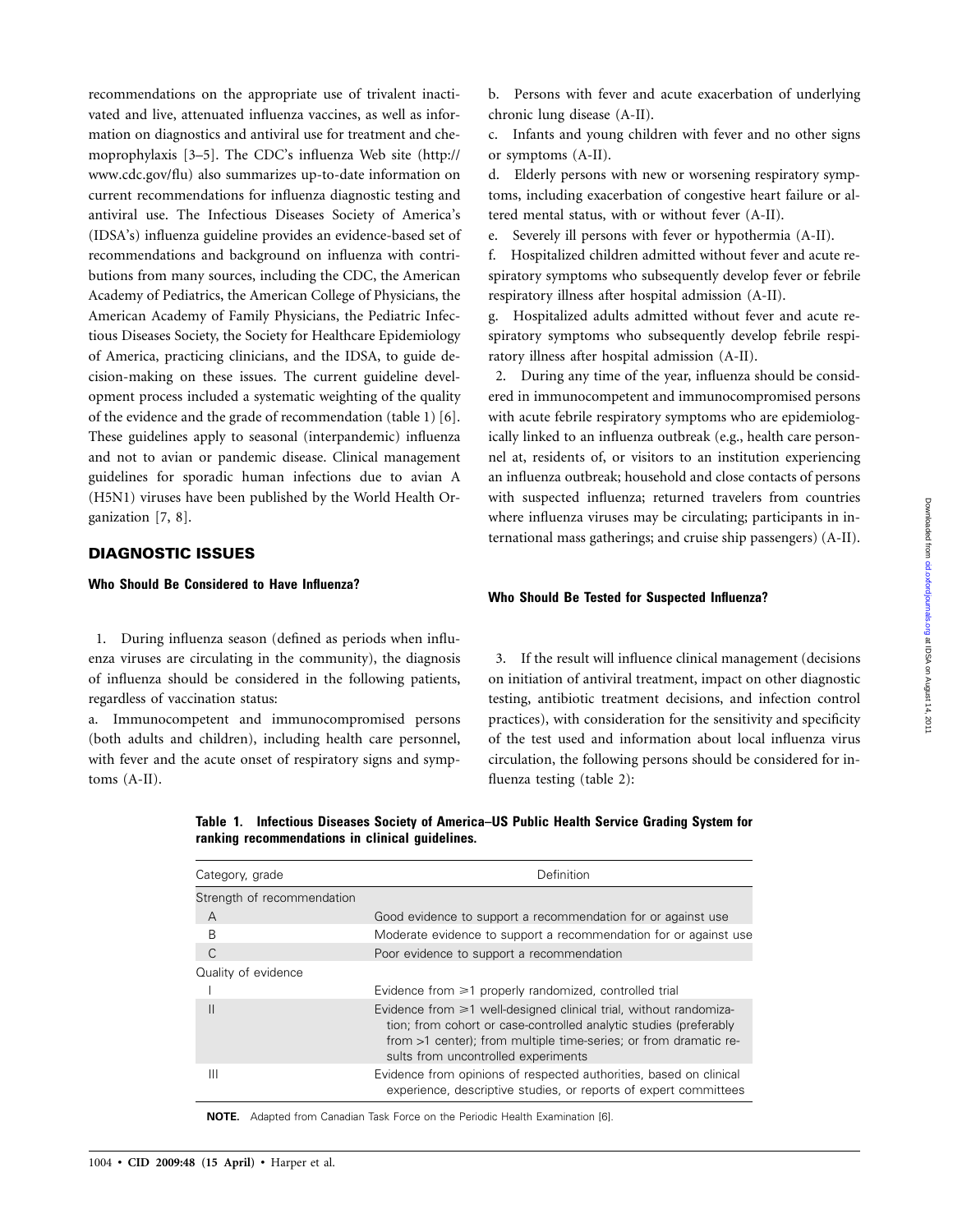## **Table 2. Persons who should be tested for influenza.**

During influenza season, testing should occur in the following persons if the result will influence clinical management

Outpatient immunocompetent persons of any age at high risk of developing complications of influenza (e.g., hospitalization or death) presenting with acute febrile respiratory symptoms, within 5 days after illness onset, when virus is usually being shed

Outpatient immunocompromised persons of any age presenting with febrile respiratory symptoms, irrespective of time since illness onset, because immunocompromised persons can shed influenza viruses for weeks to months

Hospitalized persons of any age (immunocompetent or immunocompromised) with fever and respiratory symptoms, including those with a diagnosis of community-acquired pneumonia, irrespective of time since illness onset

Elderly persons and infants presenting with suspected sepsis or fever of unknown origin, irrespective of time since illness onset Children with fever and respiratory symptoms presenting for medical evaluation, irrespective of time since illness onset

Persons of any age who develop fever and respiratory symptoms after hospital admission, irrespective of time since illness onset Immunocompetent persons with acute febrile respiratory symptoms who are not at high risk of developing complications secondary to influenza infection may be tested for purposes of obtaining local surveillance data

At any time of the year, testing should occur for the following persons

Health care personnel, residents, or visitors in an institution experiencing an influenza outbreak who present with febrile respiratory symptoms, within 5 days after illness onset

Persons who are epidemiologically linked to an influenza outbreak (e.g., household and close contacts of persons with suspected influenza, returned travelers from countries where influenza viruses may be circulating, participants in international mass gatherings, and cruise ship passengers), who present within 5 days after illness onset

#### **During Influenza Season**

Outpatient immunocompetent persons of any age at high risk for complications of influenza (e.g., hospitalization or death) (table 3) presenting with acute febrile respiratory symptoms, within 5 days of illness onset, when virus is usually being shed (A-II).

b. Outpatient immunocompromised persons of any age presenting with febrile respiratory symptoms, irrespective of time from illness onset, because immunocompromised persons can shed influenza viruses for weeks to months (A-II).

c. Hospitalized persons of any age (immunocompetent or immunocompromised) with fever and respiratory symptoms, including those with a diagnosis of community-acquired pneumonia, irrespective of time from illness onset (A-II).

d. Elderly persons and infants presenting with suspected sepsis or fever of unknown origin, irrespective of time from illness onset (A-III).

e. Children with fever and respiratory symptoms presenting for medical evaluation, irrespective of time from illness onset  $(A-II).$ 

f. Persons of any age who develop fever and respiratory symptoms after hospital admission, irrespective of time from illness onset (A-II).

g. Immunocompetent persons with acute febrile respiratory symptoms who are not at high risk of developing complications secondary to influenza infection may be tested for purposes of obtaining local surveillance data (A-III).

#### **During Any Time of the Year**

h. Health care personnel, residents, or visitors in an institution experiencing an influenza outbreak who present with febrile respiratory symptoms within 5 days after illness onset (A-II).

i. Persons who are epidemiologically linked to an influenza

outbreak (e.g., household and close contacts of persons with suspected influenza, returned travelers from countries where influenza viruses may be circulating, participants in international mass gatherings, and cruise ship passengers) who present within 5 days after illness onset (A-II).

## **What Specimens Should Be Collected for Influenza Tests from Persons with Suspected Influenza?**

4. In immunocompetent persons, respiratory tract specimens should be obtained as close to illness onset as possible, preferably within 5 days after illness onset. Collection of specimens >5 days after illness onset may result in false-negative results because of substantially decreased viral shedding, especially in older children and adults. Infants and young children commonly shed influenza viruses for  $\geq 1$  week. In infants and young children, optimal specimens are nasal aspirates and swabs. In older children and adults, nasopharyngeal aspirates and swabs are preferred specimens. Oropharyngeal specimens (e.g., throat swabs) and sputum specimens may have a lower yield for detection of human influenza viruses but may still produce positive results (A-II).

5. Immunocompromised persons of any age with influenza virus infection may shed influenza viruses for weeks to months, even without fever or respiratory symptoms. Therefore, collection of upper and lower respiratory tract specimens (e.g., with bronchoalveolar lavage) within 5 days after illness onset may still be useful for influenza testing in these persons  $(A-II).$ 

6. Upper and lower respiratory tract samples should be obtained from patients undergoing mechanical ventilation within 5 days after illness onset, although test results may be positive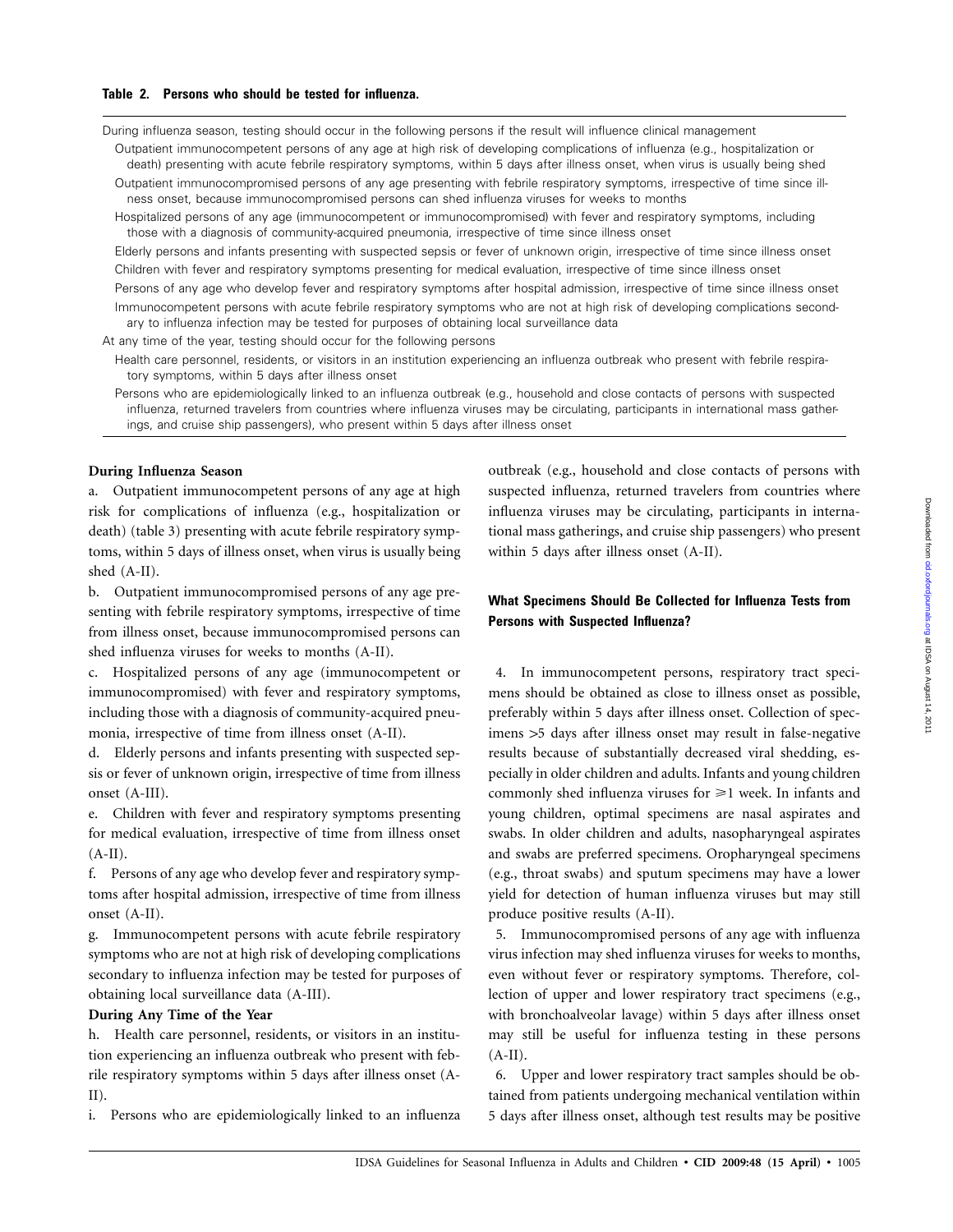## **Table 3. Persons at high risk of complications from influenza who should be considered for antiviral therapy.**

Unvaccinated infants aged 12–24 months

Persons with asthma or other chronic pulmonary diseases, such as cystic fibrosis in children or chronic obstructive pulmonary disease in adults

Persons with hemodynamically significant cardiac disease

Persons who have immunosuppressive disorders or who are receiving immunosuppressive therapy

HIV-infected persons

Persons with sickle cell anemia and other hemoglobinopathies

Persons with diseases that requiring long-term aspirin therapy, such as rheumatoid arthritis or Kawasaki disease

Persons with chronic renal dysfunction

Persons with cancer

Persons with chronic metabolic disease, such as diabetes mellitus

Persons with neuromuscular disorders, seizure disorders, or cognitive dysfunction that may compromise the handling of respiratory secretions

Adults aged >65 years

Residents of any age of nursing homes or other long-term care institutions

**NOTE.** Although sufficient data do not exist to precisely define the extent of increased risk of influenza in these different groups of patients, there are data to suggest that the highest risk of both mortality and serious morbidity (e.g., hospitalization) occurs for severely immunocompromised patients (e.g., hematopoietic stem cell transplant patients) and very elderly (age, >85 years) residents of nursing homes; infants aged <24 months also have high hospitalization rates but lower case-fatality rates than do the other 2 groups. Data are from [3, 5].

even after this period. Lower respiratory tract samples include endotracheal aspirates and washes and bronchoalveolar lavage fluid (A-II).

7. Respiratory specimens should be tested for influenza as soon as possible after collection and should be refrigerated (but not frozen) pending testing (A-II).

8. Clinicians should consult test instructions for the recommended clinical specimens for each specific influenza test  $(A-II).$ 

9. Acute-phase serum specimens should not be obtained for diagnostic purposes. Paired acute- and convalescent-phase serum specimens are needed for determination of antibody titers (by hemagglutinin inhibition, ELISA, or complement fixation, available only through reference laboratories), but results cannot be attained in a timely fashion and will not influence clinical management (A-II).

## **What Influenza Tests Should Be Used for Persons with Suspected Influenza?**

10. Tests that yield results in a timely manner that can influence clinical management (decisions on initiation of antiviral treatment, impact on other diagnostic testing, antibiotic treatment decisions, and infection control practices) are recommended to guide patient care. Results of testing should take into account the a priori likelihood of influenza infection based on the patient's signs and symptoms, the sensitivity and specificity of the test used, and information on circulation of influenza in the community. An in-depth description of influenza testing methods is also available at the CDC's Seasonal Flu Web site (http://www.cdc.gov/flu/professionals/diagnosis/labprocedures .htm).

In order of priority, the following influenza tests are recommended, if available:

a. *RT-PCR.* This is currently the most sensitive and specific of testing modalities for influenza, with results available within 4–6 h after specimen submission. RT-PCR shows greater sensitivity than viral culture, may be used as a confirmatory test, and is useful for quickly differentiating between influenza types and subtypes. RT-PCR is also the preferred test for specimens obtained from persons with a history of exposure to animals with possible influenza illness (e.g., influenza A [H5N1] in poultry in Eurasia or Africa or swine influenza in any part of the world, including North America) (A-II).

b. *Immunofluorescence.* Direct fluorescent antibody or indirect fluorescent antibody staining for influenza antigen detection are used as screening tests. Immunofluorescence exhibits slightly lower sensitivity and specificity than viral isolation in cell culture, but results are available within hours after specimen submission. Performance of these assays depends heavily on laboratory expertise and the quality of the specimen collected (i.e., specimens must include respiratory epithelium cells) (A-II).

c. *Commercial rapid influenza diagnostic tests.* The currently available antigen detection tests provide results in 10– 30 min but exhibit decreased sensitivity (70%–90% in children and <40% to 60% in adults), compared with RT-PCR and with viral culture (table 4). Performance of these assays depends heavily on patient age, duration of illness, sample type, and perhaps viral type. Given the lower sensitivity of immunofluorescence and commercial rapid tests, follow-up testing with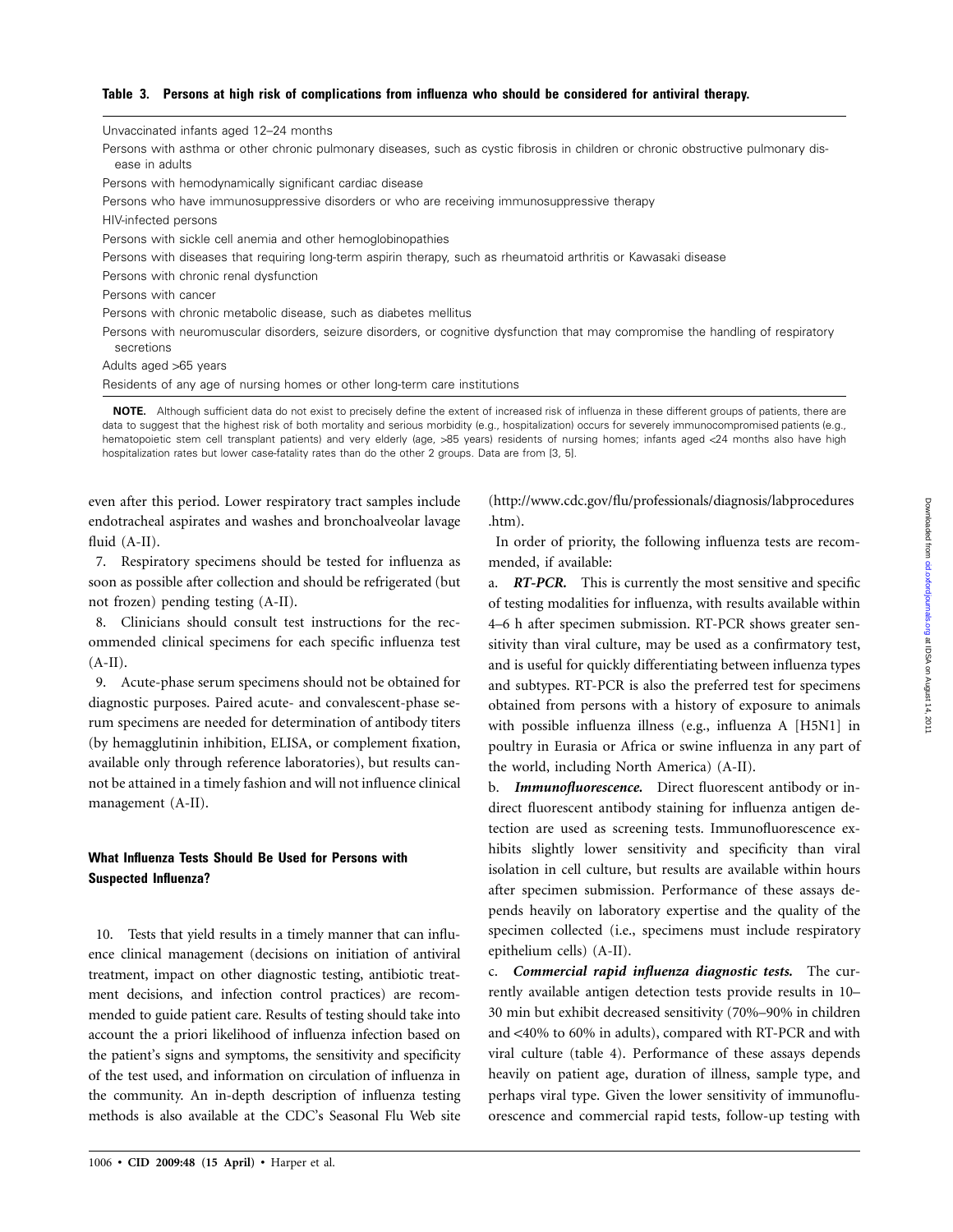#### **Table 4. Influenza testing methods.**

| Test                                                                                                         | Time to results | Comments                                                                                                                                                                                                             |
|--------------------------------------------------------------------------------------------------------------|-----------------|----------------------------------------------------------------------------------------------------------------------------------------------------------------------------------------------------------------------|
| RT-PCR (conventional gel-based PCR, real-time RT-PCR,<br>and multiplex PCR)                                  | 2 <sub>h</sub>  | High sensitivity and very high specificity; highly recommended                                                                                                                                                       |
| Immunofluorescence <sup>a</sup>                                                                              |                 | Moderately high sensitivity and high specificity; recommended                                                                                                                                                        |
| Direct fluorescent antibody staining                                                                         | $2-4h$          | Detects and distinguishes between influenza A and B and be-<br>tween A/B and other respiratory viruses                                                                                                               |
| Indirect fluorescent antibody staining                                                                       | $2-4h$          | Detects and distinguishes between influenza A and B and be-<br>tween A/B and other respiratory viruses                                                                                                               |
| Rapid influenza diagnostic tests <sup>b</sup>                                                                |                 | Low-to-moderate sensitivity and high specificity; recom-<br>mended; limitations of the test should be recognized when<br>interpreting results                                                                        |
| Antigen detection (EIA)                                                                                      | $10 - 20$ min   | Depending on which EIA test is used, will either detect influ-<br>enza A only, will detect and distinguish between influenza A<br>and B, or will detect but not distinguish between influenza<br>A and B             |
| Neuraminidase detection assay                                                                                | 20-30 min       | Detects but does not distinguish between influenza A and B                                                                                                                                                           |
| Viral culture                                                                                                |                 | Moderately high sensitivity and highest specificity; this test is<br>important for confirming screening test results and for pub-<br>lic health surveillance, but it is not useful for timely clinical<br>management |
| Shell vial culture                                                                                           | 48-72 h         |                                                                                                                                                                                                                      |
| Isolation in cell culture                                                                                    | $3-10$ days     | $\cdots$                                                                                                                                                                                                             |
| Serologic tests (hemagglutinin inhibition, ELISA, comple-<br>ment-fixation, and neutralization) <sup>c</sup> |                 | Only available in reference laboratories; not useful for timely<br>clinical management; recommended only for retrospective<br>diagnosis, surveillance, or research purposes                                          |

a Requires fluorescent microscope.<br>
b Includes moderately complex and Clinical Laboratory Improvement Amendments (CLIA)–waived tests.<br>
c Requires paired acute- and convalescent-phase serum samples.

RT-PCR and/or viral culture should be considered to confirm negative test results (A-II).

11. Viral isolation (in standard cell culture and shell vial culture) is not a screening test, but during periods of low influenza activity (late spring, summer, and early fall), it should be performed on respiratory specimens collected from persons with suspected influenza that present for medical care within 5 days after illness onset, especially if such persons are known to be epidemiologically linked to an influenza outbreak. During influenza season, viral culture should be performed with respiratory specimens obtained from a subset of persons for routine virologic surveillance purposes and to confirm some negative test results from rapid antigen and immunofluorescence testing, particularly in the setting of institutional outbreaks (A-II).

12. Serologic testing is usually not recommended to detect evidence of human influenza virus infection for management of acute illness. Influenza serologic test data for a single serum specimen cannot be reliably interpreted. Paired acute- and convalescent-phase serum samples are needed for determination of antibody titers (by hemagglutinin inhibition, ELISA, or complement fixation, available only through reference laboratories), but results cannot be attained in a timely fashion and will not influence clinical management. Paired serum specimens are useful only for retrospective diagnosis and for research purposes  $(A-II).$ 

## **How Are Influenza Test Results Interpreted?**

13. To properly interpret test results, clinicians should consider and understand the limitations of influenza tests, especially for screening tests such as immunofluorescence and commercially available rapid influenza tests, as well as the level of influenza activity among the population being tested (table 5). Clinicians should also consider that a positive influenza test result does not exclude bacterial coinfection and evaluation for the potential need for antibiotics (A-II).

a. A positive screening test result is most likely to be truly positive during periods of peak influenza activity in the population tested.

b. A positive screening test result is most likely to be falsely positive during periods of low influenza activity in the population tested, including early and late in the influenza season. A confirmatory test such as PCR or viral culture should be considered.

c. A negative screening test result is most likely to be truly negative during periods of low influenza activity in the population tested.

d. A negative screening test result is most likely to be falsely negative during periods of peak influenza activity in the population tested. A confirmatory test, such as PCR or viral culture, should be considered.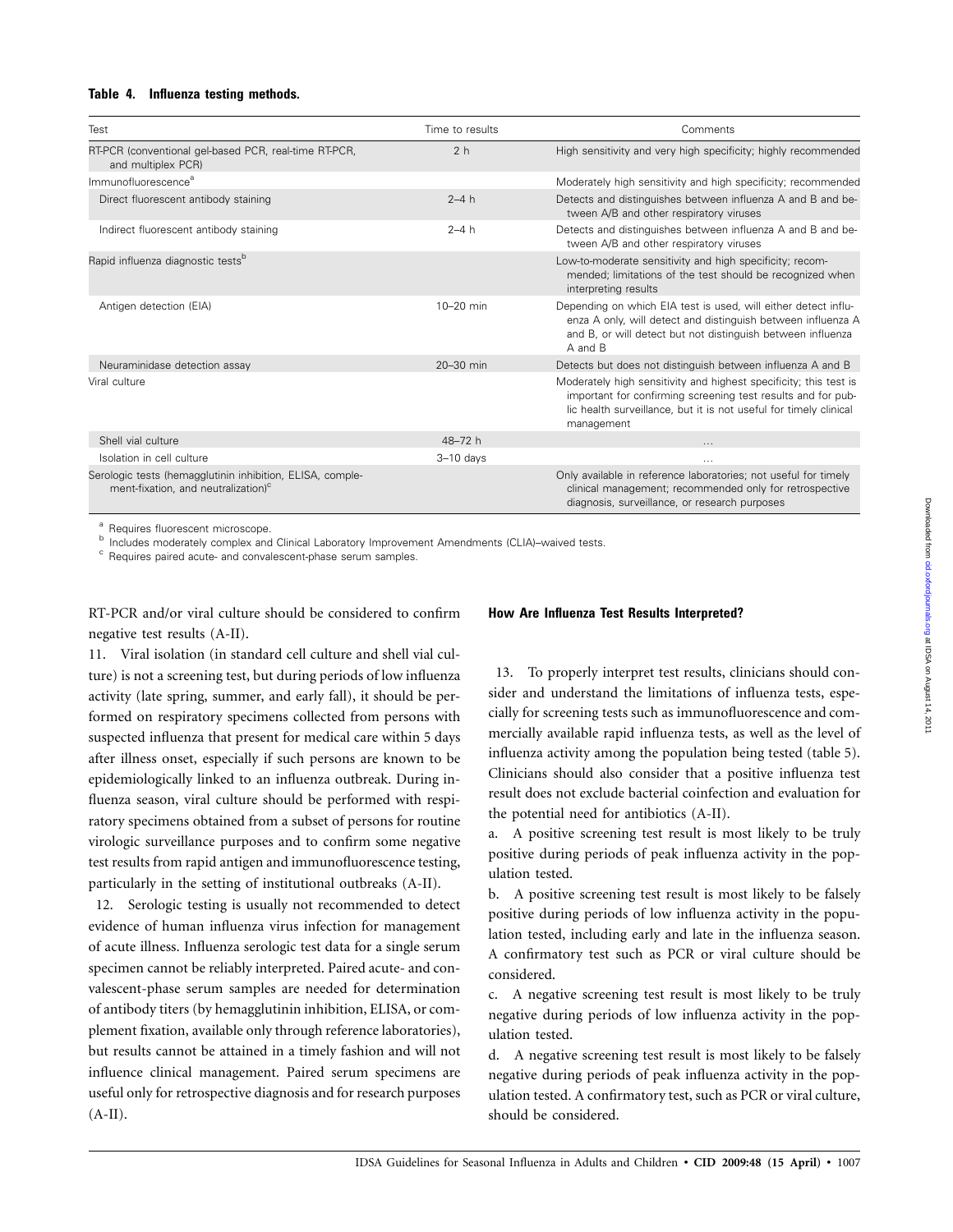## **ANTIVIRALS FOR TREATMENT**

#### **Who Should Be Treated with Antivirals?**

14. Treatment is recommended for both adults and children with influenza virus infection who meet the following criteria:

a. Persons with laboratory-confirmed or highly suspected influenza virus infection at high risk of developing complications (table 3), within 48 h after symptom onset. Benefits have been best evaluated mostly among otherwise healthy adults with uncomplicated influenza whose treatment was initiated within 48 h after symptom onset, although smaller numbers of persons with conditions that increase the risk of influenza complications have also been included in trials. Fewer data are available by which to make recommendations regarding treatment of persons >48 h after symptom onset. Treatment is recommended regardless of influenza vaccination status and regardless of severity of illness (A-II).

b. Persons requiring hospitalization for laboratory-confirmed or highly suspected influenza illness, regardless of underlying illness or influenza vaccination status, if treatment can be initiated within 48 h after onset of symptoms (A-II). However, persons who require hospitalization for laboratory-confirmed influenza whose positive laboratory test result for influenza is from a specimen obtained >48 h after the onset of illness may also benefit from treatment (B-II).

15. Treatment should be considered for both adults and children with influenza virus infection who meet the following criteria:

a. Outpatients at high risk of complications (table 3) with illness that is not improving and who have a positive influenza test result from a specimen obtained >48 h after onset of symptoms (C-III).

b. Outpatients with laboratory-confirmed or highly suspected influenza virus infection who are not at increased risk of complications, whose onset of symptoms is  $<48$  h before presentation, and who wish to shorten the duration of illness and further reduce their relatively low risk of complications (A-I) or who are in close contact with persons at high risk of complications secondary to influenza infection (table 3). Those whose onset of symptoms occurred >48 h before presentation with persisting moderate to severe illness may also benefit from treatment, but safety and efficacy in this population have not been evaluated prospectively (B-III).

#### **What Antiviral Drug Should Be Used for Treatment?**

16. Influenza viruses and their susceptibilities to available antiviral medications evolve rapidly. Clinicians should maintain

familiarity with local patterns of influenza circulation in their communities throughout influenza season. Current and frequently updated information on antiviral resistance and recommendations on antiviral use may be found at the CDC's influenza Web site (http://www.cdc.gov/flu). On the basis of antiviral susceptibility patterns current as of March 2009, infection with an influenza A (H1N1) virus should be treated with either zanamivir or an adamantine (preferably rimantadine, because of its more favorable adverse effect profile); oseltamivir should not be used to treat infection with influenza A (H1N1). Infection with an influenza A (H3N2) virus should be treated with oseltamivir or zanamivir; the adamantanes should not be used to treat influenza A (H3N2). If subtype information is unavailable, influenza A should be treated either with zanamivir or with a combination of oseltamivir and rimantadine. Infection with an influenza B virus should be treated only with oseltamivir or zanamivir. Table 6 provides detailed information on antiviral regimens in appropriate age groups (A-II).

## **ANTIVIRALS FOR CHEMOPROPHYLAXIS**

## **Who Should Be Considered for Antiviral Chemoprophylaxis to Prevent Influenza?**

17. Influenza vaccination is the primary tool to prevent influenza, and antiviral chemoprophylaxis is not a substitute for influenza vaccination. When influenza viruses are circulating in the community, chemoprophylaxis can be considered for high-risk persons during the 2 weeks after vaccination before an adequate immune response to inactivated vaccine develops (6 weeks for children who were not previously vaccinated and who require 2 doses of vaccine) (A-I).

18. Antiviral chemoprophylaxis should be considered for adults and children aged  $\geq 1$  year who are at high risk of developing complications from influenza for whom influenza vaccination is contraindicated, unavailable, or expected to have low effectiveness (e.g., persons who are significantly immunocompromised) (B-II). Contraindications to vaccination include anaphylactic hypersensitivity to eggs or other vaccine components; moderate-to-severe febrile illness; and, as a precaution, a history of Guillain-Barré syndrome within 6 weeks after receipt of a prior influenza vaccination [5].

19. Antiviral chemoprophylaxis (in conjunction with prompt administration of the inactivated vaccine) should be considered for adults and children aged  $\geq 1$  year who are at high risk of developing complications from influenza virus infection (table 3) and have not yet received influenza vaccine when influenza activity has already been detected in the community. Whenever possible, influenza vaccine should be administered, and vaccination should continue for recommended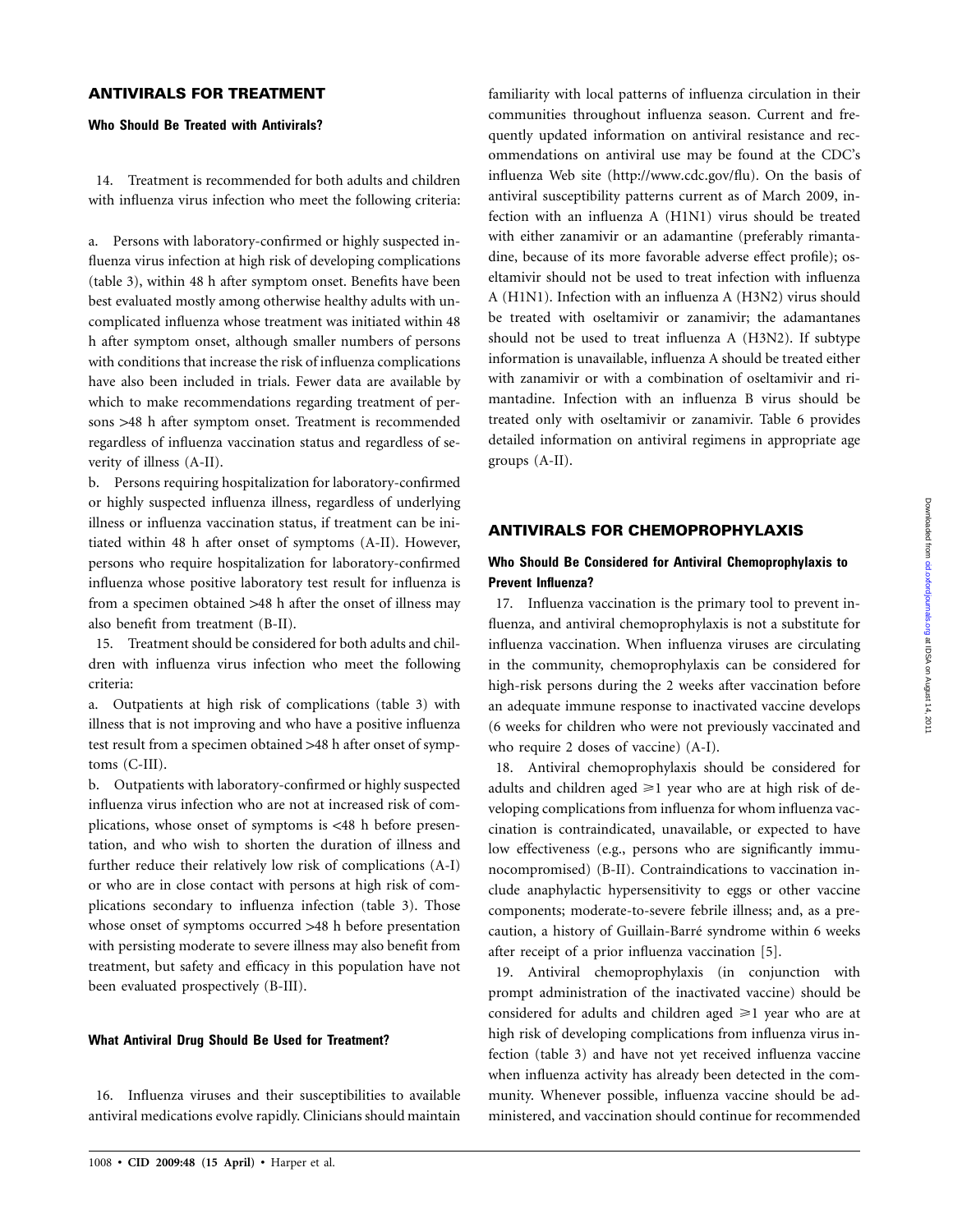## **Table 5. Interpretation of rapid influenza antigen test results for specimens obtained from patients with influenza-like illness.**

| Influenza activity            | Positive<br>predictive value <sup>a,b</sup> | Negative<br>predictive valueb,c |
|-------------------------------|---------------------------------------------|---------------------------------|
|                               |                                             |                                 |
| Very low (summer)             | Very low                                    | Very high                       |
| Low (early or late<br>season) | Low to moderate                             | High                            |
| High (community<br>outbreaks) | High                                        | Low to moderate                 |
| Peak activity                 | Very high                                   | Low                             |

 $\alpha$  Proportion of persons with positive test results who have influenza.<br>b Influenced by screening test sensitivity, specificity, and prevalence of influenza (community influenza activity) in the population being tested; assumes median sensitivity of 70%–75% and median specificity of 90%–95%, compared with viral culture or RT-PCR. Sensitivity for children (70%–90%) is much higher than that for adults ( $\leq 40\%$  to 60%).<br><sup>c</sup> Proportion of persons with negative test results who do not have influenza.

persons until influenza is no longer in community circulation  $(B-II).$ 

20. Antiviral chemoprophylaxis may be considered for unvaccinated adults, including health care workers, and for children aged  $\geq 1$  year who are in close contact with persons at high risk of developing influenza complications during periods of influenza activity. Whenever possible, influenza vaccine should be administered; 2 weeks after administration, chemoprophylaxis may be discontinued (6 weeks for children who were not previously vaccinated and who require 2 doses of vaccine) (B-III).

21. Antiviral chemoprophylaxis is recommended for all residents (vaccinated and unvaccinated) in institutions, such as nursing homes and long-term care facilities, that are experiencing influenza outbreaks (A-I).

22. The strongest consideration for use of antiviral chemoprophylaxis should be given to persons at the highest risk of influenza-associated complications. The risk of influenzaassociated complications is not identical among all high-risk persons, and antiviral chemoprophylaxis is likely to have the greatest benefit among those at highest risk of influenza complications and death, such as recipients of hematopoietic stem cell transplants (B-III).

23. Antiviral chemoprophylaxis should be considered for persons at high-risk of developing complications from influenza if influenza vaccine is not available due to shortage. If vaccine is available, it should be administered to these persons  $(A-I).$ 

24. Antiviral chemoprophylaxis can be considered for highrisk persons (table 3) in situations in which there is documented low influenza vaccine clinical effectiveness because of the circulation of influenza virus strains that are antigenically distant from the vaccine strains, such that a substantial increase in vaccine failures is anticipated, as determined by federal, state, and local public health authorities (C-II).

## **When Should Antiviral Chemoprophylactic Regimens Be Started?**

25. In persons at high risk of complications who are not adequately protected as a result of poor immune responses (e.g., in persons who are significantly immunocompromised), lack of influenza vaccination, or ineffective vaccine (e.g., when antigenically distant strains are circulating), antiviral chemoprophylaxis should be initiated at the onset of sustained community influenza activity, as determined by local public health authorities (B-II).

26. Antiviral chemoprophylaxis use for appropriate persons within households should be initiated when 1 family member develops suspected or confirmed influenza and any other family member is at high risk of complications secondary to infection, including infants aged  $<6$  months (table 3). In this setting, all noninfected family members should receive antiviral chemoprophylaxis. Ideally, all eligible family members in such settings should be vaccinated, making chemoprophylaxis unnecessary  $(A-I).$ 

27. Antiviral chemoprophylaxis and other control measures should be initiated in institutions, such as hospitals and longterm care facilities (e.g., nursing homes), when an influenza outbreak is detected or when influenza is strongly suspected but the etiology of the outbreak has yet to be determined  $(A-II).$ 

#### **How Long Should Chemoprophylaxis Continue?**

28. If inactivated influenza vaccine is administered, antiviral chemoprophylaxis can generally be stopped 2 weeks after vaccination for persons in noninstitutional settings. Children aged !9 years who receive inactivated influenza vaccine for the first time require 2 doses of vaccine, with the second dose administered at least 4 weeks after the first dose; the immune response peaks 2 weeks after receipt of the second dose. Thus, a minimum of 6 weeks of chemoprophylaxis (i.e., chemoprophylaxis for at least 4 weeks after the first dose of vaccine and an additional 2 weeks of chemoprophylaxis after the second dose) would be needed, depending on the length of the delay between administration of the 2 vaccine doses (B-II).

29. When antiviral chemoprophylaxis is used in a household after the diagnosis of influenza in 1 family member, chemoprophylaxis should be continued for 10 days (A-I).

30. In persons at high risk of developing complications from influenza for whom influenza vaccination is contraindicated, unavailable, or expected to have low effectiveness (e.g., persons who are significantly immunocompromised), chemoprophylaxis should continue for the duration that influenza viruses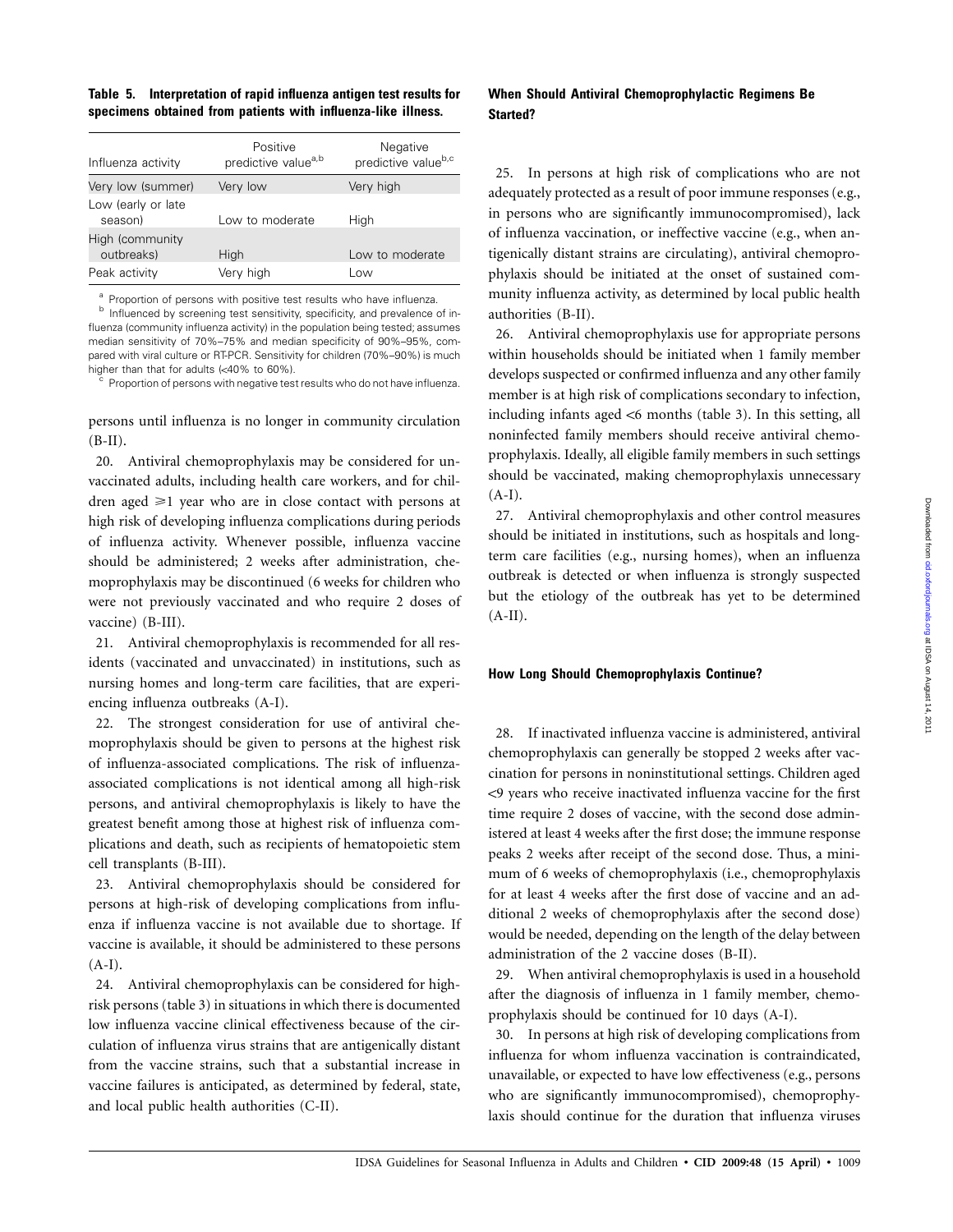are circulating in the community during influenza season  $(B-III)$ .

#### **What Antiviral Drugs Should Be Used for Chemoprophylaxis?**

31. Influenza viruses and their susceptibilities to available antiviral medications evolve rapidly. Clinicians should maintain familiarity with local patterns of influenza circulation in their communities throughout the influenza season. Current and frequently updated information on antiviral resistance and recommendations on antiviral use may be found at the CDC's influenza Web site (http://www.cdc.gov/flu). On the basis of antiviral susceptibility patterns current as of March 2009, either zanamivir or an adamantane (preferably rimantadine because of its more favorable adverse effect profile) should be used for influenza A (H1N1) chemoprophylaxis; oseltamivir should not be used for influenza A (H1N1) chemoprophylaxis. Either oseltamivir or zanamivir should be used for influenza A (H3N2) chemoprophylaxis; the adamantanes should not be used for influenza A (H3N2) chemoprophylaxis. If subtype information is unavailable, either zanamivir or a combination of oseltamivir and rimantadine should be used for influenza A chemoprophylaxis. Only oseltamivir or zanamivir should be used for influenza B chemoprophylaxis. Table 6 provides detailed information on antiviral regimens in appropriate age groups (A-I).

# **OUTBREAK MANAGEMENT IN INSTITUTIONAL SETTINGS**

## **When Should an Influenza Outbreak Be Suspected in an Institution?**

32. During influenza season, when  $\geq 2$  institutional residents manifest signs and symptoms of influenza-like illness within 72 h of each other, testing for influenza should occur. When influenza viruses are circulating in the community, even 1 positive laboratory result in conjunction with other compatible illnesses on the unit indicates that an outbreak of influenza is occurring (A-II).

# **What Is the Role for Testing Institutional Residents with Influenza-Like Illness after a Diagnosis of Influenza Has Already Been Established in 1 Resident?**

33. After a single laboratory-confirmed case of influenza among residents has been identified in an institution, it is likely that subsequent cases of temporally associated influenza-like illness are also caused by influenza virus infection, although mixed outbreaks due to other respiratory pathogens may occur. Although it may not be possible to obtain specimens from all ill residents for influenza testing in the context of an outbreak, persons developing compatible symptoms  $>72$  h after implementation of antiviral chemoprophylaxis or persons developing compatible symptoms who reside on previously unaffected units should be tested for influenza and other respiratory pathogens. If influenza test results are positive despite antiviral treatment, consider the possibility of a drug-resistant virus; the spread of influenza to previously unaffected areas of the facility where antiviral use has not been implemented; or multiple introductions of influenza from the community to facility residents (B-III).

# **Which Residents Should Be Treated with Antiviral Medications during an Outbreak?**

34. All residents with laboratory-confirmed influenza virus infection should be treated with an appropriate influenza antiviral medication. After 1 case of laboratory-confirmed influenza is detected in a facility resident, all persons in the facility subsequently developing influenza-like illness or other signs or symptoms consistent with influenza (e.g., isolated altered mental status in an elderly resident) should be considered for treatment with an influenza antiviral medication (A-III).

# **Which Residents Should Receive Antiviral Chemoprophylaxis during an Outbreak?**

35. During documented outbreaks of influenza in long-term care facilities, all residents should receive influenza antiviral chemoprophylaxis, regardless of influenza vaccination status. Ideally, chemoprophylaxis should be implemented on all floors and wards of the facility, because breakthrough cases frequently occur when antiviral medications are administered only to those persons on the affected unit or ward and not to all residents in the facility (A-I).

# **Which Health Care Personnel Should Receive Antiviral Chemoprophylaxis during an Outbreak?**

36. For all institutional employees who are unable to receive influenza vaccine or for whom vaccine is contraindicated or when the vaccine is expected to be ineffective (e.g., because of the circulation of influenza virus strains that are antigenically distant from the vaccine strains, such that a substantial increase in vaccine failures is anticipated), antiviral medications should be used for chemoprophylaxis (B-III). Contraindications to vaccination include anaphylactic hypersensitivity to eggs or other vaccine components, moderate-to-severe febrile illness,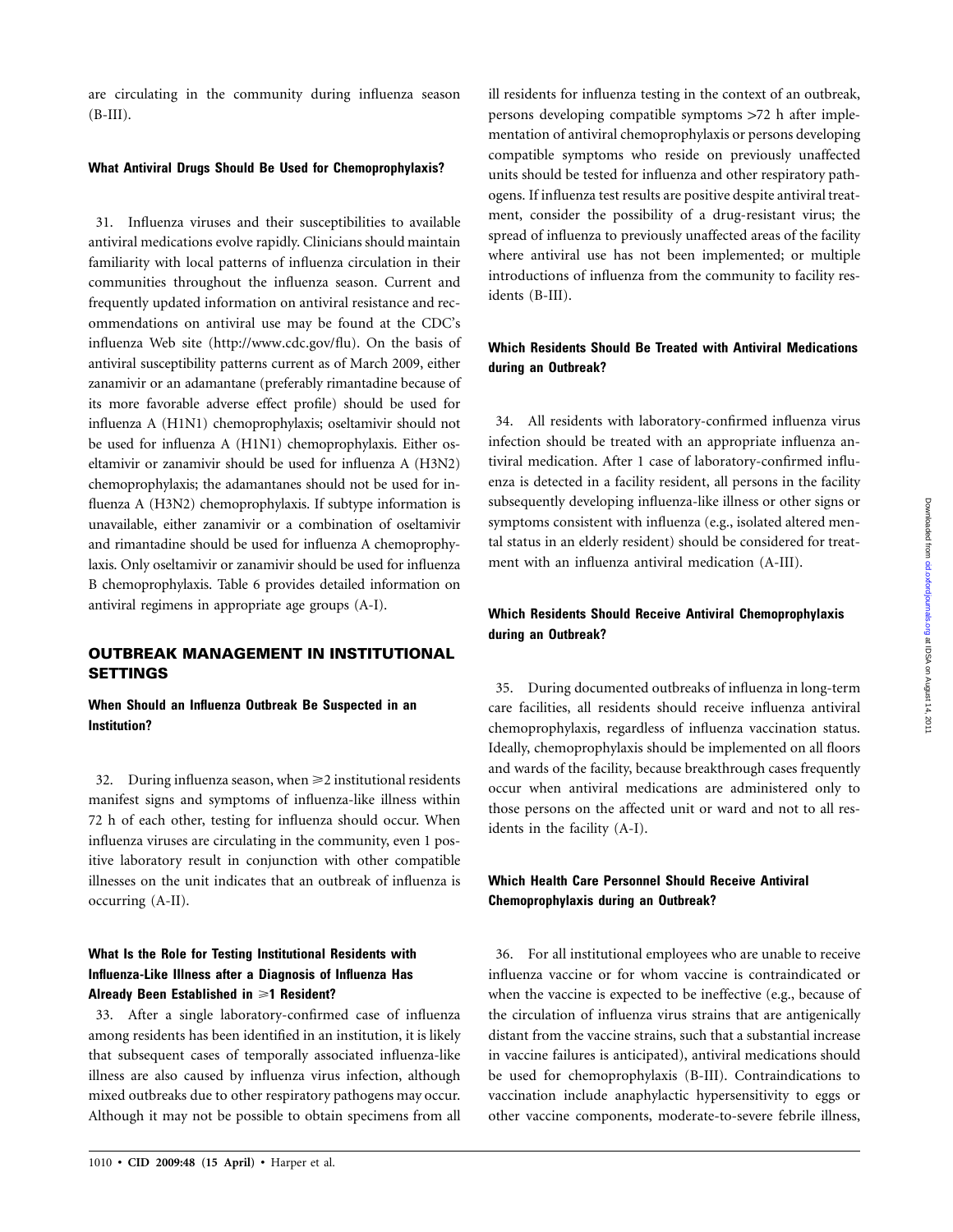and, as a precaution, a history of Guillain-Barre´ syndrome within 6 weeks after a previous influenza vaccination [5].

## **How Long Should Antiviral Chemoprophylaxis Continue in Residents and Staff during an Outbreak?**

37. In the setting of an institutional outbreak, antiviral chemoprophylaxis should be continued for 14 days or for 7 days after the onset of symptoms in the last person infected, whichever is longer (A-II).

## **INTRODUCTION**

Influenza illness is caused by infection with 1 of 3 types of circulating RNA viruses: influenza A, B, or C virus [10]. Influenza C virus infection causes respiratory illness that is generally milder than that caused by influenza A and B virus infections [11], and diagnosis, treatment, and prevention are generally not pursued. This guideline focuses on clinical issues related to infection with seasonal influenza A and B viruses.

During influenza season, influenza viruses circulate ubiquitously in the population. Each year, 5%–20% of the population is infected with influenza viruses, and an estimated annual average of  $36,000$  deaths and  $>200,000$  hospitalizations attributable to influenza virus infection occur in the United States [1, 2]. In addition, the impact of patients with influenza on outpatient services is significant [12, 13]. Although most ill persons experience an acute, self-limited febrile respiratory syndrome, certain groups are at increased risk of severe disease or death secondary to influenza virus infection. These groups include elderly persons, very young persons, and persons with underlying medical conditions, such as those with cardiopulmonary disease, those with diabetes, immunocompromised persons, and pregnant women [5].

Variation in practice patterns of both influenza diagnosis and treatment exist [14–16]. Appropriate use of diagnostic tests, along with timely administration of antiviral medications, may improve clinical outcomes of influenza virus infection, may reduce unnecessary diagnostic testing, may decrease duration of required medical care, and may reduce both appropriate (for presumed bacterial complications) and inappropriate use of antibacterial agents [17–23]. The current guideline addresses use of influenza diagnostic tests, including RT-PCR, immunofluorescence tests, commercially available rapid influenza diagnostic tests, and viral tissue cell culture. The guideline also addresses use of influenza antiviral medications, both for treatment and chemoprophylaxis, and use of diagnostic testing and antiviral medications in the context of an institutional outbreak.

## **PRACTICE GUIDELINES**

Practice guidelines are systematically developed statements to assist practitioners and patients in making decisions about appropriate health care for specific clinical circumstances [6]. Attributes of good guidelines include validity, reliability, reproducibility, clinical applicability, clinical flexibility, clarity, multidisciplinary process, review of evidence, and documentation [6].

#### **METHODS**

*Panel composition.* The IDSA Standards and Practice Guidelines Committee convened experts in the diagnosis, treatment, chemoprophylaxis, and management of institutional outbreaks of seasonal influenza and included representatives from the following collaborating organizations: the American Academy of Family Physicians, the American Academy of Pediatrics, the American College of Physicians, the CDC, the Pediatric Infectious Diseases Society, and the Society for Healthcare Epidemiology of America. The Panel members are listed at the end of the text.

*Literature review and analysis.* Literature searches of the Medline database were performed for relevant English-language literature from the period 1966–2008. The following search terms were used: "influenza" or "influenza AND virus," "influenza AND infection," "influenza AND treatment," "influenza AND prophylaxis," "influenza AND chemoprophylaxis," and "influenza AND outbreak." The searches focused on human studies.

*Process overview.* In evaluating the evidence regarding the diagnosis, treatment, chemoprophylaxis, and institutional outbreak management of seasonal influenza, the Panel followed a process used in the development of other IDSA guidelines. The process included a systematic weighting of the quality of the evidence and the grade of recommendation (table 1) [6].

*Consensus development based on evidence.* The Panel met on 11 occasions via teleconference and in person to complete the work of the guideline. The purpose of the meetings was to discuss the questions to be addressed, make writing assignments, and discuss recommendations. All members of the panel participated in the preparation and review of the draft guideline. Feedback from external peer reviews was obtained. All collaborating organizations were also asked to provide feedback and endorse the guidelines. The following organizations endorsed the guidelines: the American Academy of Family Physicians, the American Academy of Pediatrics, the CDC, the Pediatric Infectious Diseases Society, and the Society for Healthcare Epidemiology of America. The guideline was reviewed and approved by the IDSA Standards and Practice Guidelines Committee and the IDSA Board of Directors prior to dissemination.

*Guidelines and conflicts of interest.* All members of the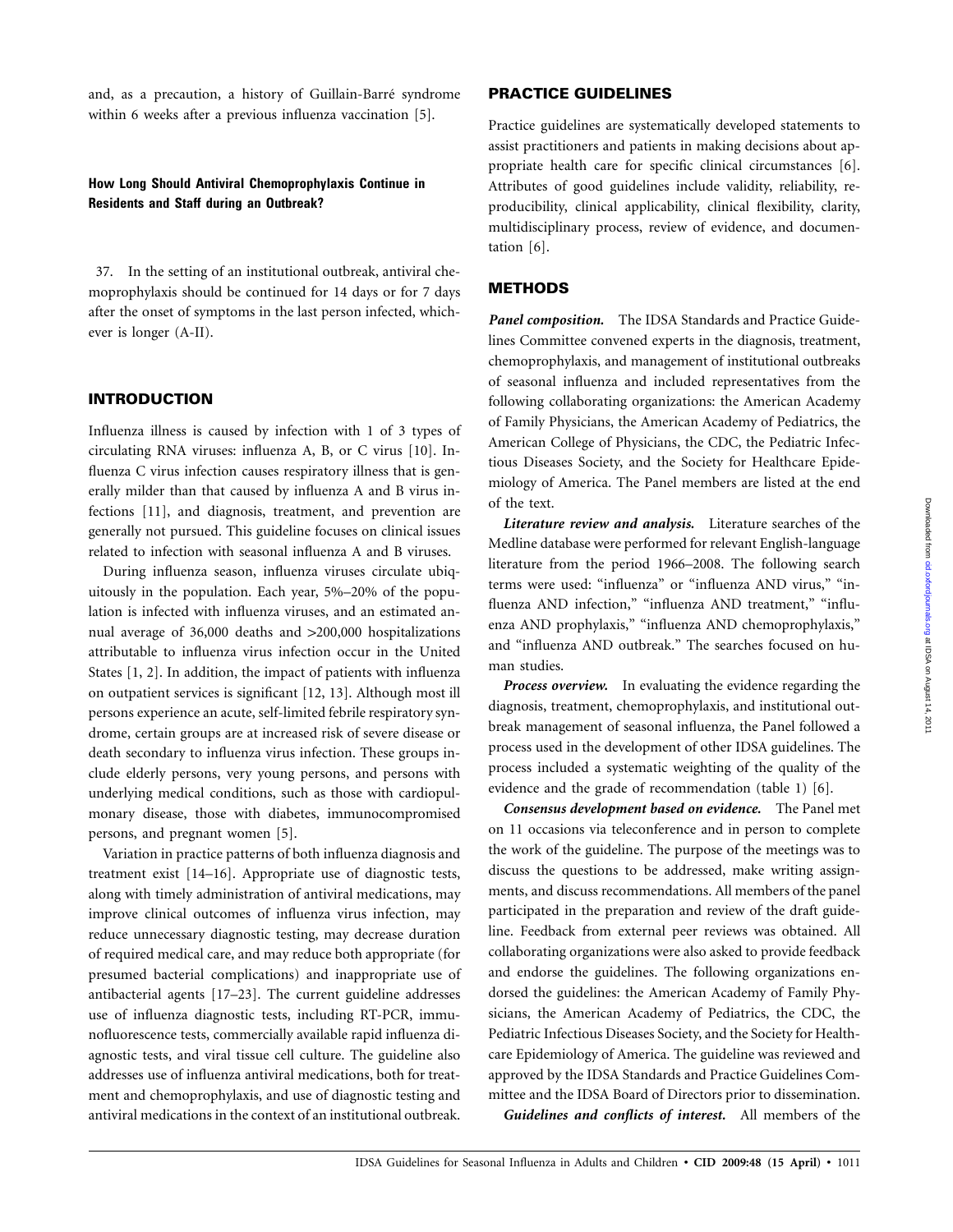#### **Table 6. Influenza antiviral medication dosing recommendations.**

| Agent, group                                | Treatment                                                                                     | Chemoprophylaxis                                                                              |
|---------------------------------------------|-----------------------------------------------------------------------------------------------|-----------------------------------------------------------------------------------------------|
| Neuraminidase inhibitors                    |                                                                                               |                                                                                               |
| Oseltamivir                                 |                                                                                               |                                                                                               |
| Adults                                      | 75-mg capsule twice per day for 5 days                                                        | 75-mg capsule once per day <sup>a</sup>                                                       |
| Children (age, $\geq 12$ months),<br>weight |                                                                                               |                                                                                               |
| ≤15 kg                                      | 60 mg per day divided into 2 doses                                                            | 30 mg once per day                                                                            |
| 15-23 kg                                    | 90 mg per day divided into 2 doses                                                            | 45 mg once per day                                                                            |
| 24-40 kg                                    | 120 mg per day divided into 2 doses                                                           | 60 mg once per day                                                                            |
| $>40$ kg                                    | 150 mg per day divided into 2 doses                                                           | 75 mg once per day                                                                            |
| Zanamivir                                   |                                                                                               |                                                                                               |
| Adults                                      | Two 5-mg inhalations (10 mg total) twice per day                                              | Two 5-mg inhalations (10 mg total) once per day                                               |
| Children                                    | Two 5-mg inhalations (10 mg total) twice per day (age,<br>$\geq 7$ years)                     | Two 5-mg inhalations (10 mg total) once per day (age,<br>$\geq 5$ years)                      |
| Adamantanes <sup>b</sup>                    |                                                                                               |                                                                                               |
| Rimantadine <sup>c</sup>                    |                                                                                               |                                                                                               |
| Adults                                      | 200 mg per day, either as a single daily dose or divided<br>into 2 doses                      | 200 mg per day, either as a single daily dose or divided<br>into 2 doses                      |
| Children, age                               |                                                                                               |                                                                                               |
| $1-9$ years                                 | 6.6 mg/kg per day (maximum, 150 mg per day) divided<br>into 2 doses                           | 5 mg/kg per day once daily, not to exceed 150 mg                                              |
| $\geq 10$ years                             | 200 mg per day, either as a single daily dose or divided<br>into 2 doses                      | 200 mg per day, either as a single daily dose or divided<br>into 2 doses                      |
| Amantadine                                  |                                                                                               |                                                                                               |
| Adults                                      | 200 mg per day, either as a single daily dose or divided<br>into 2 doses                      | 200 mg per day, either as a single daily dose or divided<br>into 2 doses                      |
| Children, age                               |                                                                                               |                                                                                               |
| $1-9$ years                                 | 5-8 mg/kg per day divided into 2 doses or as a single<br>daily dose (maximum, 150 mg per day) | 5-8 mg/kg per day divided into 2 doses or as a single<br>daily dose (maximum, 150 mg per day) |
| 9-12 years                                  | 200 mg per day divided into 2 doses                                                           | 200 mg per day divided into 2 doses                                                           |

 $^a$  For treatment duration, see the sections Antivirals for Chemoprophylaxis and Outbreak Management in Institutional Settings.<br>
<sup>b</sup> On the basis of influenza surveillance data current as of March 2009, the adamantanes s or exposure is suspected. The adamantanes should not be used for infection or exposure to influenza A (H3N2) or influenza B. See the sections Antivirals for<br>Treatment and Antivirals for Chemoprophylaxis.

 $\degree$  Rimantadine has not been approved by the US Food and Drug Administration for treatment of children, but published data exist on safety and efficacy in the pediatric population [9].

Expert Panel complied with the IDSA policy on conflicts of interest, which requires disclosure of any financial or other interest that might be construed as constituting an actual, potential, or apparent conflict. Members of the Expert Panel were provided IDSA's conflict of interest disclosure statement and were asked to identify ties to companies developing products that might be affected by promulgation of the guideline. Information was requested regarding employment, consultancies, stock ownership, honoraria, research funding, expert testimony, and membership on company advisory committees. The Panel made decisions on a case-by-case basis as to whether an individual's role should be limited as a result of a conflict. Potential conflicts are listed in the Acknowledgments section.

*Revision dates.* At annual intervals, the Panel Chair, the IDSA Standards and Practice Guidelines Committee liaison advisor, and the Chair of the IDSA Standards and Practice Guidelines Committee will determine the need for revisions to the guideline on the basis of an examination of current literature.

If necessary, the entire Panel will be reconvened to discuss potential changes. When appropriate, the Panel will recommend revision of the guideline to the IDSA Standards and Practice Guidelines Committee and the IDSA Board for review and approval.

## **LITERATURE SEARCH RESULTS**

In previously healthy adults and adolescents, a clinical diagnosis of influenza may be reasonably accurate (sensitivity, >70%) during periods of influenza virus circulation in the community. However, sensitivity and specificity are improved by employing certain influenza diagnostic laboratory tests, especially in children and hospitalized persons, because many other respiratory pathogens may present with similar symptomatology. Obtaining results from diagnostic tests may facilitate timely institution of antiviral treatment in infected patients and provide timely information by which to prevent transmission by initiation of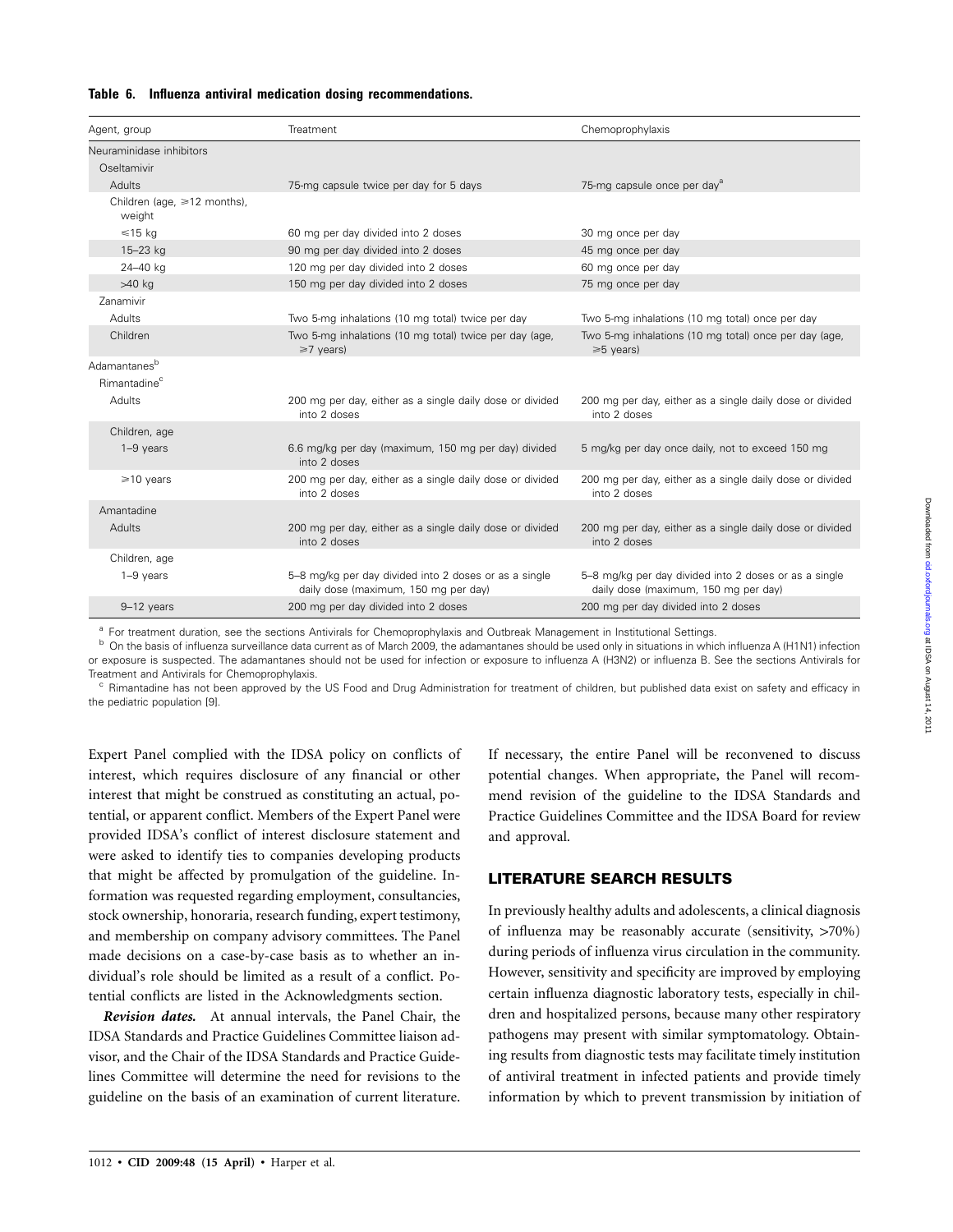chemoprophylactic antiviral medications and other control measures.

Antiviral medications from 2 drug classes possess activity against influenza viruses: the adamantanes (amantadine and rimantadine), which are active against only influenza A viruses, and the neuraminidase inhibitors (oseltamivir and zanamivir), which are active against both influenza A and B viruses. Based on virologic surveillance data acquired during recent influenza seasons, a significant proportion of influenza A (H3N2) viruses are resistant to the adamantane drugs (but susceptible to both neuraminidase inhibitors), and a significant proportion of influenza A (H1N1) viruses are resistant to oseltamivir (but susceptible to zanamivir and the adamantanes). Monitoring local patterns of influenza A circulation in conjunction with local public health authorities and with the CDC (http://www.cdc .gov/flu) is of paramount importance as ongoing global surveillance for emerging patterns of antiviral resistance continues.

Under certain circumstances, both adults and children should receive antiviral medications if they are infected with influenza viruses. All hospitalized persons with influenza virus infection should be treated with antivirals. Administration of antivirals should preferably occur within 48 h after symptom onset for all infected adults and children at high risk of developing complications secondary to infection (table 3). Consideration may be given to administration of antivirals  $>48$  h after symptom onset in certain circumstances in hospitalized patients. Antiviral administration may be considered in outpatients with influenza infection diagnosed 48 h after symptom onset if they are at high risk of developing complications secondary to infection and if their symptoms are not improving. Administration of antivirals may also be considered within 48 h after symptom onset in infected outpatients who are not at high risk of developing complications secondary to infection but who wish to shorten the duration of illness and further reduce their relatively low risk of complications. Administration of antivirals to outpatients whose onset of symptoms occurred >48 h prior to presentation and who have persisting moderateto-severe illness may also benefit from treatment, but safety and efficacy in this population have not been evaluated prospectively. However, clinicians should still consider the possibility of bacterial coinfections and the need for antibiotics in influenza-positive patients.

Vaccination remains the primary tool for influenza prevention. Because of the high frequencies of adamantane resistance in currently circulating influenza A (H3N2) viruses and of the high frequencies of oseltamivir resistance occurring in currently circulating influenza A (H1N1) viruses, local patterns of circulation of influenza viruses by type and subtype should be considered, if available, when prescribing influenza antiviral chemoprophylaxis. Persons who should receive influenza antiviral chemoprophylaxis include the following groups if they are unable to receive influenza vaccine: adults and children aged  $\geq 1$  year at high risk of complications secondary to infection (table 3), close contacts of high-risk persons, employees in institutions experiencing outbreaks of influenza, and all vaccinated and unvaccinated residents of institutions experiencing influenza outbreaks. Not all persons at high risk of developing complications are at equal risk, and consideration should be given to administering chemoprophylaxis to those at highest risk (e.g., hematopoietic stem cell transplant recipients). Finally, antiviral chemoprophylaxis should be considered in certain persons during influenza seasons if influenza vaccine viruses are not well-matched to circulating viruses or if vaccine is unavailable because of a shortage.

For persons aged  $\geq 9$  years who receive chemoprophylaxis, when inactivated influenza vaccine is administered, the duration of the regimen should be 2 weeks. Children aged <9 years who receive inactivated influenza vaccine for the first time require 2 doses of vaccine, with the second dose administered at least 4 weeks after the first dose. The immune response peaks 2 weeks after administration of the second dose. Thus, a minimum of 6 weeks of chemoprophylaxis (i.e., chemoprophylaxis for at least 4 weeks after the first dose of vaccine and an additional 2 weeks of chemoprophylaxis after the second dose) is needed, depending on the length of delay between the 2 vaccine doses. Live, attenuated influenza vaccine should not be used for persons receiving antiviral medications because of the possibility of decreased vaccine effectiveness. Influenza antiviral medications should be stopped 48 h prior to the administration of live, attenuated influenza vaccine, and antivirals should not be given for 2 weeks after administration of live, attenuated influenza vaccine, if possible. Persons who receive live, attenuated influenza vaccine demonstrate rapid protection against influenza infection [24–26]. If chemoprophylaxis is administered to household contacts of persons infected with influenza, antivirals should be continued for 10 days. During institutional influenza outbreaks, chemoprophylaxis should be administered for 14 days or for 7 days after onset of symptoms in the last person infected, whichever is longer.

Outbreaks of influenza in institutional settings contribute to significant viral transmission, morbidity, and mortality. Influenza testing should occur in any facility in which  $\geq 2$  residents experience new respiratory symptoms within a 72-h period during influenza season. During periods when influenza viruses are in community circulation, a single laboratory-confirmed case of influenza in the context of  $\geq 2$  persons presenting with influenza-like illness should lead to implementation of facilitywide influenza outbreak control measures.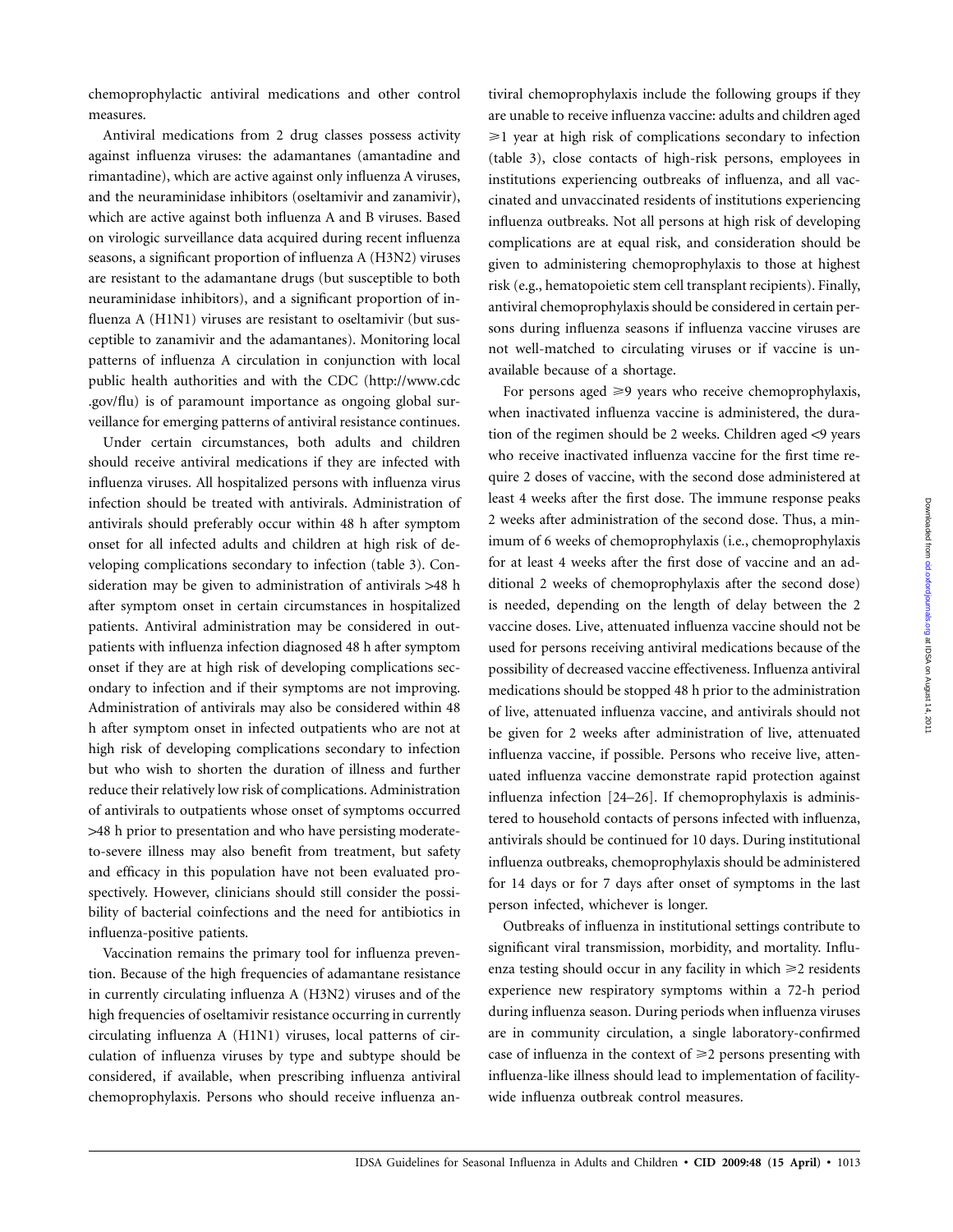# **GUIDELINE RECOMMENDATIONS FOR DIAGNOSIS, TREATMENT, CHEMOPROPHYLAXIS, AND INSTITUTIONAL OUTBREAK MANAGEMENT OF INFLUENZA**

## **DIAGNOSTIC ISSUES**

#### **Who Should Be Considered to Have Influenza?**

## **Recommendations**

1. During influenza season (defined as periods when influenza viruses are circulating in the community), the diagnosis of influenza should be considered in the following patients, regardless of vaccination status:

a. Immunocompetent and immunocompromised persons (both adults and children), including health care personnel, with fever and the acute onset of respiratory signs and symptoms (A-II).

b. Persons with fever and acute exacerbation of underlying chronic lung disease (A-II).

c. Infants and young children with fever and no other signs or symptoms (A-II).

d. Elderly persons with new or worsening respiratory symptoms, including exacerbation of congestive heart failure or altered mental status, with or without fever (A-II).

e. Severely ill persons with fever or hypothermia (A-II).

f. Hospitalized children admitted without fever and acute respiratory symptoms who subsequently develop fever or febrile respiratory illness after hospital admission (A-II).

g. Hospitalized adults admitted without fever and acute respiratory symptoms who subsequently develop febrile respiratory illness after hospital admission (A-II).

2. During any time of the year, influenza should be considered in immunocompetent and immunocompromised persons with acute febrile respiratory symptoms who are epidemiologically linked to an influenza outbreak (e.g., health care personnel at, residents of, or visitors to an institution experiencing an influenza outbreak; household and close contacts of persons with suspected influenza; returned travelers from countries where influenza viruses may be circulating; participants in international mass gatherings; and cruise ship passengers) (A-II).

*Evidence summary.* During periods of influenza activity, community epidemics are common. Abrupt onset of fever with cough is most predictive of uncomplicated influenza in adult outpatients, with a sensitivity >70% during influenza season [27–29]. Influenza is associated with a variety of signs and symptoms that may vary by age, underlying chronic disease, complications, and host immune status. Young infants may present with fever and suspected sepsis [30, 31]. Diarrhea may occur in up to 28% of infected infants and young children [32–

34]. Although upper respiratory symptoms with systemic symptoms constitute the most common presentation, severe nonpulmonary manifestations (e.g., myocarditis [35, 36], rhabdomyolysis [37–39], encephalitis [40–44], hypovolemic shock with hyperthermia or hypothermia [45–50]), and invasive bacterial coinfection may occur (with *Staphylococcus aureus, Streptococcus pneumoniae,* group A streptococci, and others) [35, 51–53]. Secondary bacterial pneumonia due to methicillin-resistant *S. aureus* is becoming more prevalent and has been a common finding in recent pediatric influenza-associated deaths [45, 52, 54, 55]. Exacerbation of chronic disease is common (e.g., chronic obstructive pulmonary disease, asthma, and congestive cardiac failure) [36, 56–59]. Elderly persons with influenza may not always have fever [60–64]. Persons at greatest risk of developing complications and being hospitalized in association with influenza include young infants, elderly individuals, persons who are immunocompromised, and persons with certain chronic underlying diseases, such as cardiac, pulmonary, or neurological disease [1, 5, 65–76]. Elderly persons have the highest mortality rates attributable to influenza [2]. Influenza vaccine effectiveness varies by age, host immune status, and the match between circulating and vaccine virus strains [77]. Because influenza vaccine is not 100% effective, vaccinated and unvaccinated persons may manifest influenza-like illness symptoms due to influenza or cocirculating noninfluenza pathogens (e.g., rhinovirus, adenovirus, respiratory syncytial virus, parainfluenza virus, bocavirus, non–severe acute respiratory syndrome coronaviruses, human metapneumovirus, *Bordetella pertussis, Mycoplasma pneumoniae, Chlamydia pneumoniae,* and bacterial causes of community-acquired pneumonia). Nosocomial influenza should be considered for persons who experience an onset of fever  $\geq 48$  h after hospital admission during influenza season [78–83]. During summer months, a diagnosis of influenza should be considered for ill international travelers or their ill contacts [84–89], because influenza viruses circulate year-round in the tropics and would also be circulating in the opposite hemisphere at that time. In addition, travelers returning from countries affected by avian influenza who have febrile respiratory symptoms, combined with a history of exposure to sick, dying, or dead birds in that country, should prompt consultation with the local health department for possible avian influenza testing. Frequently updated information on avian influenza may be obtained at the CDC's Avian Influenza (Bird Flu) Web site (http://www.cdc.gov/flu/avian/index .htm) and the World Health Organization's Avian Influenza Web site (http://www.who.int/csr/disease/avian\_influenza/en/). Swine influenza infections may also occur in people; most persons infected with swine influenza have a history of being in close proximity to pigs. Swine influenza is endemic in pig herds in North America and worldwide.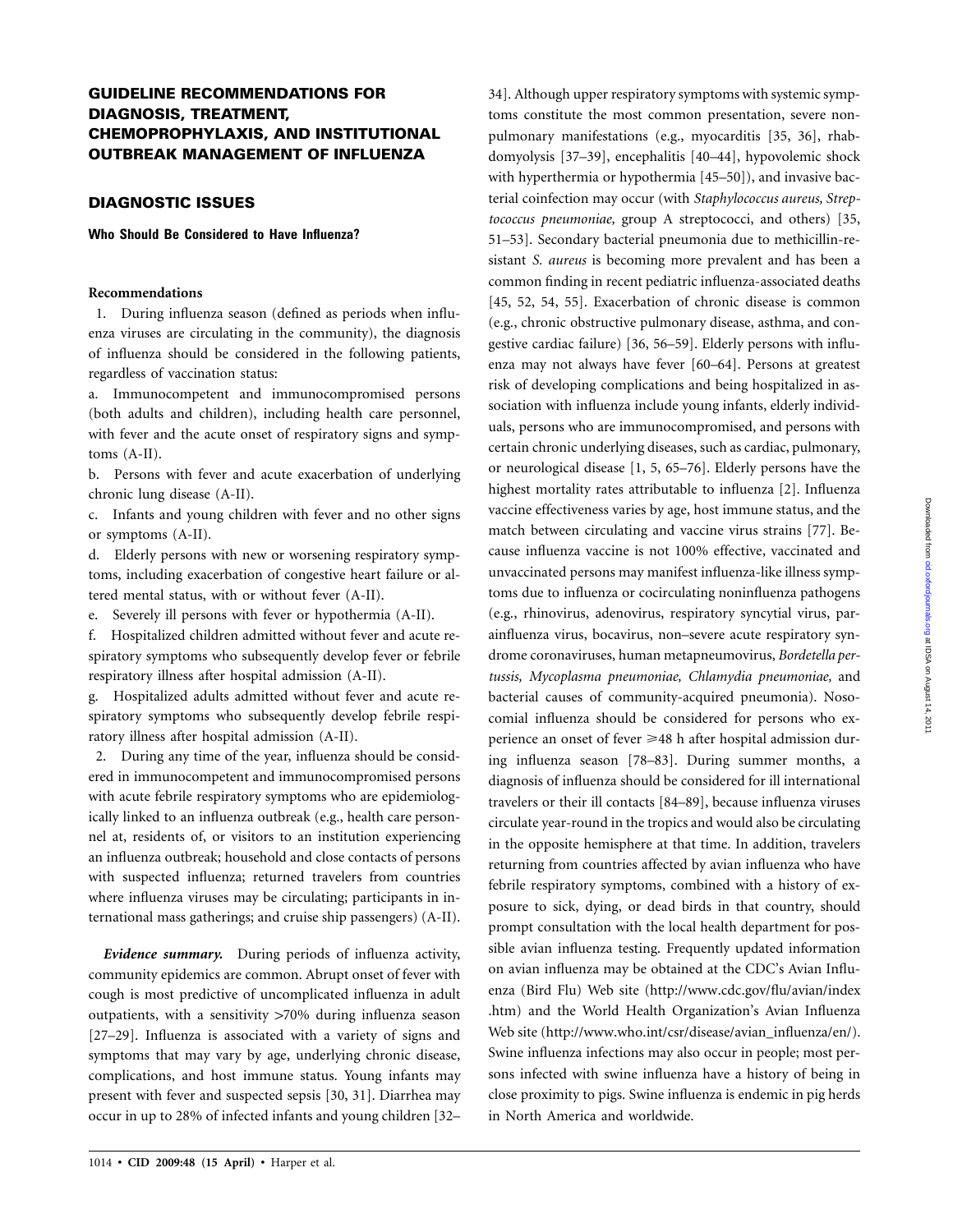## **Recommendations**

3. If the result will influence clinical management (decisions on initiation of antiviral treatment, impact on other diagnostic testing, antibiotic treatment decisions, and infection control practices), with consideration for the sensitivity and specificity of the test used and information about local influenza virus circulation, the following persons should be considered for influenza testing (table 2):

## **During Influenza Season**

a. Outpatient immunocompetent persons of any age at high risk for complications of influenza (e.g., hospitalization or death) (table 3) presenting with acute febrile respiratory symptoms, within 5 days of illness onset, when virus is usually being shed (A-II).

b. Outpatient immunocompromised persons of any age presenting with febrile respiratory symptoms, irrespective of time from illness onset, because immunocompromised persons can shed influenza viruses for weeks to months (A-II).

c. Hospitalized persons of any age (immunocompetent or immunocompromised) with fever and respiratory symptoms, including those with a diagnosis of community-acquired pneumonia, irrespective of time from illness onset (A-II).

d. Elderly persons and infants presenting with suspected sepsis or fever of unknown origin, irrespective of time from illness onset (A-III).

e. Children with fever and respiratory symptoms presenting for medical evaluation, irrespective of time from illness onset  $(A-II).$ 

f. Persons of any age who develop fever and respiratory symptoms after hospital admission, irrespective of time from illness onset (A-II).

g. Immunocompetent persons with acute febrile respiratory symptoms who are not at high risk of developing complications secondary to influenza infection may be tested for purposes of obtaining local surveillance data (A-III).

#### **During Any Time of the Year**

h. Health care personnel, residents, or visitors in an institution experiencing an influenza outbreak who present with febrile respiratory symptoms within 5 days after illness onset (A- $II$ ).

i. Persons who are epidemiologically linked to an influenza outbreak (e.g., household and close contacts of persons with suspected influenza, returned travelers from countries where influenza viruses may be circulating, participants in international mass gatherings, and cruise ship passengers) who present within 5 days after illness onset (A-II).

*Evidence summary.* Testing should be performed if the results might influence clinical management or infection control

procedures. However, when interpreting results, clinicians must consider the sensitivity of the diagnostic test used, the patient's clinical presentation, and available information on influenza virus circulation in the region. Most persons will have detectable influenza viral shedding for 5 days after illness onset [65, 79]. Young infants can shed influenza viruses for as long as 10 days [90, 91]. Immunocompromised persons can shed influenza viruses for weeks to months after becoming infected [92, 93]. Identification of influenza virus infection in newly admitted patients or in patients with nosocomially-acquired influenza can facilitate implementation of infection control measures to prevent and control influenza transmission in hospitals [78–83, 94]. Detection of influenza virus infection can reduce inappropriate antibiotic use, facilitate antiviral treatment, and decrease length of emergency room visits, use of other laboratory tests, and health care costs [17, 19, 20, 22, 23]. However, presence of bacterial coinfection and the need for antibiotics should be considered for influenza-positive patients as well as influenza-negative patients. Influenza can also occur in persons who have traveled to areas experiencing influenza outbreaks [84–89], including outbreaks of avian or swine influenza, as noted above.

# **What Specimens Should Be Collected for Influenza Tests from Persons with Suspected Influenza?**

## **Recommendations**

4. In immunocompetent persons, respiratory tract specimens should be obtained as close to illness onset as possible, preferably within 5 days after illness onset. Collection of specimens  $>5$  days after illness onset may result in false-negative results because of substantially decreased viral shedding, especially in older children and adults. Infants and young children commonly shed influenza viruses for  $\geq 1$  week. In infants and young children, optimal specimens are nasal aspirates and swabs. In older children and adults, nasopharyngeal aspirates and swabs are preferred specimens. Oropharyngeal specimens (e.g., throat swabs) and sputum specimens may have a lower yield for detection of human influenza viruses but may still produce positive results (A-II).

5. Immunocompromised persons of any age with influenza virus infection may shed influenza viruses for weeks to months, even without fever or respiratory symptoms. Therefore, collection of upper and lower respiratory tract specimens (e.g., with bronchoalveolar lavage) within 5 days after illness onset may still be useful for influenza testing in these persons  $(A-II).$ 

6. Upper and lower respiratory tract samples should be obtained from patients undergoing mechanical ventilation within 5 days after illness onset, although test results may be positive even after this period. Lower respiratory tract samples include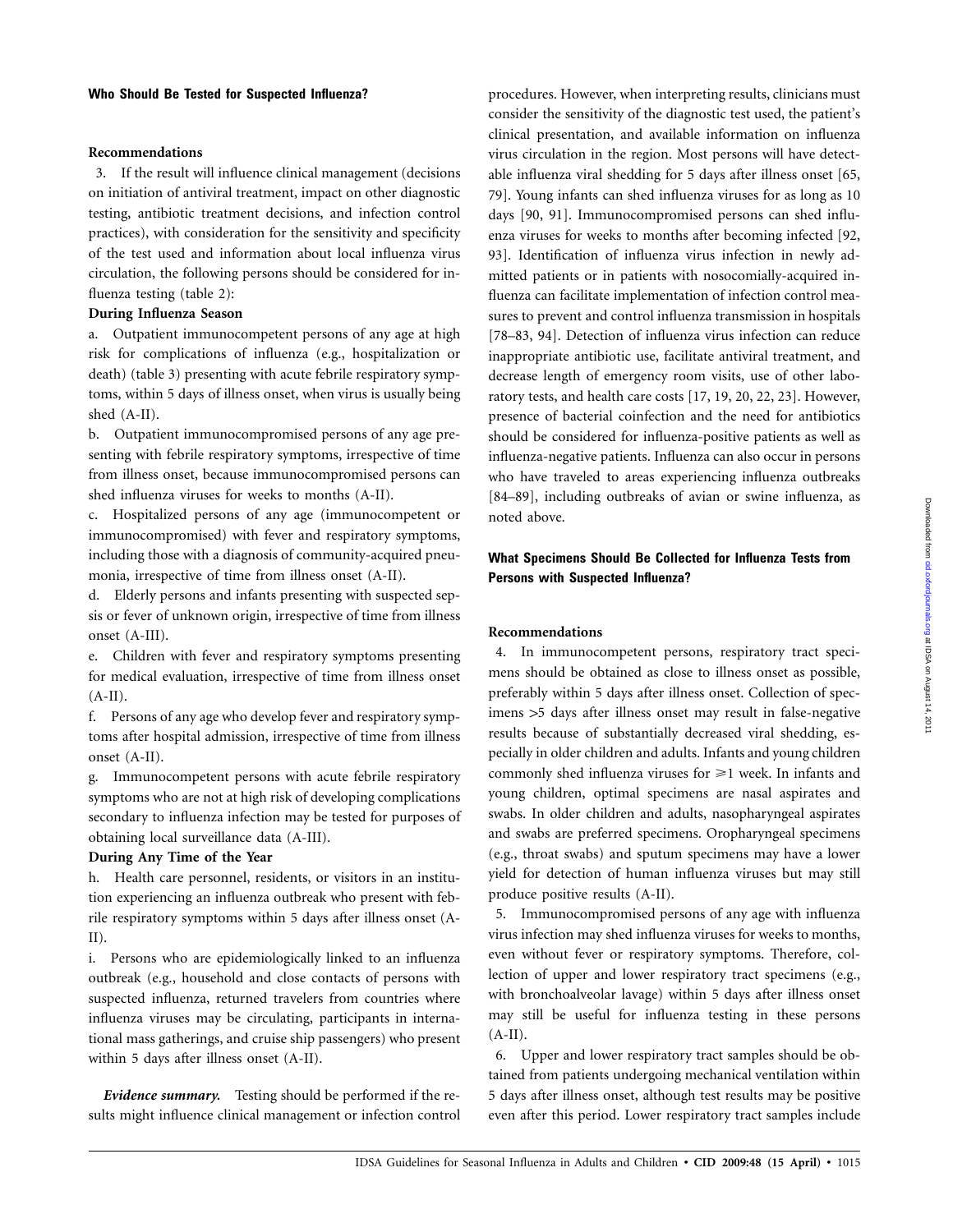endotracheal aspirates and washes and bronchoalveolar lavage fluid (A-II).

7. Respiratory specimens should be tested for influenza as soon as possible after collection and should be refrigerated (but not frozen) pending testing (A-II).

8. Clinicians should consult test instructions for the recommended clinical specimens for each specific influenza test  $(A-II).$ 

9. Acute-phase serum specimens should not be obtained for diagnostic purposes. Paired acute- and convalescent-phase serum specimens are needed for determination of antibody titers (by hemagglutinin inhibition, ELISA, or complement fixation, available only through reference laboratories), but results cannot be attained in a timely fashion and will not influence clinical management (A-II).

*Evidence summary.* To maximize detection of human influenza viruses, respiratory tract specimens should be collected from ill persons as close to illness onset as possible. Although nasopharyngeal swab or aspirate specimens are the optimal specimens, nasal swab, aspirate, or wash specimens—especially from young children—are almost as good as nasopharyngeal specimens for detection of influenza viruses [95–99]. Throat specimens have lower yield for detection of human influenza viruses [100] but appear to be superior to nasal specimens for detection of sporadic avian influenza A (H5N1) infections in humans [8]. The type of specimen probably matters most for rapid tests and direct fluorescent antibody; the increased sensitivity of PCR may improve the yield [97]. Induced sputum specimens have been tested by PCR but have not been compared with other respiratory specimens for influenza virus detection [101]. Influenza virus in sputum may also be detected by viral isolation [102], and lower respiratory tract specimens obtained from immunocompromised persons may be positive for influenza virus even when specimens obtained from higher in the respiratory tract do not yield positive results. No serologic assay has been validated to diagnose influenza virus infection with use of acute-phase serum specimens.

# **What Influenza Tests Should Be Used for Persons with Suspected Influenza?**

#### **Recommendations**

10. Tests that yield results in a timely manner that can influence clinical management (decisions on initiation of antiviral treatment, impact on other diagnostic testing, antibiotic treatment decisions, and infection control practices) are recommended to guide patient care. Results of testing should take into account the a priori likelihood of influenza infection based on the patient's signs and symptoms, the sensitivity and specificity of the test used, and information on circulation of influenza in the community. An in-depth description of influenza testing methods is also available at CDC's Seasonal Flu Web site (http://www.cdc.gov/flu/professionals/diagnosis/labproced ures.htm).

In order of priority, the following influenza tests are recommended, if available:

a. *RT-PCR.* This is currently the most sensitive and specific of testing modalities for influenza, with results available within 4–6 h after specimen submission. RT-PCR shows greater sensitivity than viral culture, may be used as a confirmatory test, and is useful for quickly differentiating between influenza types and subtypes. RT-PCR is also the preferred test for specimens obtained from persons with a history of exposure to animals with possible influenza illness (e.g., influenza A [H5N1] in poultry in Eurasia or Africa or swine influenza in any part of the world, including North America) (A-II).

b. *Immunofluorescence.* Direct fluorescent antibody or indirect fluorescent antibody staining for influenza antigen detection are used as screening tests. Immunofluorescence exhibits slightly lower sensitivity and specificity than viral isolation in cell culture, but results are available within hours after specimen submission. Performance of these assays depends heavily on laboratory expertise and the quality of the specimen collected (i.e., specimens must include respiratory epithelium cells) (A-II).

c. *Commercial rapid influenza diagnostic tests.* Currently available antigen detection tests provide results in 10–30 min but exhibit decreased sensitivity (70%–90% in children and !40% to 60% in adults), compared with RT-PCR and with viral culture (table 4). Performance of these assays depends heavily on patient age, duration of illness, sample type, and perhaps viral type. Given the lower sensitivity of immunofluorescence and commercial rapid tests, follow-up testing with RT-PCR and/or viral culture should be considered to confirm negative test results (A-II).

11. Viral isolation (in standard cell culture and shell vial culture) is not a screening test, but during periods of low influenza activity (late spring, summer, and early fall), it should be performed on respiratory specimens collected from persons with suspected influenza that present for medical care within 5 days after illness onset, especially if such persons are known to be epidemiologically linked to an influenza outbreak. During influenza season, viral culture should be performed with respiratory specimens obtained from a subset of persons for routine virologic surveillance purposes and to confirm some negative test results from rapid antigen and immunofluorescence testing, particularly in the setting of institutional outbreaks (A-II).

12. Serologic testing is usually not recommended to detect evidence of human influenza virus infection for management of acute illness. Influenza serologic test data for a single serum specimen cannot be reliably interpreted. Paired acute- and con-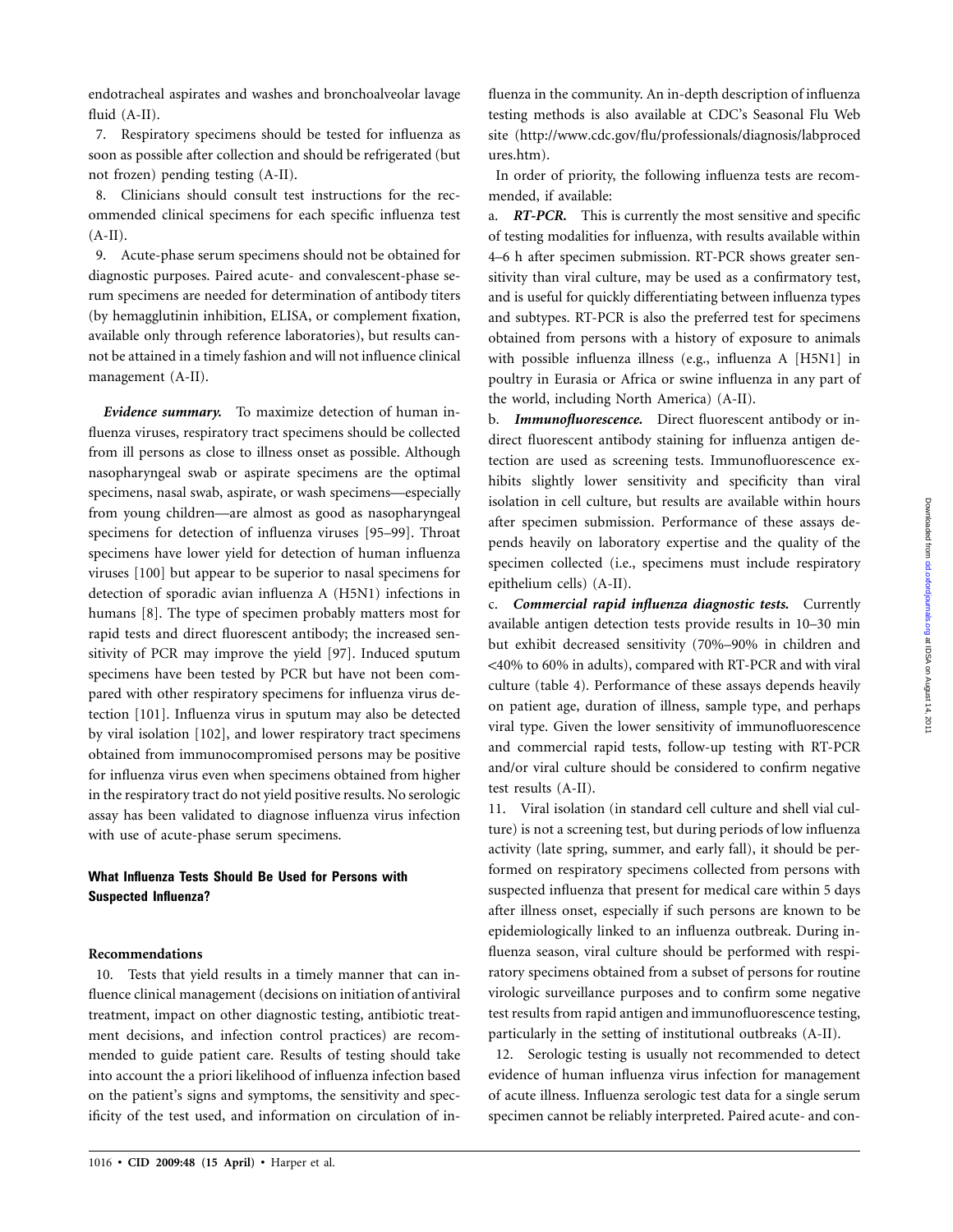valescent-phase serum samples are needed for determination of antibody titers (by hemagglutinin inhibition, ELISA, or complement fixation, available only through reference laboratories), but results cannot be attained in a timely fashion and will not influence clinical management. Paired serum specimens are useful only for retrospective diagnosis and for research purposes (A-II).

*Evidence summary.* To influence clinical management, influenza tests that provide accurate and timely results are recommended. RT-PCR is highly sensitive and very accurate for detection of influenza A and B viruses in respiratory clinical specimens and can provide results within a few hours, but timely results may not be available in many clinical settings. Multiplex RT-PCR assays may be used in some settings to detect a range of respiratory viral pathogens.

Rapid antigen tests have lower accuracy to detect influenza virus infection, compared with RT-PCR or viral culture; thus, negative test results in particular can be difficult to interpret [103–109], although these tests can yield results in minutes to a few hours. Immunofluorescence is often available at hospital laboratories and has moderately high sensitivity and high specificity, compared with viral culture, but it requires good specimen collection technique, a fluorescent microscope, and a trained clinical laboratory scientist [99]. Immunofluorescent staining of cytocentrifuged respiratory secretions may provide higher sensitivities than do standard direct fluorescent antibody, indirect fluorescent antibody, or rapid influenza tests [110]. Multiple-antigen immunofluorescent respiratory viral panels, which are available in some settings, will also detect parainfluenza viruses 1–3, respiratory syncytial virus, adenovirus, and human metapneumovirus. Commercially available rapid influenza diagnostic tests are widely available, are simple to use, can be used as point-of-care tests at the patient's bedside, and can yield results in 10–30 min. However, not all clinical specimens are suitable for rapid influenza tests, and the package insert and manufacturer's instructions should be followed. In addition, although rapid influenza tests have reasonable specificities, their sensitivities range from poor to moderate, compared with RT-PCR or viral culture [99, 106, 107, 111, 112]. Neither rapid antigen tests nor immunofluorescent assays determine influenza A subtype. Most importantly, limitations to interpreting results should be considered (see How Are Influenza Test Results Interpreted? below). Traditionally, viral culture (including shell vial culture) has been considered the "gold standard" for detection of infection with human influenza viruses. Although viral culture does not provide timely results, it is essential as a source of virologic data on strain characteristics, such as antigenic comparison to influenza vaccine strains and antiviral susceptibility, that are important for clinicians and public health. Results may not be useful for clinical management decisions but could be helpful for identifying influenza

virus infection when other screening tests yield false-negative results and as confirmation of a subset of negative rapid influenza test results, particularly in the context of an institutional outbreak. Characterization and detailed analyses of influenza viruses isolated during out-of-season activity are particularly important for public health surveillance purposes (for monitoring antigenic drift, influenza vaccine strain selection, influenza vaccine effectiveness, and appearance of novel influenza strains) and may also allow for diagnoses of other viruses that may be of special importance in immunocompromised populations. Antiviral susceptibility testing is likely to be of increasing importance over time but currently is available only in a limited number of reference laboratories. Antiviral susceptibility test results currently are not generally available in a timely manner to contribute to clinical management.

#### **How Are Influenza Test Results Interpreted?**

## **Recommendations**

13. To properly interpret test results, clinicians should consider and understand the limitations of influenza tests, especially for screening tests such as immunofluorescence and commercially available rapid influenza tests, as well as the level of influenza activity among the population being tested (table 5). Clinicians should also consider that a positive influenza test result does not exclude bacterial coinfection and evaluation for the potential need for antibiotics (A-II).

a. A positive screening test result is most likely to be truly positive during periods of peak influenza activity in the population tested.

b. A positive screening test result is most likely to be falsely positive during periods of low influenza activity in the population tested, including early and late in the influenza season. A confirmatory test such as PCR or viral culture should be considered.

c. A negative screening test result is most likely to be truly negative during periods of low influenza activity in the population tested.

d. A negative screening test result is most likely to be falsely negative during periods of peak influenza activity in the population tested. A confirmatory test, such as PCR or viral culture, should be considered.

*Evidence summary.* Influenza test results are influenced by the level of influenza activity in the population being tested (i.e., the prevalence), the characteristics of a test compared to a gold standard, pretest probability, whether the person has signs and symptoms of influenza, whether the influenza virus is actively replicating in the person, proper collection and transport of specimens, and proper test procedures [99]. Interpretation of test results relies on the predictive values of a test (i.e.,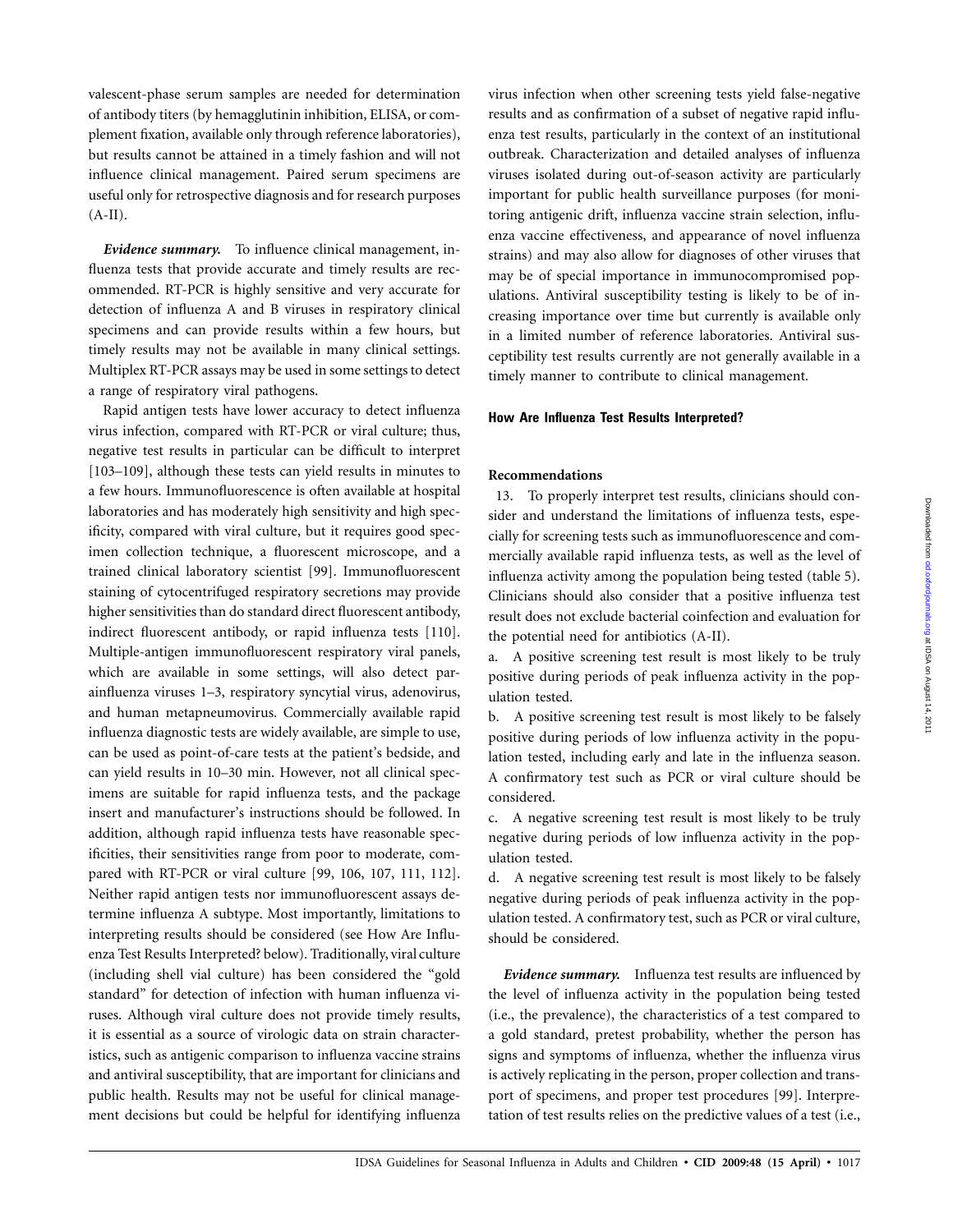the positive and negative predictive values). Positive and negative predictive values are influenced primarily by the prevalence of influenza viruses in the population tested and on the sensitivity and specificity of the test to detect influenza virus infection versus a gold standard [99, 105]. The sensitivity and specificity of an influenza test are fixed parameters, whereas the prevalence of circulating influenza viruses changes over time in any community (table 5). False-positive and false-negative results are possible with available screening tests, depending on the characteristics of the test, the quality of the specimen collected, the level of influenza activity in the population, and other factors [99]. For example, although it is unlikely that persons receiving live, attenuated influenza vaccine would require influenza testing soon after vaccine administration, persons who receive live, attenuated influenza vaccine can shed vaccine virus strains in the upper respiratory tract for up to 7 days after intranasal vaccination and can test positive for influenza during this period [113, 114].

## **ANTIVIRALS FOR TREATMENT**

**Who Should Be Treated with Antivirals?**

#### **Recommendations**

14. Treatment is recommended for both adults and children with influenza virus infection who meet the following criteria:

a. Persons with laboratory-confirmed or highly suspected influenza virus infection at high risk of developing complications (table 3), within 48 h after symptom onset. Benefits have been best evaluated mostly among otherwise healthy adults with uncomplicated influenza whose treatment was initiated within 48 h after symptom onset, although smaller numbers of persons with conditions that increase the risk of influenza complications have also been included in trials. Fewer data are available by which to make recommendations regarding treatment of persons >48 h after symptom onset. Treatment is recommended regardless of influenza vaccination status and regardless of severity of illness (A-II).

b. Persons requiring hospitalization for laboratory-confirmed or highly suspected influenza illness, regardless of underlying illness or influenza vaccination status, if treatment can be initiated within 48 h after onset of symptoms (A-II). However, persons who require hospitalization for laboratory-confirmed influenza whose positive laboratory test result for influenza is from a specimen obtained >48 h after the onset of illness may also benefit from treatment (B-II).

15. Treatment should be considered for both adults and children with influenza virus infection who meet the following criteria:

a. Outpatients at high risk of complications (table 3) with

illness that is not improving and who have a positive influenza test result from a specimen obtained >48 h after onset of symptoms (C-III).

b. Outpatients with laboratory-confirmed or highly suspected influenza virus infection who are not at increased risk of complications, whose onset of symptoms is  $<48$  h before presentation, and who wish to shorten the duration of illness and further reduce their relatively low risk of complications (A-I) or who are in close contact with persons at high risk of complications secondary to influenza infection (table 3). Those whose onset of symptoms occurred >48 h before presentation with persisting moderate to severe illness may also benefit from treatment, but safety and efficacy in this population have not been evaluated prospectively (B-III).

#### **What Antiviral Drug Should Be Used for Treatment?**

#### **Recommendation**

16. Influenza viruses and their susceptibilities to available antiviral medications evolve rapidly. Clinicians should maintain familiarity with local patterns of influenza circulation in their communities throughout influenza season. Current and frequently updated information on antiviral resistance and recommendations on antiviral use may be found at the CDC's influenza Web site (http://www.cdc.gov/flu). On the basis of antiviral susceptibility patterns current as of March 2009, infection with an influenza A (H1N1) virus should be treated with either zanamivir or an adamantane (preferably rimantadine, because of its more favorable adverse effect profile); oseltamivir should not be used to treat infection with influenza A (H1N1). Infection with an influenza A (H3N2) virus should be treated with oseltamivir or zanamivir; the adamantanes should not be used to treat influenza A (H3N2). If subtype information is unavailable, influenza A should be treated either with zanamivir or with a combination of oseltamivir and rimantadine. Infection with an influenza B virus should be treated only with oseltamivir or zanamivir. Table 6 provides detailed information on antiviral regimens in appropriate age groups (A-II).

*Antivirals available for treatment of influenza.* Historically, adamantanes (amantadine and rimantadine) were inhibitory for most influenza A but not for influenza B viruses. However, widespread high levels of resistance to amantadine and rimantadine among influenza A (H3N2) and limited resistance among influenza A (H1N1) viruses have been reported since 2006 [115–117].

Neuraminidase inhibitors (oseltamivir and zanamivir) have activity against both influenza A and B viruses. Reduced effectiveness of oseltamivir occasionally has been reported for treatment of influenza B [118, 119]. Although the rate of re-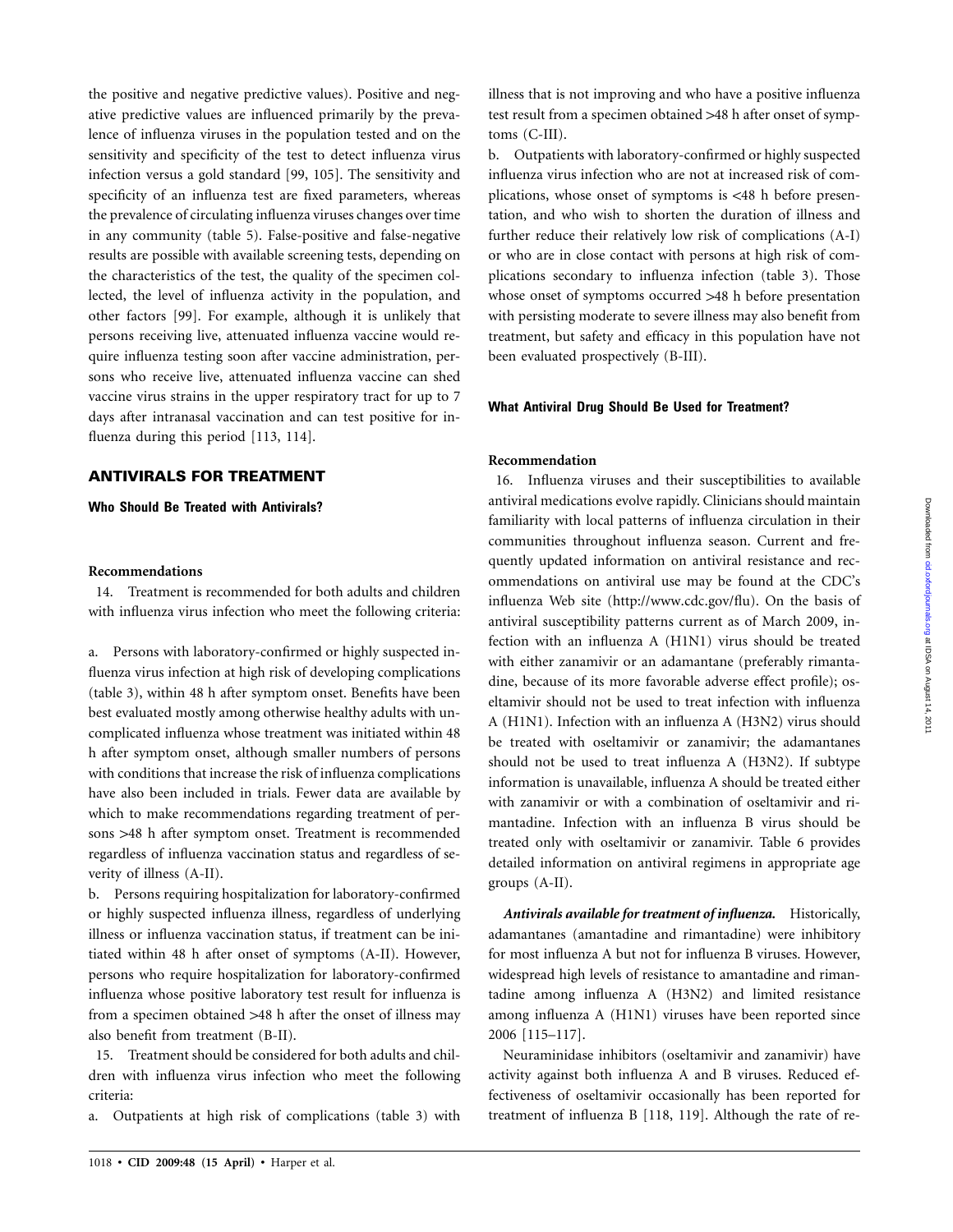sistance to neuraminidase inhibitors was generally low prior to 2007 [120, 121], the emergence of oseltamivir resistance among influenza A (H1N1) virus strains was reported in many countries starting in 2007–2008 [122–131]. Both zanamivir and the adamantanes are active against oseltamivir-resistant A influenza (H1N1) viruses. Rimantadine is preferred over amantadine because of its more favorable adverse effect profile. Ongoing surveillance for antiviral resistance is occurring in laboratories worldwide. Clinicians who treat patients with influenza should be aware of local public health data, when available, on the type and subtypes of influenza circulating in their area. Current and frequently updated information on antiviral resistance and recommendations on antiviral use can be found at the CDC's influenza Web site (http://www.cdc.gov/flu).

Both currently licensed neuraminidase inhibitors are approved for use in adults and children. Oseltamivir is approved for treatment of influenza in infants and children aged  $\geq 1$  year in both tablet and suspension formulations, and zanamivir is approved for treatment of influenza in children aged  $\geq 7$  years in the same inhalational powder formulation used in adults. Oseltamivir is not approved for therapy in children aged  $\langle 1 \rangle$ year because of the lack of adequate safety and efficacy data and because of concerns regarding CNS toxicity in newborn rats. However, limited retrospective data on the safety and efficacy of oseltamivir in this young age group have not demonstrated age-specific drug-attributable toxicities to date [132, 133]. In one additional unpublished study, the safety of osel $t$ amivir in infants aged  $<$ 1 year was retrospectively reviewed by the National Institutes of Health Collaborative Antiviral Study Group at 15 pediatric health care institutions. One hundred eighty infants aged  $<$ 1 year who received influenza antiviral therapy with either oseltamivir or an adamantane were identified. Sixty-four percent received oseltamivir; one-third (62 infants) were  $<$ 6 months of age. Neurologic events during and 1 month after completion of therapy were compared between oseltamivir- and adamantane-treated infants, with no statistically or clinically significant differences noted between groups [134]. Prospective evaluation for both safety and efficacy of oseltamivir in this age group is being conducted currently.

Influenza A and B viruses are susceptible to ribavirin in vitro. Aerosolized ribavirin has been used for treatment of influenza, although data in humans are limited, and aerosolized ribavirin may be considered for critically ill patients who are unable to receive medications orally or by diskhaler [135–139]. Oral ribavirin has also been shown to be effective in uncomplicated disease, although higher dosing is important [140]. Intravenous ribavirin, although investigational, may also be of clinical utility in cases of severe illness, especially in combination with other antiviral agents [141–143].

*Evidence of benefits of treatment with neuraminidase inhibitors in adults.* In a meta-analysis of randomized, controlled trials, early treatment of uncomplicated influenza in healthy adults with neuraminidase inhibitors reduced both complications (OR in the intention-to-treat analysis, 0.43) and nasal influenza viral titers at 24 h [144]. Oseltamivir was shown to significantly reduce the rate of all-cause hospitalizations within 30 days in one pooled analysis of randomized, controlled trials that enrolled adults and adolescents who were either previously healthy or at high risk of developing complications from 1.7% to 0.7% (relative reduction, 59%) overall [145]. A retrospective claims analysis found a significant decrease in hospitalizations (1.3% vs. 0.9%) when oseltamivir was used to treat influenza-like illness [146]. A retrospective chart review identified a reduced duration of hospital stay among hospitalized elderly patients with influenza treated within 48 h after symptom onset [147].

On the basis of randomized trials including only persons treated within 48 h after symptom onset, neuraminidase inhibitors reduce the duration of symptoms of uncomplicated influenza by ∼1 day among outpatients. Treatment also reduces the time to alleviation of influenza symptoms (hazard reduction for intention-to-treat analyses, 1.2) and time to return to normal activity (hazard reduction for intention-to-treat analyses, 1.23) [148]. In one meta-analysis, use of relief medications and antibiotics was not reduced in treated patients [148]. In contrast, pooled analyses of randomized, controlled trials of zanamivir and oseltamivir by different investigators found significant absolute reductions in antibiotic use by 5% for each (18% vs. 13% [149]; 10% vs. 5% for the incidence of influenza-related lower respiratory tract complications resulting in antibiotic use [145]). Another pooled analysis of zanamivir found a significant 9% (i.e., 25% vs. 16%) reduction in the rate of complications requiring antibiotic use among high-risk persons [150]. A retrospective claims analysis found a significant decrease in antibiotic use of 2.4% (19.4% vs. 17%) associated with oseltamivir use [146]. Other observational studies have indicated that oseltamivir treatment is associated with reductions in hospitalizations and lower respiratory tract complications in selected high-risk populations with influenza, including nursing home residents, patients with leukemia, and hematopoietic stem cell transplant recipients [151–154]. Retrospective analyses using large insurance databases of persons with clinical influenza diagnoses have reported reductions in hospitalizations among outpatients aged  $\geq 1$  year with influenza-like illness who were treated with oseltamivir (26%; 95% CI, 10%–39%) [146], fewer hospitalizations among previously healthy persons aged  $\geq 13$ years who were treated for  $\leq 1$  day (22%; 95% CI, 9%–33%) [155], and fewer all-cause hospitalizations among in diabetic persons aged  $\geq 18$  years who were treated for  $\leq 1$  day (30%; 95% CI, 6%–48%) [156].

Studies of high-risk persons are more limited in size. In the pooled analysis of the randomized, controlled trials of oselta-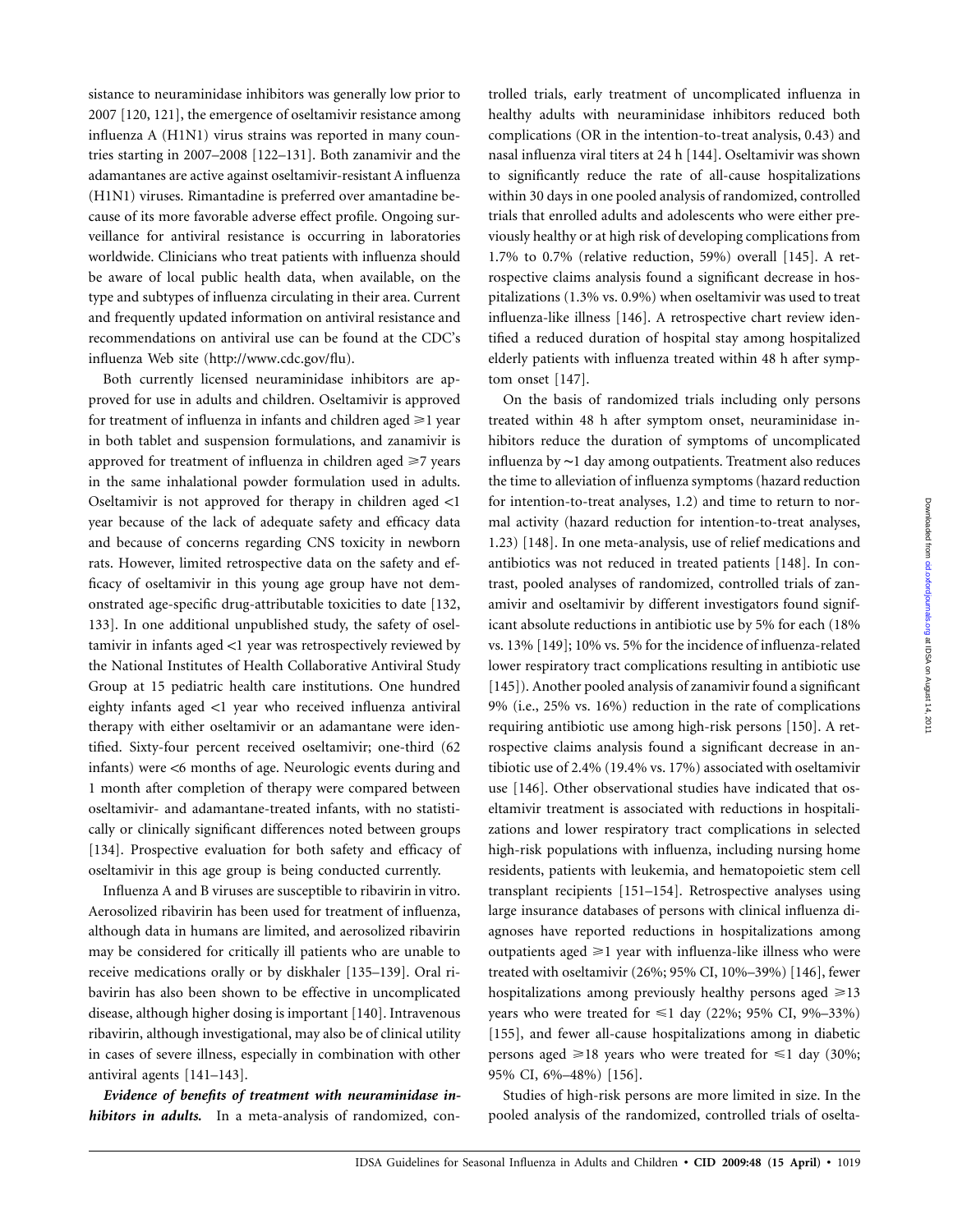mivir mentioned above, oseltamivir treatment was associated with a significant reduction in the rate of hospitalization for influenza from 3.2% to 1.6% (relative reduction, 50%) in highrisk persons. In a pooled analysis of high-risk persons, zanamivir use was associated with a significantly earlier return to activities of 3 days and a 9% reduction in antibiotic use [150]. In a meta-analysis involving studies of high-risk persons, zanamivir (but not oseltamivir) was found to reduce the time to alleviation of symptoms [157]. An observational study demonstrated improved outcomes in patients with leukemia who were treated for influenza [152].

It is important to note that all randomized trials conducted to date included only patients treated within 48 h after the onset of symptoms. In most persons, influenza is a self-limited illness. In otherwise healthy adult outpatients, viral titers are already decreasing by 48 h after the onset of illness [158–160]. As expected, in such patients, the benefit of antivirals is greatest when given early [161, 162]. In a prospective, open-label study of oseltamivir therapy started within 48 h after the onset of symptoms, therapy started  $< 6$  h after the onset of symptoms reduced the duration of symptoms by 3.1 days, compared with commencement of therapy > 36 h after illness onset [161]. Thus, in otherwise healthy adults who are not seriously ill, treatment given 148 h after illness onset may be of little benefit.

There are currently few data to assess whether there is benefit in treating patients with severe illness, including those who require hospital admission for influenza or its complications, 148 h after symptom onset. No prospective, adequately controlled clinical trials have been completed that involve patients who are seriously ill with influenza or that involve those who are documented to be shedding influenza virus >48 h after the onset of symptoms. One cohort study among hospitalized adults with influenza reported that oseltamivir treatment, including treatment in persons >48 h after illness onset, resulted in a significant reduction in mortality within 15 days after illness onset [163]. Of note, nearly 90% of the oseltamivir-treated patients had positive rapid antigen test results. Oseltamivir treatment, even when delayed, has been associated with improved survival in patients with influenza A (H5N1) illness, many of whom have presented with viral pneumonia [8]. The cost and safety profile of oseltamivir are sufficiently favorable, such that many experts recommend that patients who require hospital admission for influenza should routinely receive therapy with antivirals [163].

*Evidence of benefits of treatment with neuraminidase inhibitors in children.* Oseltamivir was investigated in otherwise healthy children aged 1–12 years with uncomplicated influenza in a prospective, randomized, double-blind, placebo-controlled study in which entry criteria specified that enrolled children were required to have had influenza symptoms for  $\leq 48$  h [164]. A 5-day treatment course with oseltamivir, compared with placebo, was associated with a decrease in the median time to resolution of overall clinical illness of 36 h. A significant decrease in viral shedding was also noted in treated children, with almost complete resolution of shedding documented within 4 days for treated children, compared with 6 days for control children. Complications of influenza were also reduced in oseltamivir-treated children; the incidence of physician-diagnosed acute otitis media was reduced by 44%, compared with the incidence among placebo recipients.

In studies of children aged 6–12 years with asthma who received oseltamivir or placebo for uncomplicated influenza infection, a significant improvement in pulmonary function was noted on day 6 after treatment, although no difference in the median time to resolution of illness was documented [165].

One retrospective review of the use of health care services by children who received a clinical diagnosis of influenza reported that children 1–12 years of age who received prescriptions for oseltamivir within 24 h after diagnosis experienced a 52% reduction in the rate of subsequent medical encounters for clinically diagnosed pneumonia, compared with children who were not treated (relative risk, 0.483; 95% CI, 0.326– 0.717). In addition, significant reductions in antibiotic use and in outpatient and emergency department visits were also observed [166].

In a randomized, double-blind, prospective study of inhaled zanamivir administered twice daily for 5 days to children aged 4–12 years, symptomatic illness was reduced by 1.25 days in influenza-infected children who received zanamivir, compared with placebo recipients [167]. In 3 trials of subjects aged  $\geq 12$ years, zanamivir treatment decreased the duration of symptoms by 1–2.5 days in influenza-positive subjects [168–170]. In a multicenter, prospective study of subjects whose therapy was started within 30 h after symptom onset, resolution of major symptoms occurred 3 days earlier in the treatment group, compared with the control group [162]. One nonrandomized, open-label trial of zanamivir versus oseltamivir found no difference in time to reduction of the febrile period in pediatric outpatients infected with influenza A (H1N1), influenza A (H3N2), or influenza B [171]. In hospitalized children, treatment with either oseltamivir or zanamivir decreased the duration of fever significantly, compared with placebo, for children infected with circulating A (H3N2) and B viruses, with the decrease shown to be equivalent for both antivirals. Although use of neither oseltamivir nor zanamivir decreased the duration of culture positivity for circulating A (H3N2) viruses in this study, zanamivir decreased the duration of shedding for B viruses, compared with no treatment [91].

One trial compared zanamivir and oseltamivir and found no difference between the 2 with regard to the time to reduction of the febrile period in pediatric outpatients with influenza A (H1N1), influenza A (H3N2), or influenza B [171].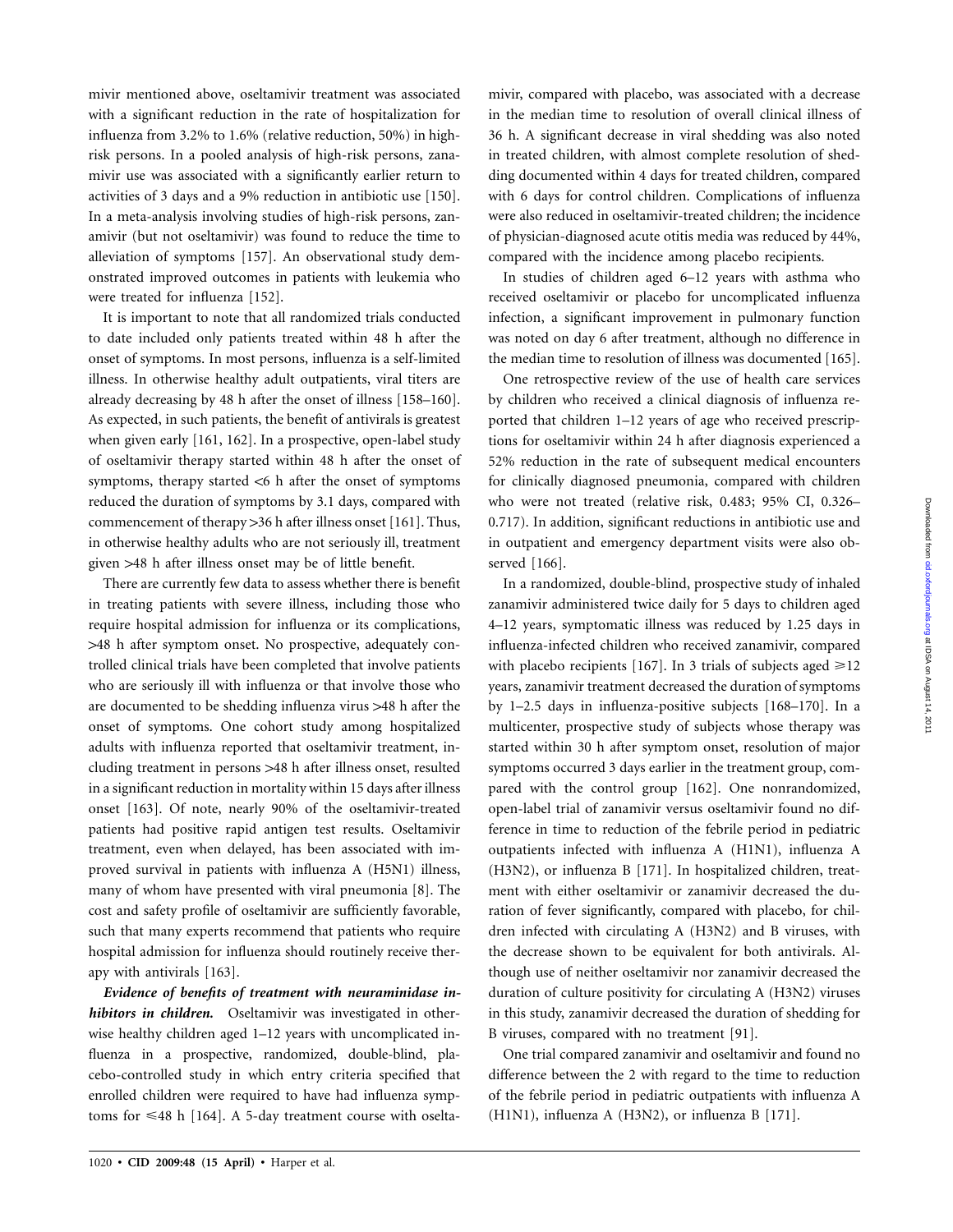*Antiviral resistance.* Widespread high levels of resistance to amantadine and rimantadine among influenza A (H3N2), and limited resistance among influenza A (H1N1) viruses has been reported since 2006 [115–117]. Only neuraminidase inhibitors should be used for treatment of or chemoprophylaxis for infection with influenza A (H3N2) viruses. Resistance to neuraminidase inhibitors arises by single-step mutations, and isolation of oseltamivir-resistant viruses has been reported during and after treatment, especially in children [164, 172, 173]. In immunocompromised hosts, the emergence of resistant variants has been associated with lack of virologic response and progressive disease [174, 175]. Detection of oseltamivir-resistant influenza A or B viruses among circulating community isolates previously had been uncommon, even in countries like Japan, where there are high levels of oseltamivir use [121, 176]. However, starting in 2007–2008, oseltamivir-resistant influenza A (H1N1) virus strains associated with a specific H274Y mutation in the neuraminidase gene were reported in many countries [122–131]. Circulation of these resistant variants was not associated with oseltamivir use, and associated infections had clinical features and outcomes similar to those for infections due to oseltamivir-susceptible influenza A (H1N1) viruses. However, progressive viral replication and fatal outcome, despite receipt of oseltamivir, have been reported in patients infected with resistant influenza A (H1N1) virus [177]. These strains retained susceptibility to zanamivir and the adamantanes. Current and frequently updated information on antiviral resistance and recommendations on antiviral use can be found at the CDC's influenza Web site (http://www.cdc.gov/flu).

*Adverse events.* One meta-analysis of antiviral treatment of influenza in adults concluded that neuraminidase inhibitors were not associated with any major adverse effects [148]. Nausea and vomiting are the most common adverse event associated with oseltamivir therapy and were reported in 9%–10% of adults receiving treatment [178]. In children, adverse effects after oseltamivir administration are also principally gastrointestinal, with 14% of oseltamivir-treated children reporting vomiting, compared with 8% of influenza-infected, placebotreated children [164]. In Japan, neuropsychiatric adverse events were reported at a frequency of ∼1 in 100,000 oseltamivir prescriptions, mainly in adolescents [179]. It is not clear whether these events were associated with oseltamivir, influenza, or some combination that may include genetic susceptibility to these adverse events. More recently, an unpublished Japanese study assessed oseltamivir use in 10,000 persons aged !18 years and found no evidence of neuropsychiatric events in this population [180]. Neuropsychiatric events have occasionally been reported in adults taking oseltamivir [181]. The package inserts for both oseltamivir and zanamivir in the United States contain warnings about potential adverse neuropsychiatric events [178, 182].

There are no adverse events that have been reported to occur in  $>1\%$  of zanamivir recipients [162, 183, 184]. However, zanamivir is an orally inhaled powder, and there are case reports of bronchospasm related to zanamivir treatment [185]. Concerns regarding bronchospasm and decreased pulmonary function after inhalation of zanamivir in pediatric and adult patients with underlying airway disease, including asthma and chronic obstructive pulmonary disease, prompted a warning not to administer zanamivir to these persons [182]. One prospective, randomized trial of patients with influenza who had mild-tomoderate asthma or chronic obstructive pulmonary disease found no differences in adverse events or spirometric measurements between zanamivir and placebo recipients; the zanamivir recipients had reduced time to illness alleviation and faster improvements in self-tested peak expiratory flow rates [186].

Adults and children with influenza can develop potentially severe complications due to bacterial coinfection. Particular attention should be paid to the possibility of influenza-associated complications in the vulnerable populations that generally reside in institutional settings. Persons at high risk of such complications (table 3) should be thoroughly evaluated for secondary bacterial pneumonia, a common cause of death in this population. Providers should also be aware of a significant increase in *S. aureus* coinfections (primarily methicillinresistant *S. aureus* confections) among children with serious or fatal influenza in the United States [45, 52, 54, 55]. Antiviral treatment may be inadequate for therapy of seriously ill patients with influenza-associated complications, and appropriate antibiotic treatment should be administered and guided by results of microbiological tests and evidence-based recommendations if there is evidence for or strong suspicion of serious bacterial infection in hospitalized patients [187]. When patients are treated for influenza, clinicians should be alert to the possibility that persisting symptoms or deterioration may reflect bacterial infection and should counsel their patients appropriately.

## **ANTIVIRALS FOR CHEMOPROPHYLAXIS**

**Who Should Be Considered for Antiviral Chemoprophylaxis to Prevent Influenza?**

#### **Recommendations**

17. Influenza vaccination is the primary tool to prevent influenza, and antiviral chemoprophylaxis is not a substitute for influenza vaccination. When influenza viruses are circulating in the community, chemoprophylaxis can be considered for high-risk persons during the 2 weeks after vaccination before an adequate immune response to inactivated vaccine develops (6 weeks for children who were not previously vaccinated and who require 2 doses of vaccine) (A-I).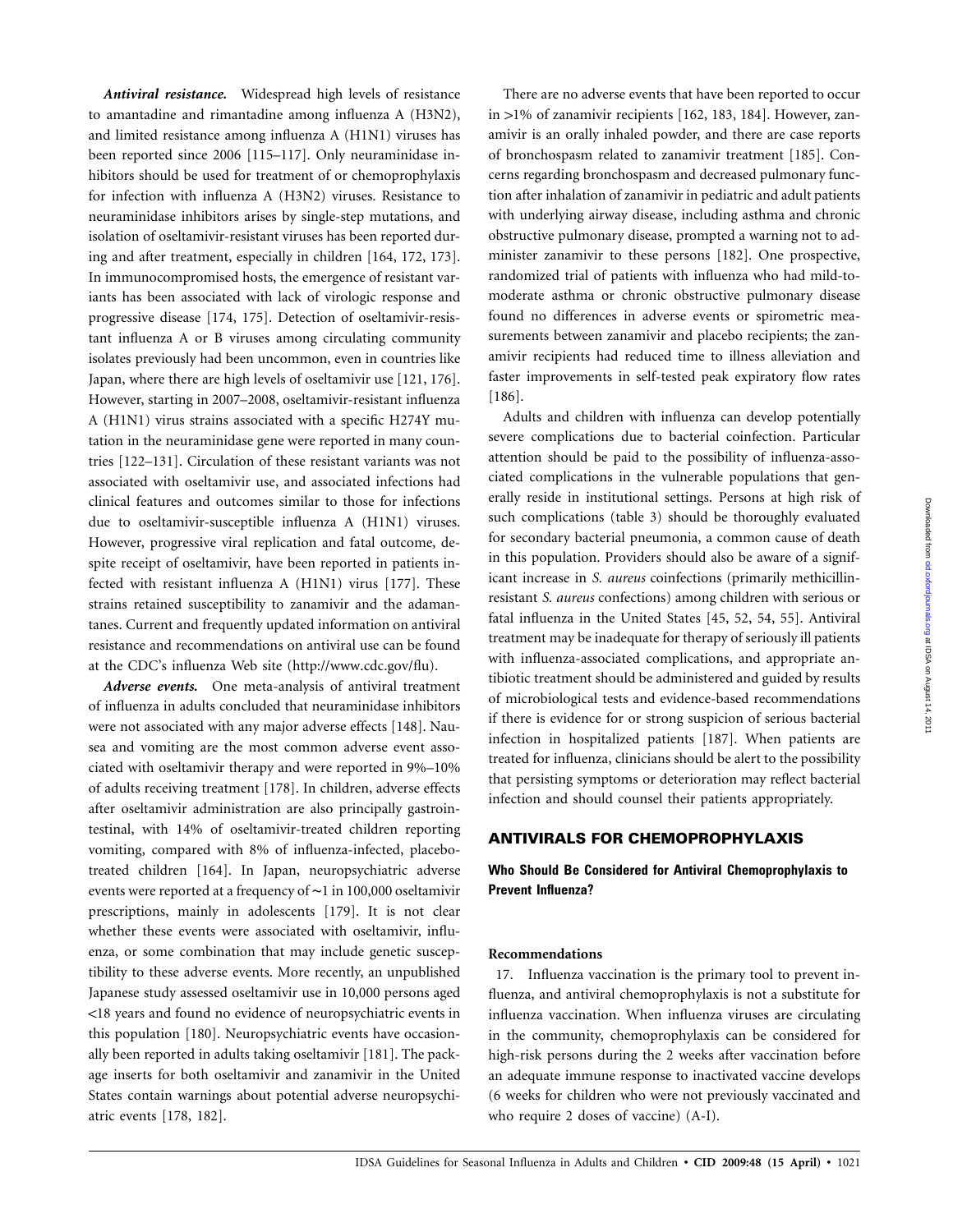18. Antiviral chemoprophylaxis should be considered for adults and children aged  $\geq 1$  year who are at high risk of developing complications from influenza for whom influenza vaccination is contraindicated, unavailable, or expected to have low effectiveness (e.g., persons who are significantly immunocompromised) (B-II). Contraindications to vaccination include anaphylactic hypersensitivity to eggs or other vaccine components; moderate-to-severe febrile illness; and, as a precaution, a history of Guillain-Barré syndrome within 6 weeks after receipt of a prior influenza vaccination [5].

19. Antiviral chemoprophylaxis (in conjunction with prompt administration of the inactivated vaccine) should be considered for adults and children aged  $\geq 1$  year who are at high risk of developing complications from influenza virus infection (table 3) and have not yet received influenza vaccine when influenza activity has already been detected in the community. Whenever possible, influenza vaccine should be administered, and vaccination should continue for recommended persons until influenza is no longer in community circulation  $(B-II).$ 

20. Antiviral chemoprophylaxis may be considered for unvaccinated adults, including health care workers, and for children aged  $\geq 1$  year who are in close contact with persons at high risk of developing influenza complications during periods of influenza activity. Whenever possible, influenza vaccine should be administered; 2 weeks after administration, chemoprophylaxis may be discontinued (6 weeks for children who were not previously vaccinated and who require 2 doses of vaccine) (B-III).

21. Antiviral chemoprophylaxis is recommended for all residents (vaccinated and unvaccinated) in institutions, such as nursing homes and long-term care facilities, that are experiencing influenza outbreaks (A-I).

22. The strongest consideration for use of antiviral chemoprophylaxis should be given to persons at the highest risk of influenza-associated complications. The risk of influenzaassociated complications is not identical among all high-risk persons, and antiviral chemoprophylaxis is likely to have the greatest benefit among those at highest risk of influenza complications and death, such as recipients of hematopoietic stem cell transplants (B-III).

23. Antiviral chemoprophylaxis should be considered for persons at high-risk of developing complications from influenza if influenza vaccine is not available due to shortage. If vaccine is available, it should be administered to these persons  $(A-I).$ 

24. Antiviral chemoprophylaxis can be considered for highrisk persons (table 3) in situations in which there is documented low influenza vaccine clinical effectiveness because of the circulation of influenza virus strains that are antigenically distant from the vaccine strains, such that a substantial increase in vaccine failures is anticipated, as determined by federal, state, and local public health authorities (C-II).

## **When Should Antiviral Chemoprophylactic Regimens Be Started?**

## **Recommendations**

25. In persons at high risk of complications who are not adequately protected as a result of poor immune responses (e.g., in persons who are significantly immunocompromised), lack of influenza vaccination, or ineffective vaccine (e.g., when antigenically distant strains are circulating), antiviral chemoprophylaxis should be initiated at the onset of sustained community influenza activity, as determined by local public health authorities (B-II).

26. Antiviral chemoprophylaxis use for appropriate persons within households should be initiated when 1 family member develops suspected or confirmed influenza and any other family member is at high risk of complications secondary to infection, including infants aged  $<$ 6 months (table 3). In this setting, all noninfected family members should receive antiviral chemoprophylaxis. Ideally, all eligible family members in such settings should be vaccinated, making chemoprophylaxis unnecessary  $(A-I).$ 

27. Antiviral chemoprophylaxis and other control measures should be initiated in institutions, such as hospitals and longterm care facilities (e.g., nursing homes), when an influenza outbreak is detected or when influenza is strongly suspected but the etiology of the outbreak has yet to be determined  $(A-II).$ 

#### **How Long Should Chemoprophylaxis Continue?**

#### **Recommendations**

28. If inactivated influenza vaccine is administered, antiviral chemoprophylaxis can generally be stopped 2 weeks after vaccination for persons in noninstitutional settings. Children aged !9 years who receive inactivated influenza vaccine for the first time require 2 doses of vaccine, with the second dose administered at least 4 weeks after the first dose; the immune response peaks 2 weeks after receipt of the second dose. Thus, a minimum of 6 weeks of chemoprophylaxis (i.e., chemoprophylaxis for at least 4 weeks after the first dose of vaccine and an additional 2 weeks of chemoprophylaxis after the second dose) would be needed, depending on the length of the delay between administration of the 2 vaccine doses (B-II).

29. When antiviral chemoprophylaxis is used in a household after the diagnosis of influenza in 1 family member, chemoprophylaxis should be continued for 10 days (A-I).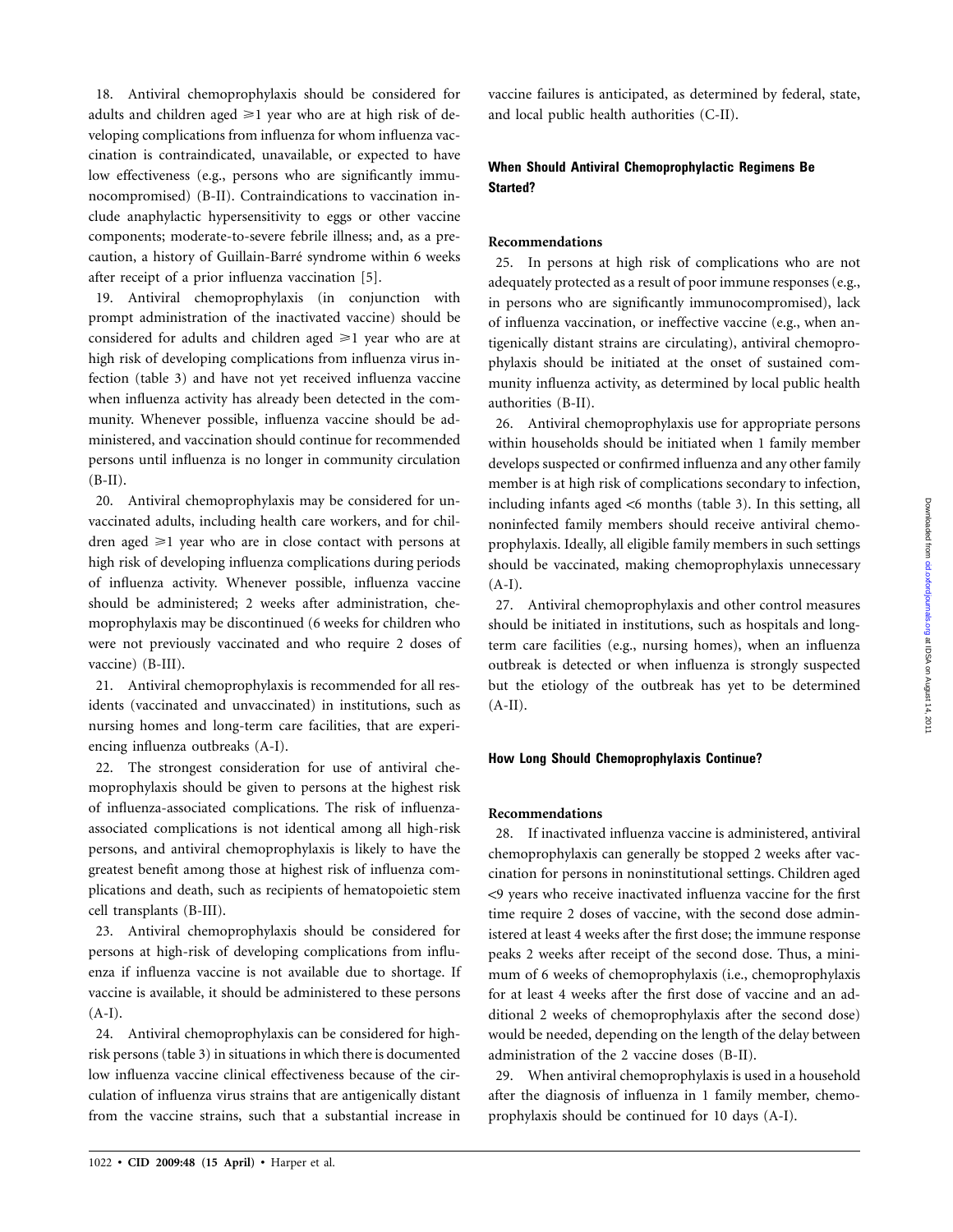30. In persons at high risk of developing complications from influenza for whom influenza vaccination is contraindicated, unavailable, or expected to have low effectiveness (e.g., persons who are significantly immunocompromised), chemoprophylaxis should continue for the duration that influenza viruses are circulating in the community during influenza season (B-III).

#### **What Antiviral Drugs Should Be Used for Chemoprophylaxis?**

#### **Recommendation**

31. Influenza viruses and their susceptibilities to available antiviral medications evolve rapidly. Clinicians should maintain familiarity with local patterns of influenza circulation in their communities throughout the influenza season. Current and frequently updated information on antiviral resistance and recommendations on antiviral use may be found at the CDC's influenza Web site (http://www.cdc.gov/flu). On the basis of antiviral susceptibility patterns current as of March 2009, either zanamivir or an adamantane (preferably rimantadine because of its more favorable adverse effect profile) should be used for influenza A (H1N1) chemoprophylaxis; oseltamivir should not be used for influenza A (H1N1) chemoprophylaxis. Either oseltamivir or zanamivir should be used for influenza A (H3N2) chemoprophylaxis; the adamantanes should not be used for influenza A (H3N2) chemoprophylaxis. If subtype information is unavailable, either zanamivir or a combination of oseltamivir and rimantadine should be used for influenza A chemoprophylaxis. Only oseltamivir or zanamivir should be used for influenza B chemoprophylaxis. Table 6 provides detailed information on antiviral regimens in appropriate age groups  $(A-I).$ 

*Evidence summary.* Both neuraminidase inhibitors (zanamivir and oseltamivir) and the adamantanes (amantadine and rimantadine) have been extensively evaluated and have demonstrated efficacy in preventing influenza infection and disease when used for prophylaxis in family settings, community-dwelling elderly persons, and elderly persons in long-term care facilities [188, 189]. Efficacy has been demonstrated both for prophylaxis for the entire influenza season and for postexposure prophylaxis. However, the usefulness of amantadine and rimantadine is limited by the high prevalence of resistance to these agents among circulating strains of influenza A—especially H3N2 and, less often, H1N1 viruses [116, 117]—as well as the intrinsic lack of activity against influenza B. Moreover, when amantadine or rimantadine were used to treat index cases in families, there was no prophylactic efficacy, because of the rapid emergence and transmission of resistant virus [190]. Adamantanes may be considered for prophylactic use only if oseltamivir-resistant influenza A (H1N1) virus infection is suspected. When zanamivir was administered for 10–14 days to healthy adults and children after household exposure, it was 79%–81% effective at preventing laboratory-confirmed influenza illness, irrespective of concurrent treatment given to the ill index case patients [191, 192]. The efficacy of postexposure prophylaxis with oseltamivir was 68%–89% among household members exposed to influenza [193, 194].

To date, the development of resistance to neuraminidase inhibitors in immunocompetent persons using oseltamivir for prophylaxis has not been observed [192, 193]. Resistance can develop during treatment with any influenza antiviral medication, and future trends in resistance will need to be taken into account. Breakthrough influenza infection among persons receiving oseltamivir prophylaxis for >72 h should prompt discussion with the local public health department to consider the possibility of neuraminidase inhibitor resistance. To date, most clinical isolates of oseltamivir–resistant influenza A (H1N1) have remained fully susceptible to zanamivir and the adamantanes [129]. The choice of an antiviral drug should be determined by the age group, local antiviral resistance data, and the appropriateness of delivery by the oral (oseltamivir) or inhaled (zanamivir) route. Current and frequently updated information on antiviral resistance and recommendations on antiviral use can be found at the CDC's influenza Web site (http://www .cdc.gov/flu).

Several studies have demonstrated the effectiveness of antiviral chemoprophylaxis in nursing home settings, either for the duration of the influenza season or to control outbreaks [94, 195]. One research group administered oseltamivir to elderly persons in long-term care facilities for the duration of the influenza season and demonstrated 92% efficacy and a reduction in complications [196]. Other investigators reported the use of prophylaxis for all residents in 8 nursing home outbreaks in Ontario, Canada [151]; the outbreaks were promptly controlled in all facilities. Another study reported a similar experience in outbreaks among highly vaccinated residents of nursing homes in Michigan [197]. One comparative trial found significantly higher protection among nursing home residents with inhaled zanamivir than with oral rimantadine, in part because of emergence of resistance to adamantanes [198]. Influenza is associated with high mortality rates among recipients of hematopoietic stem cell transplants [199]. No prospective trials of chemoprophylaxis have been reported in this population, but a retrospective case-control study demonstrated that oseltamivir chemoprophylaxis was associated with prompt control of an outbreak among hematopoietic stem cell transplant recipients [200].

All persons at high risk of developing influenza-associated complications, as well as their close contacts, should receive an annual influenza vaccine. If influenza viruses are circulating in the community, chemoprophylaxis can be considered during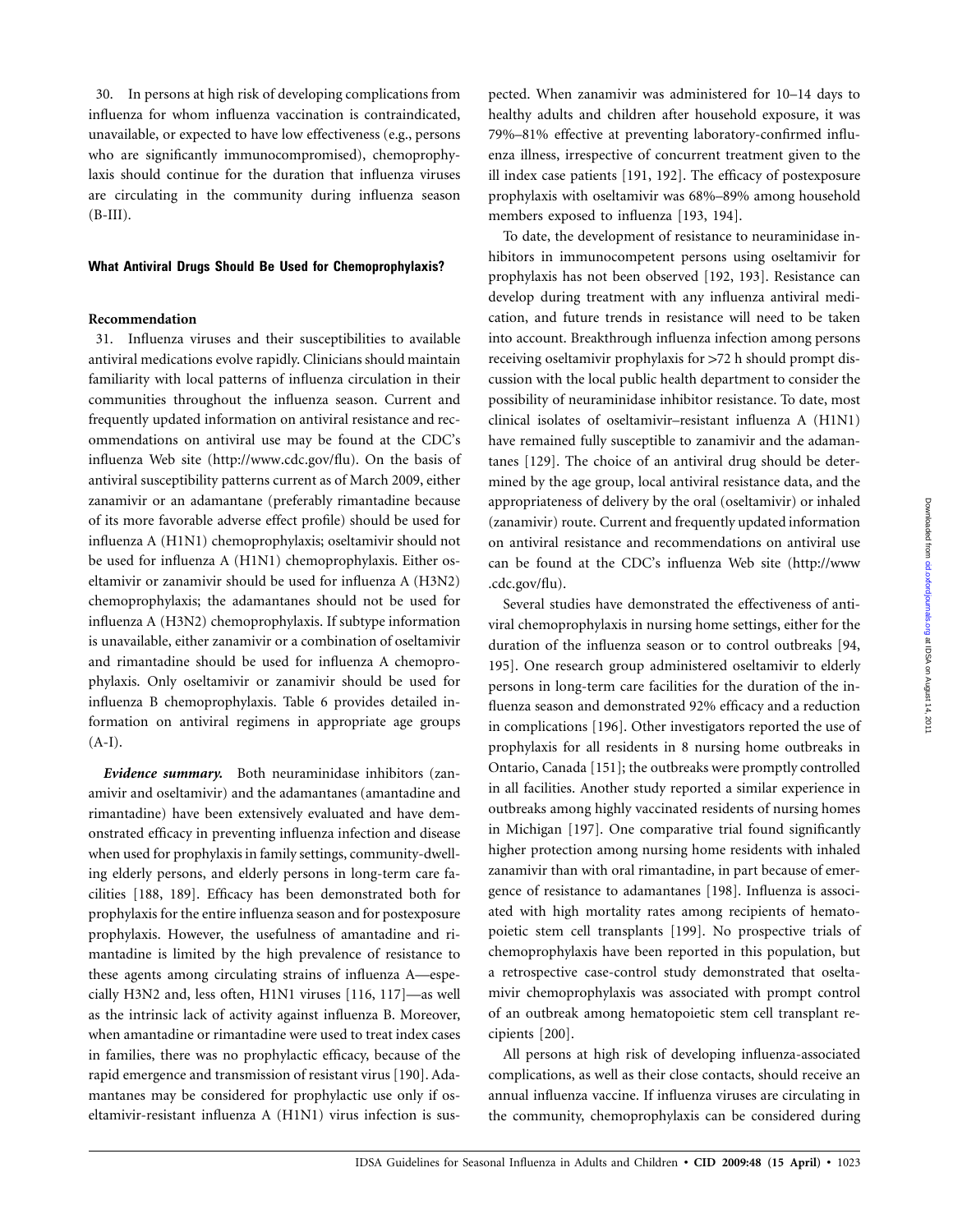the 2 weeks after vaccination before an adequate immune response to inactivated vaccine develops (at least 6 weeks for children who were not previously vaccinated and who require 2 doses of vaccine, given at least 4 weeks apart and allowing for adequate immune response in the 2 weeks after administration of the second dose). Persons who receive antiviral chemoprophylaxis should be given only inactivated influenza vaccine, because antiviral medications may reduce the effectiveness of the live, attenuated influenza vaccine. Titers of antibody to influenza generally rise to protective levels, and efficacy against confirmed influenza infection can be demonstrated within 2 weeks after vaccination. Lower immunogenicity and efficacy of influenza vaccines have been demonstrated in the elderly population [201, 202]. Among persons with HIV infection, influenza vaccines appear to be immunogenic and effective, as determined on the basis of limited trials. However, lower immunogenicity and efficacy have been demonstrated among persons with CD4 cell counts <200 cells/mL [203-205]. Other persons in whom influenza vaccination may have poor effectiveness include those with immunodeficiencies caused by drugs to prevent transplant rejection and persons with severe congenital immunodeficiency (e.g., hypogammaglobulinemia, severe combined immunodeficiency syndrome, DiGeorge syndrome, and common variable immunodeficiency).

# **OUTBREAK MANAGEMENT IN INSTITUTIONAL SETTINGS**

**When Should an Influenza Outbreak Be Suspected in an Institution?**

## **Recommendation**

32. During influenza season, when  $\geq 2$  institutional residents manifest signs and symptoms of influenza-like illness within 72 h of each other, testing for influenza should occur. When influenza viruses are circulating in the community, even 1 positive laboratory result in conjunction with other compatible illnesses on the unit indicates that an outbreak of influenza is occurring (A-II).

*Evidence summary.* Institutions are facilities that care for persons who are at increased risk of developing influenza-associated complications and in which influenza viruses may be more easily transmitted between such persons. Institutions may include—but are not limited to—hospitals, long-term care facilities for adults and children, prisons, and other similar congregate settings. Staff members in institutions should remain vigilant for cases of respiratory illness year-round, and close communication should be maintained with the local and state health departments regarding timing and local patterns of circulation of influenza and other respiratory pathogens, such as respiratory syncytial virus and parainfluenza virus [206–208].

outbreaks in institutional settings [209], during influenza season, it is prudent to consider a single case of laboratory-confirmed disease in the context of  $\geq 2$  cases of influenza-like illness occurring within 72 h of each other as an outbreak in the institutional setting, leading to prompt implementation of control measures, including vaccination and use of antivirals [94, 195, 210–213]. Because of the lower sensitivity of rapid influenza tests, negative results from such tests should prompt further testing with RT-PCR and/or viral culture to confirm that the outbreak is not due to influenza. For clusters of influenzalike illness occurring when influenza viruses are known to be circulating within the community, a low threshold (2 cases of influenza-like illness occurring within 72 h of each other) for instituting facility-wide outbreak control measures should be employed while awaiting laboratory confirmation of the diagnosis. During periods when influenza viruses are not circulating in the community, it is less likely that cases of influenza-like illness represent infection with influenza viruses, and use of influenza vaccine and antiviral chemoprophylaxis may be delayed until a definitive laboratory diagnosis is obtained. However, in such contexts, other infection control measures, such as isolation and cohorting of ill residents, restriction of ill staff and visitors, screening for ill staff members, and active surveillance for new cases, should be implemented and may help control the outbreak while awaiting confirmation of the etiology [5, 213, 214].

Considering the high attack rate associated with influenza

# **What Is the Role for Testing Institutional Residents with Influenza-Like Illness after a Diagnosis of Influenza Has Already Been Established in 1 Resident?**

#### **Recommendation**

33. After a single laboratory-confirmed case of influenza among residents has been identified in an institution, it is likely that subsequent cases of temporally associated influenza-like illness are also caused by influenza virus infection, although mixed outbreaks due to other respiratory pathogens may occur. Although it may not be possible to obtain specimens from all ill residents for influenza testing in the context of an outbreak, persons developing compatible symptoms >72 h after implementation of antiviral chemoprophylaxis or among persons developing compatible symptoms who reside on previously unaffected units should be tested for influenza and other respiratory pathogens. If influenza test results are positive despite antiviral treatment, consider the possibility of a drug-resistant virus; the spread of influenza to previously unaffected areas of the facility where antiviral use has not been implemented; or multiple introductions of influenza from the community to facility residents (B-III).

*Evidence summary.* Few data exist to determine whether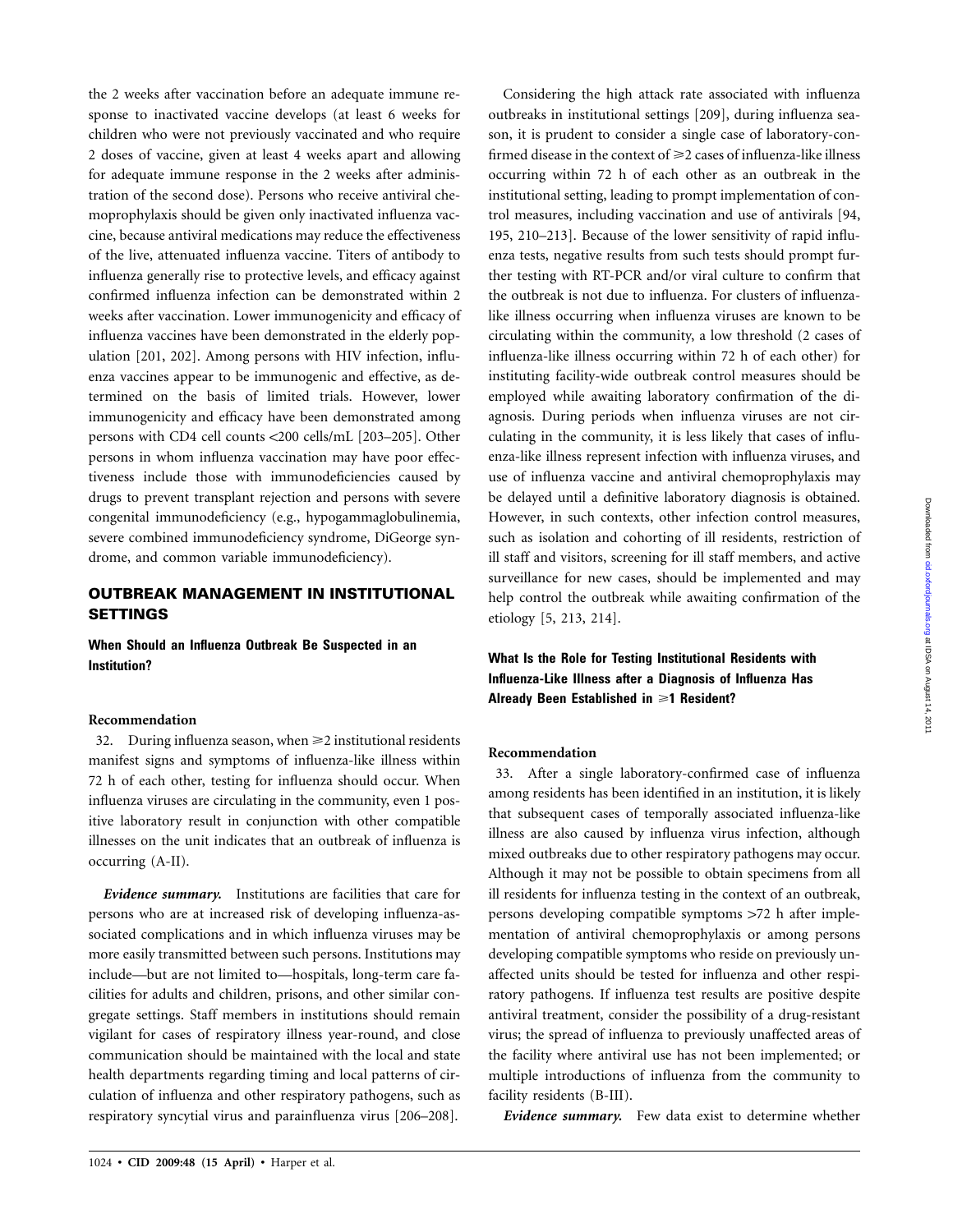performing diagnostic tests for every resident who develops influenza-like illness in the context of an influenza outbreak leads to more timely control of the outbreak. However, once a case of influenza-like illness in an institution is confirmed to be caused by influenza, subsequently identified cases of influenza-like illness are also likely to be caused by influenza, although this is not always the case (e.g., influenza and other respiratory viruses may circulate simultaneously in the same facility, and coinfection may occasionally occur) [215]. Because the likelihood is high that such patients are infected with influenza virus [64], depending on availability of tests in a given facility, it may be impractical to test every patient who presents with influenza-like illness for influenza virus in the context of an influenza outbreak. Elderly patients may have atypical symptoms of influenza infection; testing for influenza may be important for afebrile residents with respiratory symptoms or new-onset altered mental status. Institutional residents are frequently at high risk of developing influenza-associated complications. If clinical suspicion for influenza infection is high, it is prudent to institute antiviral therapy and implement infection control measures while awaiting the results of influenza diagnostic tests.

## **Which Residents Should Be Treated with Antiviral Medications during an Outbreak?**

#### **Recommendation**

34. All residents with laboratory-confirmed influenza virus infection should be treated with an appropriate influenza antiviral medication. After 1 case of laboratory-confirmed influenza is detected in a facility resident, all persons in the facility subsequently developing influenza-like illness or other signs or symptoms consistent with influenza (e.g., isolated altered mental status in an elderly resident) should be considered for treatment with an influenza antiviral medication (A-III). See Antivirals for Treatment and table 6 for regimen information.

*Evidence summary.* Few data exist to suggest that treatment of persons with confirmed influenza during an institutional outbreak, without implementation of facility-wide antiviral chemoprophylaxis and influenza vaccination, leads to quicker control of the outbreak. However, such persons are likely to be at risk of developing complications of influenza virus infection [5, 216] and should be treated with appropriate antiviral medications, as discussed in the Antivirals for Treatment section. Early treatment (within 2 days after onset) was associated with greater reductions in the risk of complications than was delayed administration in one retrospective study [151].

#### **Recommendation**

35. During documented outbreaks of influenza in long-term care facilities, all residents should receive influenza antiviral chemoprophylaxis, regardless of influenza vaccination status. Ideally, chemoprophylaxis should be implemented on all floors and wards of the facility, because breakthrough cases frequently occur when antiviral medications are administered only to those persons on the affected unit or ward and not to all residents in the facility (A-I).

*Evidence summary.* Little disagreement exists regarding whether residents in institutional settings should receive influenza antiviral chemoprophylaxis in the context of an institutional influenza outbreak. Observational data [151, 195, 197, 198, 217–221] evidence from randomized trials [219, 222] and recommendations from influenza experts and medical societies [5, 94, 188, 206, 211, 223, 224] support the use of influenza antivirals for residents in this setting. Instituting chemoprophylaxis also demonstrates economic benefit for the affected facility [225]. However, antivirals are frequently administered for chemoprophylaxis only to residents who occupy rooms on an affected floor or ward. This practice often leads to continuation of the outbreak, with cases occurring on other floors or wards of the facility after control measures have been implemented on the original unit. In light of this experience, if feasible, facility-wide chemoprophylaxis for all residents, regardless of whether they were previously vaccinated, should occur during the course of the outbreak [5, 214, 218].

## **Which Health Care Personnel Should Receive Antiviral Chemoprophylaxis during an Outbreak?**

See Antivirals for Treatment for regimen information.

#### **Recommendation**

36. For all institutional employees who are unable to receive influenza vaccine or for whom vaccine is contraindicated or when the vaccine is expected to be ineffective (e.g., because of the circulation of influenza virus strains that are antigenically distant from the vaccine strains, such that a substantial increase in vaccine failures is anticipated), antiviral medications should be used for chemoprophylaxis (B-III). Contraindications to vaccination include anaphylactic hypersensitivity to eggs or other vaccine components, moderate-to-severe febrile illness, and, as a precaution, a history of Guillain-Barré syndrome within 6 weeks after a previous influenza vaccination [5].

*Evidence summary.* Although evidence exists that vaccination of health care workers reduces mortality in patients [226,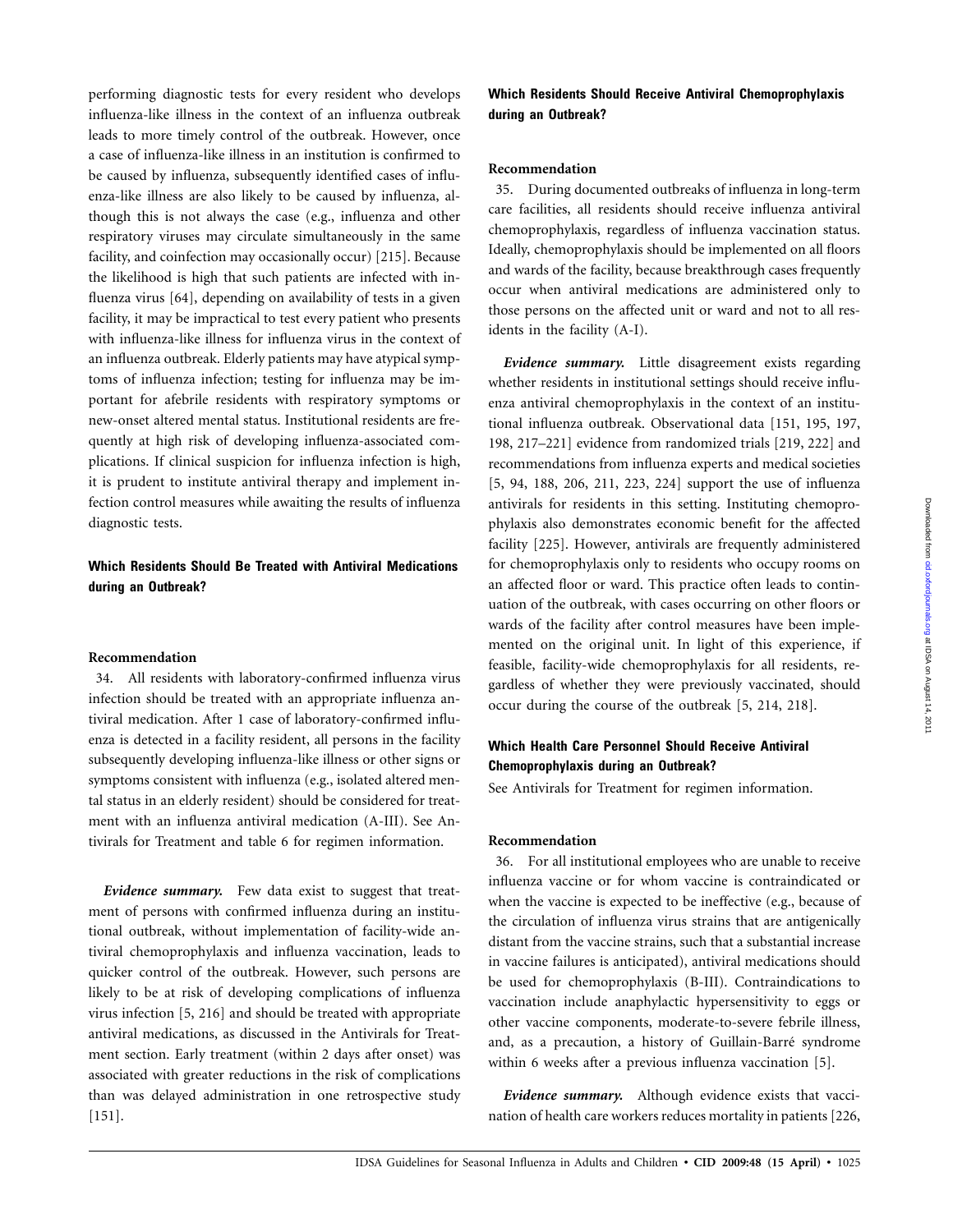227], no studies have assessed the impact among residents of administration of antiviral chemoprophylaxis to health care workers. Every effort should be made to ensure that all health care staff are vaccinated each season. Unvaccinated staff may be the source of introduction of influenza virus from the community into facilities, and staff also become infected and serve as sources of transmission within institutions [228]. For these reasons, unvaccinated institutional staff should receive influenza antiviral chemoprophylaxis during influenza outbreaks. During seasons in which circulating viruses are not well matched with vaccine viruses, consideration should be given to administration of antiviral chemoprophylaxis to vaccinated staff as well. Antiviral chemoprophylaxis may be considered for vaccinated staff who are immunocompromised because vaccine may have significantly decreased efficacy [205]. If an employee receives influenza vaccine during an institutional outbreak, antiviral chemoprophylaxis should be given for 14 days after vaccination, until protective antibodies have developed. Ideally, chemoprophylaxis should be administered to unvaccinated staff facility-wide, because breakthrough cases may occur if antiviral medications are administered only to those persons who work in the affected unit or ward. Appropriate use of antiviral chemoprophylaxis in staff will be facilitated by rapid recognition of outbreaks, combined with information about the circulation of antigenically distant strains unlikely to be inhibited by the current vaccine.

# **How Long Should Antiviral Chemoprophylaxis Continue in Residents and Staff during an Outbreak?**

## **Recommendation**

37. In the setting of an institutional outbreak, antiviral chemoprophylaxis should be continued for 14 days or for 7 days after the onset of symptoms in the last person infected, whichever is longer (A-II).

*Evidence summary.* The CDC, numerous state and local public health agencies, and experts on influenza control recommend that antiviral chemoprophylaxis during an institutional influenza outbreak should be administered for no less than 14 days and that, if surveillance indicates that new cases continue to occur, chemoprophylaxis should be continued until 7 days after the last case has been identified [5, 94, 214, 229]. One randomized trial that compared 2 antiviral chemoprophylaxis protocols used during nursing home outbreaks of influenza A concluded that administration of antivirals to residents for a minimum of 14 days (and for 7 days after the last confirmed influenza case) was sufficient to prevent recrudescence of the outbreak [229].

# **LIMITATIONS OF THE LITERATURE AND ONGOING AND FUTURE STUDIES**

In preparing these guidelines, the Expert Panel attempted to highlight areas in which the literature provides limited evidence. Many of these are highlighted in the evidence summary. However, we wish to highlight several crucial research needs. Additional studies are needed to demonstrate the role of diagnostic testing in improving the treatment of adults with influenzalike illness, both in the outpatient setting and in the hospital setting. A key outcome is the ability to reduce inappropriate antibiotic use and emergence of antibiotic resistance. There are limited data on the efficacy or optimal duration of treatment with neuraminidase inhibitors among hospitalized patients and among children aged  $<$ 1 year. The recent emergence of circulating virulent strains of influenza A (H1N1) with high-level resistance to oseltamivir needs to be closely tracked. The prevalence of resistance and the availability of alternative agents will influence these recommendations in the future.

# **PERFORMANCE MEASURES**

Performance indicators are tools to help users measure both the extent and the effects of implementation of guidelines. Such tools or measures can be indicators of the process itself, outcomes, or both. Deviations from the recommendations are expected in a proportion of cases, and compliance in 80%–95% of cases is generally appropriate, depending on the indicator.

Four measures have been selected for the influenza guidelines:

1. Influenza testing should be performed for all persons admitted to the hospital with acute febrile respiratory symptoms during periods of influenza activity in the community.

2. Antivirals should be administered to all persons requiring hospital admission for laboratory-confirmed influenza.

3. All health care personnel should receive annual influenza vaccination, unless medical contraindications exist for doing so. Contraindications to vaccination include anaphylactic hypersensitivity to eggs or other vaccine components, moderateto-severe febrile illness, and as a precaution, a history of Guillain-Barré syndrome within 6 weeks after a previous influenza vaccination. If health care personnel decline vaccination, they should sign declination forms acknowledging their understanding of the risk they pose to patients in their facilities.

4. Health care institutions (including hospitals, long-term care facilities, and other institutions housing persons potentially at high risk of complications secondary to influenza infection) should offer influenza vaccine to and track the vaccination status of all employees.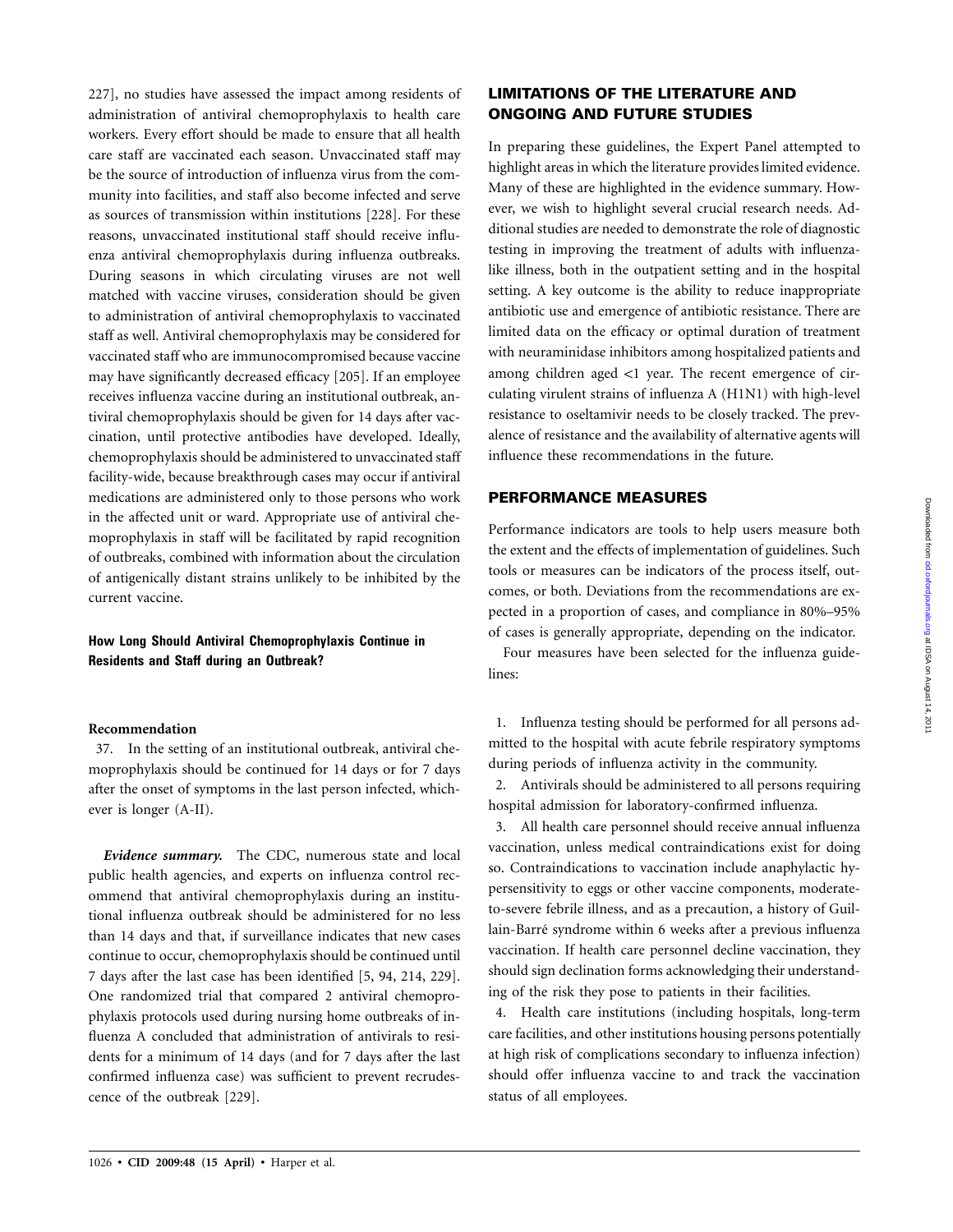## **IDSA INFLUENZA GUIDELINE EXPERT PANEL MEMBERS**

Scott A. Harper (Chairman; CDC; New York, NY; and Atlanta, GA), John S. Bradley (Rady Children's Hospital and the University of California San Diego School of Medicine and Children's Hospital and Health Center), Janet A. Englund (University of Washington School of Medicine and Seattle Children's Hospital; Seattle), Thomas M. File (Summa Health System and Northeastern Ohio Universities Colleges of Medicine & Pharmacy; Akron), Stefan Gravenstein (Alpert Medical School of Brown University and Quality Partners of Rhode Island; Providence, RI), Frederick G. Hayden (University of Virginia School of Medicine; Charlottesville), Allison J. McGeer (University of Toronto and Mt. Sinai Hospital; Toronto, Ontario, Canada), Kathleen M. Neuzil (University of Washington School of Medicine and Program for Appropriate Technology in Health; Seattle), Andrew T. Pavia (University of Utah School of Medicine and Primary Children's Hospital; Salt Lake City), Michael L. Tapper (Lenox Hill Hospital; New York), Timothy M. Uyeki (CDC; Atlanta, GA), and Richard K. Zimmerman (University of Pittsburgh School of Medicine; Pittsburgh, PA).

#### **Acknowledgments**

The Expert Panel wishes to express its gratitude to Kathryn Edwards, William P. Gleazen, Isaac Weisfuse, Marci Layton, Annie Fine, Carolyn Bridges, Joe Bresee, Anthony Fiore, Beth Nivin, and Jennifer Padberg for their thoughtful reviews of drafts of the manuscript.

*Financial support.* The IDSA.

*Potential conflicts of interest.* J.A.E. has received grant/study support from Sanofi Pasteur and MedImmune, serves as a speaker for sanofi pasteur, and serves as a consultant for Sanofi Pasteur, Roche, Novartis, and GlaxoSmithKline. T.M.F. has received grant/study support from Cerexa, Ortho-McNeil, and Pfizer; has served as a consultant for Advanced Life Sciences, Forrest, Ortho-McNeil, Merck, Nabriva, Oscient, Pfizer, Schering Plough, and Wyeth; and serves as a speaker for Merck, Ortho-McNeil, Oscient, Pfizer, Schering Plough, and Wyeth. K.M.N. is a member of Adult Immunization Advisory Board of the American College of Physicians. M.L.T. has served as a speaker at a Continuing Medical Education Meeting sponsored by Roche and Gilead. S.G. has consulting agreements with Juvaris, GlaxoSmithKline, Sanofi Pasteur, and Merck and is a speaker for GlaxoSmithKline. A.T.P. has served as a consultant for NexBio and Glaxo SmithKline. A.J.M. has received grant/study support from Roche and GlaxoSmithKline and has served as a speaker and consultant for Sanofi Paster, Gilead Biosciences, and Biocryst Pharmaceuticals. R.K.Z. serves as a consultant for MedImmune. All other authors: no conflicts.

## **References**

- 1. Thompson WW, Shay DK, Weintraub E, et al. Influenza-associated hospitalizations in the United States. JAMA **2004**; 292:1333–40.
- 2. Thompson WW, Shay DK, Weintraub E, et al. Mortality associated with influenza and respiratory syncytial virus in the United States. JAMA **2003**; 289:179–86.
- 3. Antiviral therapy and prophylaxis for influenza in children. Pediatrics **2007**; 119:852–60.
- 4. Bocchini JA Jr, Bradley JS, Brady MT, et al.; American Academy of Pediatrics Committee on Infectious Diseases. Prevention of influenza:

recommendations for influenza immunization of children, 2008–2009. Pediatrics **2008**; 122:1135–41.

- 5. Fiore AE, Shay DK, Broder K, et al. Prevention and control of influenza: recommendations of the Advisory Committee on Immunization Practices (ACIP), 2008. MMWR Recomm Rep **2008**; 57(RR-7):1–60.
- 6. Canadian Task Force on the Periodic Health Examination. The periodic health examination. CMAJ **1979**; 121:1193–254.
- 7. World Health Organization. Clinical management of human infection with avian influenza A (H5N1) virus. 15 August **2007**. Available at: http://www.who.int/csr/disease/avian\_influenza/guidelines/clinical manage07/en/index.html. Accessed 4 March 2009.
- 8. Abdel-Ghafar AN, Chotpitayasunondh T, Gao Z, et al. Update on avian influenza A (H5N1) virus infection in humans. N Engl J Med **2008**; 358:261–73.
- 9. Hall CB, Dolin R, Gala CL, et al. Children with influenza A infection: treatment with rimantadine. Pediatrics **1987**; 80:275–82.
- 10. Palese P, Shaw M. Orthomyxoviridae: the viruses and their replication. In: Knipe DM, Howley PM, eds. Fields virology. 5th ed. Vol. 2. Lippincott Williams & Wilkins, **2007**:1647–90.
- 11. Matsuzaki Y, Katsushima N, Nagai Y, et al. Clinical features of influenza C virus infection in children. J Infect Dis **2006**; 193:1229–35.
- 12. Lee PY, Matchar DB, Clements DA, Huber J, Hamilton JD, Peterson ED. Economic analysis of influenza vaccination and antiviral treatment for healthy working adults. Ann Intern Med **2002**; 137:225–31.
- 13. Sullivan KM, Monto AS, Longini IM Jr. Estimates of the US health impact of influenza. Am J Public Health **1993**; 83:1712–6.
- 14. Evans CT, Lavela SL, Smith B, Miskevics S, Weaver FM, Goldstein B. Influenza diagnosis and treatment in veterans with spinal cord injury. Arch Phys Med Rehabil **2006**; 87:291–3.
- 15. Linder JA, Bates DW, Platt R. Antivirals and antibiotics for influenza in the United States, 1995–2002. Pharmacoepidemiol Drug Saf **2005**; 14:531–6.
- 16. Rothberg MB, Bonner AB, Rajab MH, Kim HS, Stechenberg BW, Rose DN. Effects of local variation, specialty, and beliefs on antiviral prescribing for influenza. Clin Infect Dis **2006**; 42:95–9.
- 17. Abanses JC, Dowd MD, Simon SD, Sharma V. Impact of rapid influenza testing at triage on management of febrile infants and young children. Pediatr Emerg Care **2006**; 22:145–9.
- 18. Blitz SG, Cram P, Chernew ME, Monto AS, Fendrick AM. Diagnostic testing or empirical neuraminidase inhibitor therapy for patients with influenza-like illness: what a difference a day makes. Am J Manag Care **2002**; 8:221–7.
- 19. Bonner AB, Monroe KW, Talley LI, Klasner AE, Kimberlin DW. Impact of the rapid diagnosis of influenza on physician decision-making and patient management in the pediatric emergency department: results of a randomized, prospective, controlled trial. Pediatrics **2003**; 112:363–7.
- 20. D'Heilly SJ, Janoff EN, Nichol P, Nichol KL. Rapid diagnosis of influenza infection in older adults: influence on clinical care in a routine clinical setting. J Clin Virol **2008**; 42:124–8.
- 21. Falsey AR, Murata Y, Walsh EE. Impact of rapid diagnosis on management of adults hospitalized with influenza. Arch Intern Med **2007**; 167:354–60.
- 22. Poehling KA, Zhu Y, Tang YW, Edwards K. Accuracy and impact of a point-of-care rapid influenza test in young children with respiratory illnesses. Arch Pediatr Adolesc Med **2006**; 160:713–8.
- 23. Sharma V, Dowd MD, Slaughter AJ, Simon SD. Effect of rapid diagnosis of influenza virus type A on the emergency department management of febrile infants and toddlers. Arch Pediatr Adolesc Med **2002**; 156:41–3.
- 24. Halloran ME, Piedra PA, Longini IM Jr, et al. Efficacy of trivalent, cold-adapted, influenza virus vaccine against influenza A (Fujian), a drift variant, during 2003–2004. Vaccine **2007**; 25:4038–45.
- 25. Piedra PA, Gaglani MJ, Kozinetz CA, et al. Trivalent live attenuated intranasal influenza vaccine administered during the 2003–2004 in-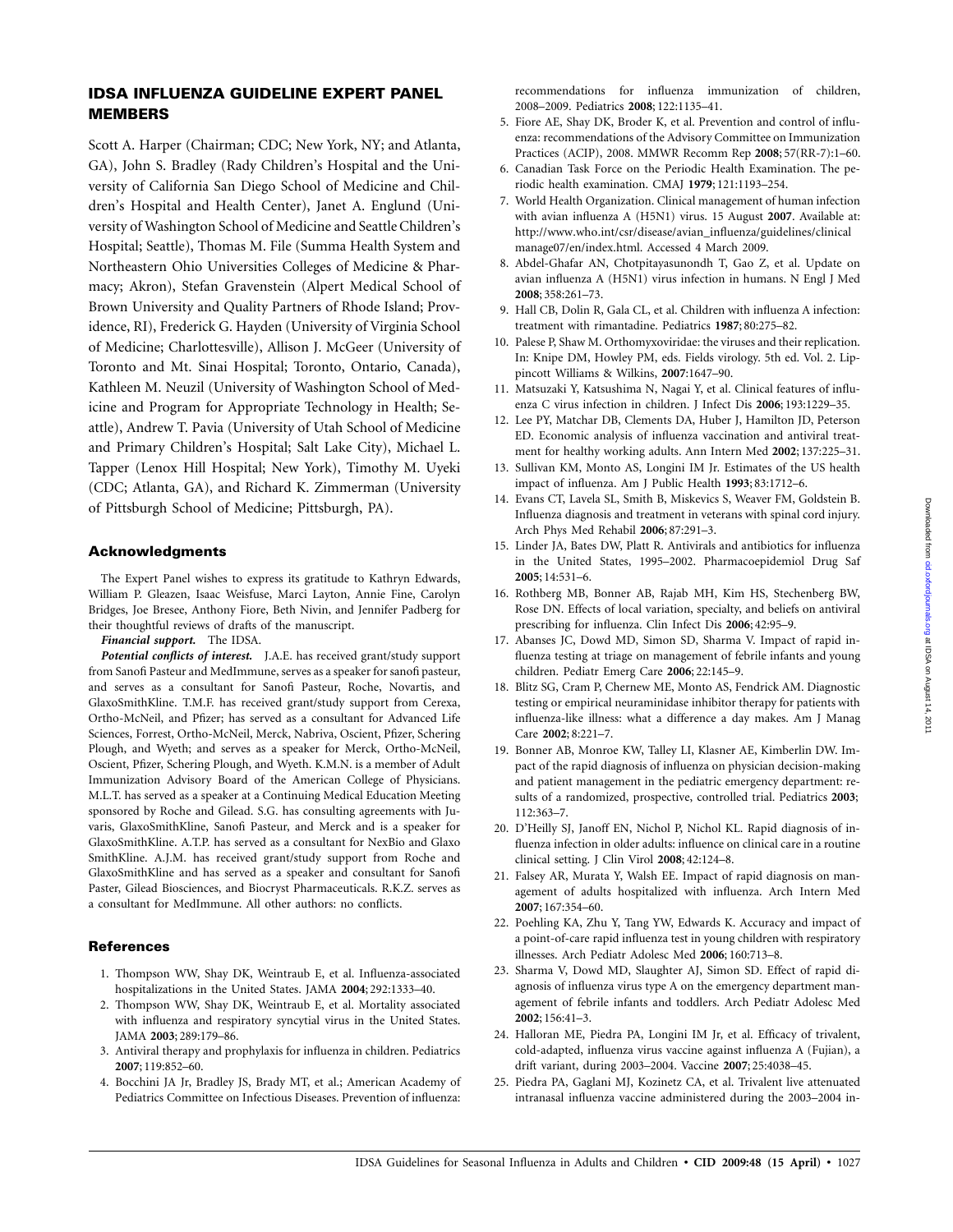fluenza type A (H3N2) outbreak provided immediate, direct, and indirect protection in children. Pediatrics **2007**; 120:e553–64.

- 26. Whitaker-Dowling P, Maassab HF, Youngner JS. Dominant-negative mutants as antiviral agents: simultaneous infection with the coldadapted live-virus vaccine for influenza A protects ferrets from disease produced by wild-type influenza A. J Infect Dis **1991**; 164:1200–2.
- 27. Boivin G, Hardy I, Tellier G, Maziade J. Predicting influenza infections during epidemics with use of a clinical case definition. Clin Infect Dis **2000**; 31:1166–9.
- 28. Call SA, Vollenweider MA, Hornung CA, Simel DL, McKinney WP. Does this patient have influenza? JAMA **2005**; 293:987–97.
- 29. Monto AS, Gravenstein S, Elliott M, Colopy M, Schweinle J. Clinical signs and symptoms predicting influenza infection. Arch Intern Med **2000**; 160:3243–7.
- 30. Quach C, Piche-Walker L, Platt R, Moore D. Risk factors associated with severe influenza infections in childhood: implication for vaccine strategy. Pediatrics **2003**; 112:e197–201.
- 31. Rojo JC, Ruiz-Contreras J, Fernandez MB, Marin MA, Folgueira L. Influenza-related hospitalizations in children younger than three years of age. Pediatr Infect Dis J **2006**; 25:596–601.
- 32. Wang YH, Huang YC, Chang LY, et al. Clinical characteristics of children with influenza A virus infection requiring hospitalization. J Microbiol Immunol Infect **2003**; 36:111–6.
- 33. Wootton SH, Scheifele DW, Mak A, Petric M, Skowronski DM. Detection of human influenza virus in the stool of children. Pediatr Infect Dis J **2006**; 25:1194–5.
- 34. Meury S, Zeller S, Heininger U. Comparison of clinical characteristics of influenza and respiratory syncytial virus infection in hospitalised children and adolescents. Eur J Pediatr **2004**; 163:359–63.
- 35. Guarner J, Paddock CD, Shieh WJ, et al. Histopathologic and immunohistochemical features of fatal influenza virus infection in children during the 2003–2004 season. Clin Infect Dis **2006**; 43:132–40.
- 36. Mamas MA, Fraser D, Neyses L. Cardiovascular manifestations associated with influenza virus infection. Int J Cardiol **2008**; 130:304–9.
- 37. Abe M, Higuchi T, Okada K, Kaizu K, Matsumoto K. Clinical study of influenza-associated rhabdomyolysis with acute renal failure. Clin Nephrol **2006**; 66:166–70.
- 38. Annerstedt M, Herlitz H, Molne J, Oldfors A, Westberg G. Rhabdomyolysis and acute renal failure associated with influenza virus type A. Scand J Urol Nephrol **1999**; 33:260–4.
- 39. Naderi AS, Palmer BF. Rhabdomyolysis and acute renal failure associated with influenza virus type B infection. Am J Med Sci **2006**; 332:88–9.
- 40. Maricich SM, Neul JL, Lotze TE, et al. Neurologic complications associated with influenza A in children during the 2003–2004 influenza season in Houston, Texas. Pediatrics **2004**; 114:e626–33.
- 41. Morishima T, Togashi T, Yokota S, et al. Encephalitis and encephalopathy associated with an influenza epidemic in Japan. Clin Infect Dis **2002**; 35:512–7.
- 42. Nagao T, Morishima T, Kimura H, et al. Prognostic factors in influenza-associated encephalopathy. Pediatr Infect Dis J **2008**; 27:384–9.
- 43. Newland JG, Laurich VM, Rosenquist AW, et al. Neurologic complications in children hospitalized with influenza: characteristics, incidence, and risk factors. J Pediatr **2007**; 150:306–10.
- 44. Steininger C, Popow-Kraupp T, Laferl H, et al. Acute encephalopathy associated with influenza A virus infection. Clin Infect Dis **2003**; 36: 567–74.
- 45. Bhat N, Wright JG, Broder KR, et al. Influenza-associated deaths among children in the United States, 2003–2004. N Engl J Med **2005**; 353:2559–67.
- 46. Chang LY, Lee PI, Lin YJ, Chiu HH, Huang LM, Lee CY. Influenza B virus infection associated with shock in a two-month-old infant. J Formos Med Assoc **1996**; 95:703–5.
- 47. Conway EE Jr, Haber RS, Gumprecht J, Singer LP. Toxic shock syndrome following influenza A in a child. Crit Care Med **1991**; 19:123–5.
- 48. MacDonald KL, Osterholm MT, Hedberg CW, et al. Toxic shock

syndrome: a newly recognized complication of influenza and influenzalike illness. JAMA **1987**; 257:1053–8.

- 49. Sharkey R, Mulloy E, O'Neill G, Walker F, O'Neill S. Toxic shock syndrome following influenza A infection. Intensive Care Med **1999**; 25:335–6.
- 50. Tolan RW Jr. Toxic shock syndrome complicating influenza A in a child: case report and review. Clin Infect Dis **1993**; 17:43–5.
- 51. Brundage JF. Interactions between influenza and bacterial respiratory pathogens: implications for pandemic preparedness. Lancet Infect Dis **2006**; 6:303–12.
- 52. Hageman JC, Uyeki TM, Francis JS, et al. Severe community-acquired pneumonia due to *Staphylococcus aureus,* 2003–04 influenza season. Emerg Infect Dis **2006**; 12:894–9.
- 53. Peltola VT, McCullers JA. Respiratory viruses predisposing to bacterial infections: role of neuraminidase. Pediatr Infect Dis J **2004**; 23(Suppl 1):S87–97.
- 54. Centers for Disease Control and Prevention. Severe methicillin-resistant *Staphylococcus aureus* community-acquired pneumonia associated with influenza—Louisiana and Georgia, December 2006–January 2007. MMWR Morb Mortal Wkly Rep **2007**; 56:325–9.
- 55. Finelli L, Fiore A, Dhara R, et al. Influenza-associated pediatric mortality in the United States: increase of *Staphylococcus aureus* coinfection. Pediatrics **2008**; 122:805–11.
- 56. Davis MM, Taubert K, Benin AL, et al. Influenza vaccination as secondary prevention for cardiovascular disease: a science advisory from the American Heart Association/American College of Cardiology. J Am Coll Cardiol **2006**; 48:1498–502.
- 57. Mamas MA, Nair S, Fraser D. Cardiac tamponade and heart failure as a presentation of influenza. Exp Clin Cardiol **2007**; 12:214–6.
- 58. Miller EK, Griffin MR, Edwards KM, et al. Influenza burden for children with asthma. Pediatrics **2008**; 121:1–8.
- 59. Varkey JB, Varkey B. Viral infections in patients with chronic obstructive pulmonary disease. Curr Opin Pulm Med **2008**; 14:89–94.
- 60. Babcock HM, Merz LR, Fraser VJ. Is influenza an influenza-like illness? Clinical presentation of influenza in hospitalized patients. Infect Control Hosp Epidemiol **2006**; 27:266–70.
- 61. Govaert TM, Dinant GJ, Aretz K, Knottnerus JA. The predictive value of influenza symptomatology in elderly people. Fam Pract **1998**; 15: 16–22.
- 62. Monmany J, Rabella N, Margall N, Domingo P, Gich I, Vazquez G. Unmasking influenza virus infection in patients attended to in the emergency department. Infection **2004**; 32:89–97.
- 63. Nicholson KG, Kent J, Hammersley V, Cancio E. Acute viral infections of upper respiratory tract in elderly people living in the community: comparative, prospective, population based study of disease burden. BMJ **1997**; 315:1060–4.
- 64. Walsh EE, Cox C, Falsey AR. Clinical features of influenza A virus infection in older hospitalized persons. J Am Geriatr Soc **2002**; 50: 1498–503.
- 65. Carrat F, Leruez-Ville M, Tonnellier M, et al. A virologic survey of patients admitted to a critical care unit for acute cardiorespiratory failure. Intensive Care Med **2006**; 32:156–9.
- 66. Izurieta HS, Thompson WW, Kramarz P, et al. Influenza and the rates of hospitalization for respiratory disease among infants and young children. N Engl J Med **2000**; 342:232–9.
- 67. Keren R, Zaoutis TE, Bridges CB, et al. Neurological and neuromuscular disease as a risk factor for respiratory failure in children hospitalized with influenza infection. JAMA **2005**; 294:2188–94.
- 68. Louie JK, Schechter R, Honarmand S, et al. Severe pediatric influenza in California, 2003–2005: implications for immunization recommendations. Pediatrics **2006**; 117:e610–8.
- 69. Mullooly JP, Bridges CB, Thompson WW, et al. Influenza- and RSVassociated hospitalizations among adults. Vaccine **2007**; 25:846–55.
- 70. Neuzil KM, Mellen BG, Wright PF, Mitchel EF Jr, Griffin MR. The effect of influenza on hospitalizations, outpatient visits, and courses of antibiotics in children. N Engl J Med **2000**; 342:225–31.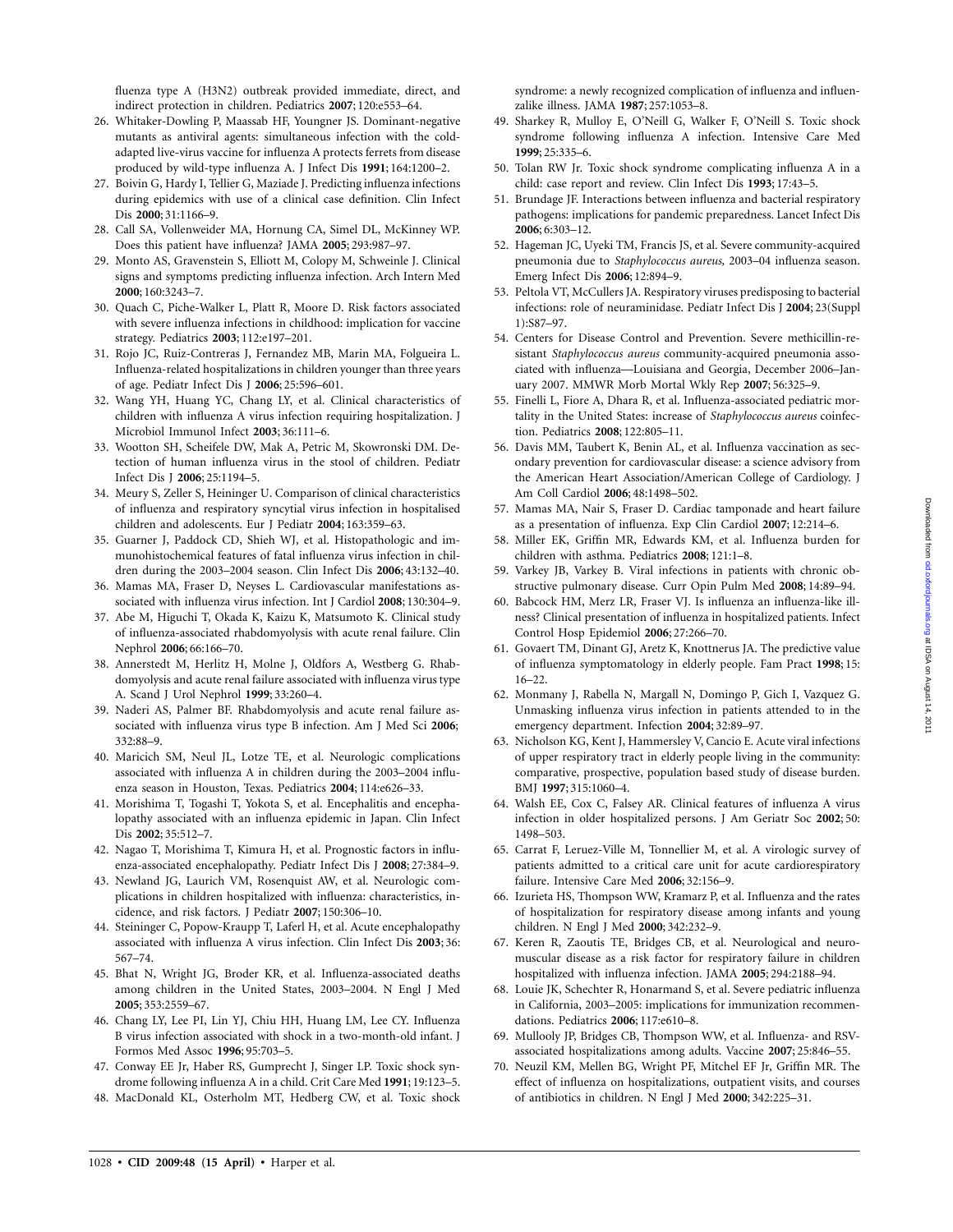- 71. Neuzil KM, Reed GW, Mitchel EF Jr, Griffin MR. Influenza-associated morbidity and mortality in young and middle-aged women. JAMA **1999**; 281:901–7.
- 72. Neuzil KM, Reed GW, Mitchel EF, Simonsen L, Griffin MR. Impact of influenza on acute cardiopulmonary hospitalizations in pregnant women. Am J Epidemiol **1998**; 148:1094–102.
- 73. Neuzil KM, Wright PF, Mitchel EF Jr, Griffin MR. The burden of influenza illness in children with asthma and other chronic medical conditions. J Pediatr **2000**; 137:856–64.
- 74. Neuzil KM, Zhu Y, Griffin MR, et al. Burden of interpandemic influenza in children younger than 5 years: a 25-year prospective study. J Infect Dis **2002**; 185:147–52.
- 75. O'Brien MA, Uyeki TM, Shay DK, et al. Incidence of outpatient visits and hospitalizations related to influenza in infants and young children. Pediatrics **2004**; 113:585–93.
- 76. Schrag SJ, Shay DK, Gershman K, et al. Multistate surveillance for laboratory-confirmed, influenza-associated hospitalizations in children: 2003–2004. Pediatr Infect Dis J **2006**; 25:395–400.
- 77. Nichol KL, Treanor JJ. Vaccines for seasonal and pandemic influenza. J Infect Dis **2006**; 194(Suppl 2):S111–8.
- 78. Horcajada JP, Pumarola T, Martinez JA, et al. A nosocomial outbreak of influenza during a period without influenza epidemic activity. Eur Respir J **2003**; 21:303–7.
- 79. Leekha S, Zitterkopf NL, Espy MJ, Smith TF, Thompson RL, Sampathkumar P. Duration of influenza A virus shedding in hospitalized patients and implications for infection control. Infect Control Hosp Epidemiol **2007**; 28:1071–6.
- 80. Sagrera X, Ginovart G, Raspall F, et al. Outbreaks of influenza A virus infection in neonatal intensive care units. Pediatr Infect Dis J **2002**; 21:196–200.
- 81. Salgado CD, Farr BM, Hall KK, Hayden FG. Influenza in the acute hospital setting. Lancet Infect Dis **2002**; 2:145–55.
- 82. Sartor C, Zandotti C, Romain F, et al. Disruption of services in an internal medicine unit due to a nosocomial influenza outbreak. Infect Control Hosp Epidemiol **2002**; 23:615–9.
- 83. Slinger R, Dennis P. Nosocomial influenza at a Canadian pediatric hospital from 1995 to 1999: opportunities for prevention. Infect Control Hosp Epidemiol **2002**; 23:627–9.
- 84. Camps M, Vilella A, Marcos MA, et al. Incidence of respiratory viruses among travelers with a febrile syndrome returning from tropical and subtropical areas. J Med Virol **2008**; 80:711–5.
- 85. Luna LK, Panning M, Grywna K, Pfefferle S, Drosten C. Spectrum of viruses and atypical bacteria in intercontinental air travelers with symptoms of acute respiratory infection. J Infect Dis **2007**; 195:675–9.
- 86. Miller JM, Tam TW, Maloney S, et al. Cruise ships: high-risk passengers and the global spread of new influenza viruses. Clin Infect Dis **2000**; 31:433–8.
- 87. Mutsch M, Tavernini M, Marx A, et al. Influenza virus infection in travelers to tropical and subtropical countries. Clin Infect Dis **2005**; 40:1282–7.
- 88. Ortiz JR, Wallis TR, Katz MA, et al. No evidence of avian influenza A (H5N1) among returning US travelers. Emerg Infect Dis **2007**; 13: 294–7.
- 89. Uyeki TM, Zane SB, Bodnar UR, et al. Large summertime influenza A outbreak among tourists in Alaska and the Yukon Territory. Clin Infect Dis **2003**; 36:1095–102.
- 90. Frank AL, Taber LH, Wells CR, Wells JM, Glezen WP, Paredes A. Patterns of shedding of myxoviruses and paramyxoviruses in children. J Infect Dis **1981**; 144:433–41.
- 91. Sato M, Hosoya M, Kato K, Suzuki H. Viral shedding in children with influenza virus infections treated with neuraminidase inhibitors. Pediatr Infect Dis J **2005**; 24:931–2.
- 92. Klimov AI, Rocha E, Hayden FG, Shult PA, Roumillat LF, Cox NJ. Prolonged shedding of amantadine-resistant influenza A viruses by immunodeficient patients: detection by polymerase chain reaction–restriction analysis. J Infect Dis **1995**; 172:1352–5.
- 93. Weinstock DM, Gubareva LV, Zuccotti G. Prolonged shedding of multidrug-resistant influenza A virus in an immunocompromised patient. N Engl J Med **2003**; 348:867–8.
- 94. Hota S, McGeer A. Antivirals and the control of influenza outbreaks. Clin Infect Dis **2007**; 45:1362–8.
- 95. Frayha H, Castriciano S, Mahony J, Chernesky M. Nasopharyngeal swabs and nasopharyngeal aspirates equally effective for the diagnosis of viral respiratory disease in hospitalized children. J Clin Microbiol **1989**; 27:1387–9.
- 96. Heikkinen T, Marttila J, Salmi AA, Ruuskanen O. Nasal swab versus nasopharyngeal aspirate for isolation of respiratory viruses. J Clin Microbiol **2002**; 40:4337–9.
- 97. Lambert SB, Whiley DM, O'Neill NT, et al. Comparing nose-throat swabs and nasopharyngeal aspirates collected from children with symptoms for respiratory virus identification using real-time polymerase chain reaction. Pediatrics **2008**; 122:e615–20.
- 98. Sung RY, Chan PK, Choi KC, et al. Comparative study of nasopharyngeal aspirate and nasal swab specimens for diagnosis of acute viral respiratory infection. J Clin Microbiol **2008**; 46:3073–6.
- 99. Uyeki TM. Influenza diagnosis and treatment in children: a review of studies on clinically useful tests and antiviral treatment for influenza. Pediatr Infect Dis J **2003**; 22:164–77.
- 100. Robinson JL, Lee BE, Kothapalli S, Craig WR, Fox JD. Use of throat swab or saliva specimens for detection of respiratory viruses in children. Clin Infect Dis **2008**; 46:e61–4.
- 101. Simpson JL, Moric I, Wark PA, Johnston SL, Gibson PG. Use of induced sputum for the diagnosis of influenza and infections in asthma: a comparison of diagnostic techniques. J Clin Virol **2003**; 26: 339–46.
- 102. Kimball AM, Foy HM, Cooney MK, Allan ID, Matlock M, Plorde JJ. Isolation of respiratory syncytial and influenza viruses from the sputum of patients hospitalized with pneumonia. J Infect Dis **1983**; 147: 181–4.
- 103. Agoritsas K, Mack K, Bonsu BK, Goodman D, Salamon D, Marcon MJ. Evaluation of the Quidel QuickVue test for detection of influenza A and B viruses in the pediatric emergency medicine setting by use of three specimen collection methods. J Clin Microbiol **2006**; 44: 2638–41.
- 104. Dale SE, Mayer C, Mayer MC, Menegus MA. Analytical and clinical sensitivity of the 3M rapid detection influenza A+B assay. J Clin Microbiol **2008**; 46:3804–7.
- 105. Grijalva CG, Poehling KA, Edwards KM, et al. Accuracy and interpretation of rapid influenza tests in children. Pediatrics **2007**; 119: e6–11.
- 106. Hurt AC, Alexander R, Hibbert J, Deed N, Barr IG. Performance of six influenza rapid tests in detecting human influenza in clinical specimens. J Clin Virol **2007**; 39:132–5.
- 107. Rashid H, Shafi S, Haworth E, et al. Value of rapid testing for influenza among Hajj pilgrims. Travel Med Infect Dis **2007**; 5:310–3.
- 108. Uyeki TM, Prasad PP, Vukotich C, et al. Low rapid influenza diagnostic test sensitivity. Clin Infect Dis (in press).
- 109. McGeer AJ. Diagnostic testing or empirical therapy for patients hospitalized with suspected influenza: what to do? Clin Infect Dis **2009**; 48(Suppl 1):S14–9.
- 110. Landry ML, Cohen S, Ferguson D. Real-time PCR compared to Binax NOW and cytospin-immunofluorescence for detection of influenza in hospitalized patients. J Clin Virol **2008**; 43:148–51.
- 111. Cruz AT, Cazacu AC, Greer JM, Demmler GJ. Rapid assays for the diagnosis of influenza A and B viruses in patients evaluated at a large tertiary care children's hospital during two consecutive winter seasons. J Clin Virol **2008**; 41:143–7.
- 112. Rahman M, Kieke BA, Vandermause MF, Mitchell PD, Greenlee RT, Belongia EA. Performance of Directigen flu A+B enzyme immunoassay and direct fluorescent assay for detection of influenza infection during the 2004–2005 season. Diagn Microbiol Infect Dis **2007**; 58: 413–8.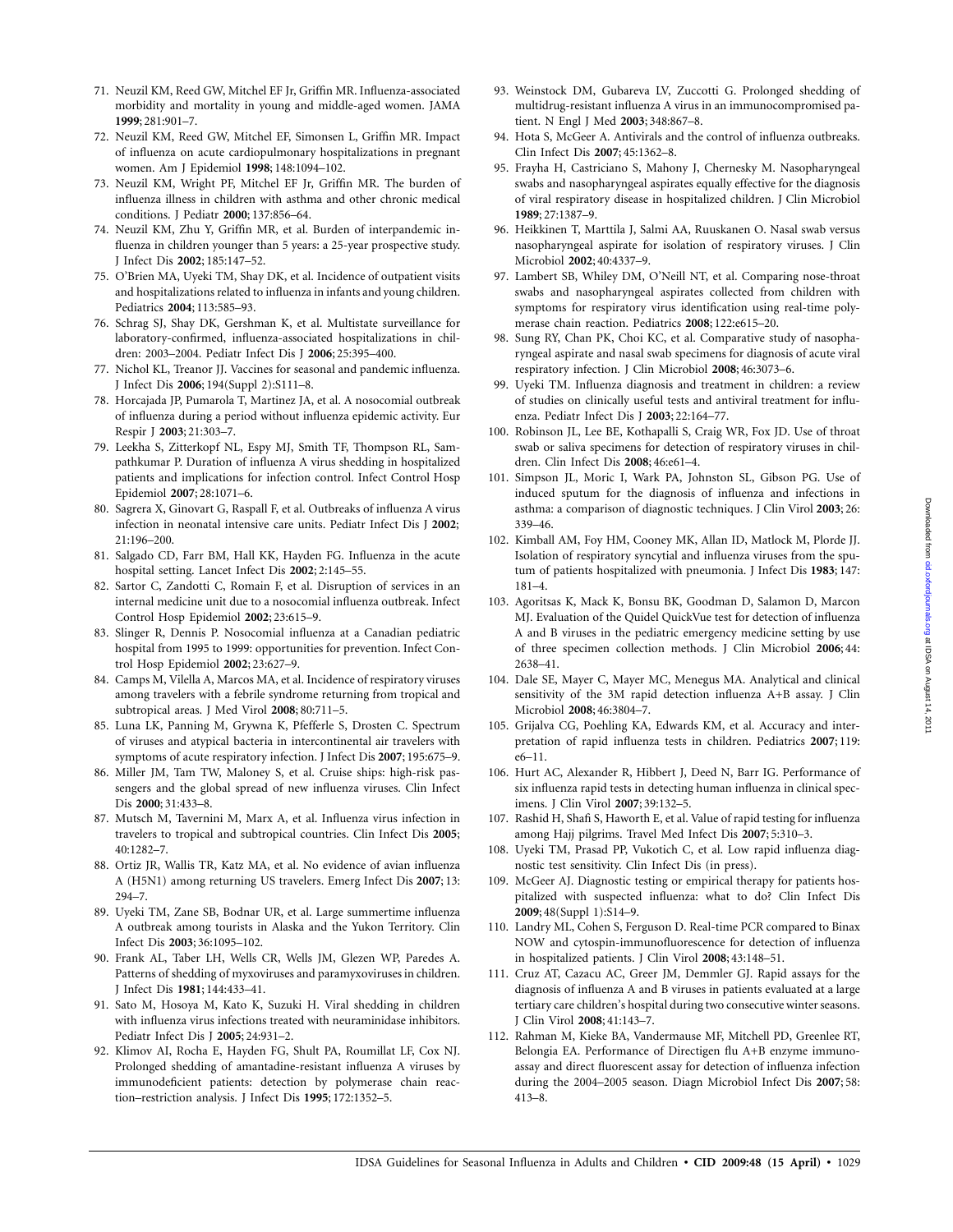- 113. Ali T, Scott N, Kallas W, et al. Detection of influenza antigen with rapid antibody-based tests after intranasal influenza vaccination (FluMist). Clin Infect Dis **2004**; 38:760–2.
- 114. Vesikari T, Karvonen A, Korhonen T, et al. A randomized, doubleblind study of the safety, transmissibility and phenotypic and genotypic stability of cold-adapted influenza virus vaccine, SLH. Pediatr Infect Dis J **2006**; 25:590–5.
- 115. Bright RA, Medina MJ, Xu X, et al. Incidence of adamantane resistance among influenza A (H3N2) viruses isolated worldwide from 1994 to 2005: a cause for concern. Lancet **2005**; 366:1175–81.
- 116. Bright RA, Shay DK, Shu B, Cox NJ, Klimov AI. Adamantane resistance among influenza A viruses isolated early during the 2005–2006 influenza season in the United States. JAMA **2006**; 295:891–4.
- 117. Deyde VM, Xu X, Bright RA, et al. Surveillance of resistance to adamantanes among influenza A(H3N2) and A(H1N1) viruses isolated worldwide. J Infect Dis **2007**; 196:249–57.
- 118. Kawai N, Ikematsu H, Iwaki N, et al. A comparison of the effectiveness of zanamivir and oseltamivir for the treatment of influenza A and B. J Infect **2008**; 56:51–7.
- 119. Sato M, Saito R, Sato I, et al. Effectiveness of oseltamivir treatment among children with influenza A or B virus infections during four successive winters in Niigata City, CZH, Japan. Tohoku J Exp Med **2008**; 214:113–20.
- 120. Monto AS, McKimm-Breschkin JL, Macken C, et al. Detection of influenza viruses resistant to neuraminidase inhibitors in global surveillance during the first 3 years of their use. Antimicrob Agents Chemother **2006**; 50:2395–402.
- 121. Neuraminidase Inhibitor Susceptibility Network. Monitoring of neuraminidase inhibitor resistance among clinical influenza virus isolates in Japan during the 2003–2006 influenza seasons. Wkly Epidemiol Rec **2007**; 82:149–50.
- 122. Centers for Disease Control and Prevention. CDC issues interim recommendations for the use of influenza antiviral medications in the settingof oseltamivir resistance among circulating influenza A (H1N1) viruses, 2008–09 influenza season. **2008**. Available at: http://www2a .cdc.gov/HAN/ArchiveSys/ViewMsgV.asp?AlertNum = 00279. Accessed 28 January 2009.
- 123. Hauge SH, Dudman SG, Borgen K, Lackenby A, Hungnes O. Oseltamivir-resistant influenza viruses A (H1N1), Norway, 2007–08. Emerg Infect Dis **2009**; 15:155–62.
- 124. Hayden F. Developing new antiviral agents for influenza treatment: what does the future hold? Clin Infect Dis **2009**; 48(Suppl 1):S3–13.
- 125. Besselaar TG, Dhamari N, Buys A, et al. Widespread oseltamivir resistance in influenza A viruses (H1N1), South Africa. Emerg Infect Dis **2008**; 14:1809–10.
- 126. Centers for Disease Control and Prevention. Update: influenza activity—United States, September 30, 2007–February 9, 2008. MMWR Morb Mortal Wkly Rep **2008**; 57:179–83.
- 127. Ciancio B, Fernandez de la Hoz K, Kreidl P, et al. Oseltamivir resistance in human seasonal influenza viruses (A/H1N1) in EU and EFTA countries: an update. Euro Surveill **2008**; 13:8032.
- 128. Lackenby A, Hungnes O, Dudman SG, et al. Emergence of resistance to oseltamivir among influenza A(H1N1) viruses in Europe. Euro Surveill **2008**; 13:8026.
- 129. Lackenby A, Thompson CI, Democratis J. The potential impact of neuraminidase inhibitor resistant influenza. Curr Opin Infect Dis **2008**; 21:626–38.
- 130. Nicoll A, Ciancio B, Kramarz P. Observed oseltamivir resistance in seasonal influenza viruses in Europe interpretation and potential implications. Euro Surveill **2008**; 13:8025.
- 131. Sheu TG, Deyde VM, Okomo-Adhiambo M, et al. Surveillance for neuraminidase inhibitor resistance among human influenza A and B viruses circulating worldwide from 2004 to 2008. Antimicrob Agents Chemother **2008**; 52:3284–92.
- 132. Okamoto S, Kamiya I, Kishida K, Shimakawa T, Fukui T, Morimoto T. Experience with oseltamivir for infants younger than 1 year old in Japan. Pediatr Infect Dis J **2005**; 24:575–6.
- 133. Tamura D, Miura T, Kikuchi Y. Oseltamivir phosphate in infants under 1 year of age with influenza infection. Pediatr Int **2005**; 47:484.
- 134. Shalabi M, Abughali N, Abzug M, et al., for the NIAID Collaborative Antiviral Study Group (CASG). Safety of osetamivir vs. adamantane or rmiantadine in children under 1 year of age. In: Program and abstracts of the 45th Annual Meeting of the Infectious Diseases Society of America (San Diego). Alexandria, VA: Infectious Diseases Society of America, **2007**.
- 135. Gilbert BE, Wilson SZ, Knight V, et al. Ribavirin small-particle aerosol treatment of infections caused by influenza virus strains A/Victoria/ 7/83 (H1N1) and B/Texas/1/84. Antimicrob Agents Chemother **1985**; 27:309–13.
- 136. Knight V, McClung HW, Wilson SZ, et al. Ribavirin small-particle aerosol treatment of influenza. Lancet **1981**; 2:945–9.
- 137. McClung HW, Knight V, Gilbert BE, Wilson SZ, Quarles JM, Divine GW. Ribavirin aerosol treatment of influenza B virus infection. JAMA **1983**; 249:2671–4.
- 138. Wilson SZ, Gilbert BE, Quarles JM, et al. Treatment of influenza A (H1N1) virus infection with ribavirin aerosol. Antimicrob Agents Chemother **1984**; 26:200–3.
- 139. Rodriguez WJ, Hall CB, Welliver R, et al. Efficacy and safety of aerosolized ribavirin in young children hospitalized with influenza: a double-blind, multicenter, placebo-controlled trial. J Pediatr **1994**; 125: 129–35.
- 140. Stein DS, Creticos CM, Jackson GG, et al. Oral ribavirin treatment of influenza A and B. Antimicrob Agents Chemother **1987**; 31:1285–7.
- 141. Hayden FG, Sable CA, Connor JD, Lane J. Intravenous ribavirin by constant infusion for serious influenza and parainfluenzavirus infection. Antivir Ther **1996**; 1:51–6.
- 142. Ilyushina NA, Hay A, Yilmaz N, Boon AC, Webster RG, Govorkova EA. Oseltamivir-ribavirin combination therapy for highly pathogenic H5N1 influenza virus infection in mice. Antimicrob Agents Chemother **2008**; 52:3889–97.
- 143. Madren LK, Shipman C, Hayden FG. In vitro inhibitory effects of combinations of anti-influenza agents. Antivir Chem Chemother **1995**; 6:109–13.
- 144. Jefferson TO, Demicheli V, Di Pietrantonj C, Jones M, Rivetti D. Neuraminidase inhibitors for preventing and treating influenza in healthy adults. Cochrane Database Syst Rev **2006**; 3:CD001265.
- 145. Kaiser L, Wat C, Mills T, Mahoney P, Ward P, Hayden F. Impact of oseltamivir treatment on influenza-related lower respiratory tract complications and hospitalizations. Arch Intern Med **2003**; 163: 1667–72.
- 146. Nordstrom BL, Sung I, Suter P, Szneke P. Risk of pneumonia and other complications of influenza-like illness in patients treated with oseltamivir. Curr Med Res Opin **2005**; 21:761–8.
- 147. Lee N, Chan PK, Choi KW, et al. Factors associated with early hospital discharge of adult influenza patients. Antivir Ther **2007**; 12:501–8.
- 148. Jefferson T, Demicheli V, Rivetti D, Jones M, Di Pietrantonj C, Rivetti A. Antivirals for influenza in healthy adults: systematic review. Lancet **2006**; 367:303–13.
- 149. Monto AS, Webster A, Keene O. Randomized, placebo-controlled studies of inhaled zanamivir in the treatment of influenza A and B: pooled efficacy analysis. J Antimicrob Chemother **1999**; 44(Suppl B): 23–9.
- 150. Lalezari J, Campion K, Keene O, Silagy C. Zanamivir for the treatment of influenza A and B infection in high-risk patients: a pooled analysis of randomized controlled trials. Arch Intern Med **2001**; 161:212–7.
- 151. Bowles SK, Lee W, Simor AE, et al. Use of oseltamivir during influenza outbreaks in Ontario nursing homes, 1999–2000. J Am Geriatr Soc **2002**; 50:608–16.
- 152. Chemaly RF, Torres HA, Aguilera EA, et al. Neuraminidase inhibitors improve outcome of patients with leukemia and influenza: an observational study. Clin Infect Dis **2007**; 44:964–7.
- 153. Nichols WG. Combating infections in hematopoietic stem cell transplant recipients. Expert Rev Anti Infect Ther **2003**; 1:57–73.
- 154. Nichols WG. Management of infectious complications in the he-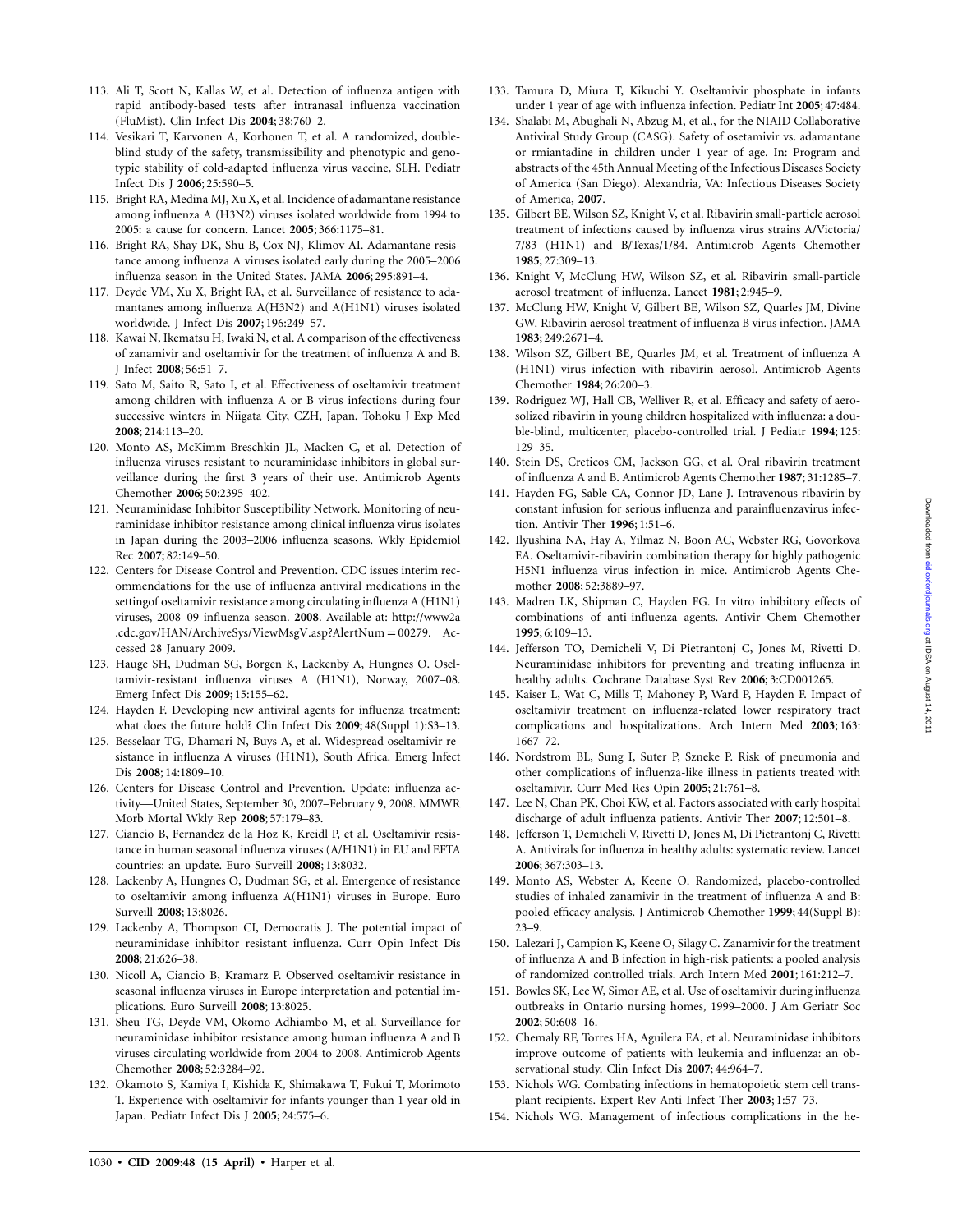- 155. Blumentals WA, Schulman KL. Impact of oseltamivir on the incidence of secondary complications of influenza in adolescent and adult patients: results from a retrospective population-based study. Curr Med Res Opin **2007**; 23:2961–70.
- 156. Orzeck EA, Shi N, Blumentals WA. Oseltamivir and the risk of influenza-related complications and hospitalizations in patients with diabetes. Clin Ther **2007**; 29:2246–55.
- 157. Cooper NJ, Sutton AJ, Abrams KR, Wailoo A, Turner D, Nicholson KG. Effectiveness of neuraminidase inhibitors in treatment and prevention of influenza A and B: systematic review and meta-analyses of randomised controlled trials. BMJ **2003**; 326:1235.
- 158. Carrat F, Vergu E, Ferguson NM, et al. Time lines of infection and disease in human influenza: a review of volunteer challenge studies. Am J Epidemiol **2008**; 167:775–85.
- 159. Hayden FG, Treanor JJ, Fritz RS, et al. Use of the oral neuraminidase inhibitor oseltamivir in experimental human influenza: randomized controlled trials for prevention and treatment. JAMA **1999**; 282: 1240–6.
- 160. Treanor JJ, Hayden FG, Vrooman PS, et al. Efficacy and safety of the oral neuraminidase inhibitor oseltamivir in treating acute influenza: a randomized controlled trial. US Oral Neuraminidase Study Group. JAMA **2000**; 283:1016–24.
- 161. Aoki FY, Macleod MD, Paggiaro P, et al. Early administration of oral oseltamivir increases the benefits of influenza treatment. J Antimicrob Chemother **2003**; 51:123–9.
- 162. Hayden FG, Osterhaus AD, Treanor JJ, et al. Efficacy and safety of the neuraminidase inhibitor zanamivir in the treatment of influenzavirus infections. GG167 Influenza Study Group. N Engl J Med **1997**; 337:874–80.
- 163. McGeer A, Green KA, Plevneshi A, et al. Antiviral therapy and outcomes of influenza requiring hospitalization in Ontario, Canada. Clin Infect Dis **2007**; 45:1568–75.
- 164. Whitley RJ, Hayden FG, Reisinger KS, et al. Oral oseltamivir treatment of influenza in children. Pediatr Infect Dis J **2001**; 20:127–33.
- 165. Johnston SL, Ferrero F, Garcia ML, Dutkowski R. Oral oseltamivir improves pulmonary function and reduces exacerbation frequency for influenza-infected children with asthma. Pediatr Infect Dis J **2005**; 24:225–32.
- 166. Barr CE, Schulman K, Iacuzio D, Bradley JS. Effect of oseltamivir on the risk of pneumonia and use of health care services in children with clinically diagnosed influenza. Curr Med Res Opin **2007**; 23:523–31.
- 167. Hedrick JA, Barzilai A, Behre U, et al. Zanamivir for treatment of symptomatic influenza A and B infection in children five to twelve years of age: a randomized controlled trial. Pediatr Infect Dis J **2000**; 19:410–7.
- 168. Randomised trial of efficacy and safety of inhaled zanamivir in treatment of influenza A and B virus infections. The MIST (Management of Influenza in the Southern Hemisphere Trialists) Study Group. Lancet **1998**; 352:1877–81.
- 169. Makela MJ, Pauksens K, Rostila T, et al. Clinical efficacy and safety of the orally inhaled neuraminidase inhibitor zanamivir in the treatment of influenza: a randomized, double-blind, placebo-controlled European study. J Infect **2000**; 40:42–8.
- 170. Monto AS, Fleming DM, Henry D, et al. Efficacy and safety of the neuraminidase inhibitor zanamivirin the treatment of influenza A and B virus infections. J Infect Dis **1999**; 180:254–61.
- 171. Sugaya N, Tamura D, Yamazaki M, et al. Comparison of the clinical effectiveness of oseltamivir and zanamivir against influenza virus infection in children. Clin Infect Dis **2008**; 47:339–45.
- 172. Kiso M, Mitamura K, Sakai-Tagawa Y, et al. Resistant influenza A viruses in children treated with oseltamivir: descriptive study. Lancet **2004**; 364:759–65.
- 173. Stephenson I, Democratis J, Lackenby A, et al. Neuraminidase inhibitor resistance after oseltamivir treatment of acute influenza A and B in children. Clin Infect Dis **2009** [Epub ahead of print].
- 174. Baz M, Abed Y, McDonald J, Boivin G. Characterization of multidrugresistant influenza A/H3N2 viruses shed during 1 year by an immunocompromised child. Clin Infect Dis **2006**; 43:1555–61.
- 175. Ison MG, Gubareva LV, Atmar RL, Treanor J, Hayden FG. Recovery of drug-resistant influenza virus from immunocompromised patients: a case series. J Infect Dis **2006**; 193:760–4.
- 176. Hatakeyama S, Sugaya N, Ito M, et al. Emergence of influenza B viruses with reduced sensitivity to neuraminidase inhibitors. JAMA **2007**; 297:1435–42.
- 177. van der Vries E, van den Berg B, Schutten M. Fatal oseltamivirresistant influenza virus infection. N Engl J Med **2008**; 359:1074–6.
- 178. Roche. Oseltamivir [package insert]. Nutley, NJ: Roche, **2008**. Available at: http://www.rocheusa.com/products/tamiflu/pi.pdf.
- 179. US Food and Drug Administration. FDA Pediatric Advisory Committee meeting on adverse event reports, focusing on neuropsychiatric and behavioral events, for Tamiflu (oseltamivir) [FDA transcript]. **2007**.
- 180. Schnirring L. Japanese study finds no behavioral effects from Tamiflu. **2008**. Available at: http://www.cidrap.umn.edu/cidrap/content/influenza/panflu/news/jul1108tamiflu-br.html. Accessed 21 November 2008.
- 181. McGeer AJ, Lee W, Loeb M, et al. Adverse effects of amantadine and oseltamivir used during respiratory outbreaks in a center for developmentally disabled adults. Infect Control Hosp Epidemiol **2004**; 25: 955–61.
- 182. GSK. Zanamivir [package insert]. Philadelphia: GSK, **2008**. Available at: http://us.gsk.com/products/assets/us\_relenza.pdf.
- 183. Monto AS, Fleming DM, Henry D, et al. Efficacy and safety of the neuraminidase inhibitor zanamivir in the treatment of influenza A and B virus infections. J Infect Dis **1999**; 180:254–61.
- 184. Moscona A. Neuraminidase inhibitors for influenza. N Engl J Med **2005**; 353:1363–73.
- 185. Williamson JC, Pegram PS. Respiratory distress associated with zanamivir. N Engl J Med **2000**; 342:661–2.
- 186. Murphy KR, Elvindson A, Pauksens K, Stein WJ. Efficacy and safety of inhaled zanamivir for the treatment of influenza in patients with asthma or chronic obstructive pulmonary disease: a double-blind, randomised, placebo-controlled, multicentre study. Clin Drug Investig **2000**; 20:337–49.
- 187. Mandell LA, Wunderink RG, Anzueto A, et al. Infectious Diseases Society of America/American Thoracic Society consensus guidelines on the management of community-acquired pneumonia in adults. Clin Infect Dis **2007**; 44(Suppl 2):S27–72.
- 188. Hayden FG, Pavia AT. Antiviral management of seasonal and pandemic influenza. J Infect Dis **2006**; 194(Suppl 2):S119–26.
- 189. Oseltamvir, amantadine (review) and zanamivir for the prophylaxis of influenza. London: National Institute for Health and Clinical Excellence, **2008**.
- 190. Hayden FG, Belshe RB, Clover RD, Hay AJ, Oakes MG, Soo W. Emergence and apparent transmission of rimantadine-resistant influenza A virus in families. N Engl J Med **1989**; 321:1696–702.
- 191. Hayden FG, Gubareva LV, Monto AS, et al. Inhaled zanamivir for the prevention of influenza in families. Zanamivir Family Study Group. N Engl J Med **2000**; 343:1282–9.
- 192. Monto AS, Pichichero ME, Blanckenberg SJ, et al. Zanamivir prophylaxis: an effective strategy for the prevention of influenza types A and B within households. J Infect Dis **2002**; 186:1582–8.
- 193. Hayden FG, Belshe R, Villanueva C, et al. Management of influenza in households: a prospective, randomized comparison of oseltamivir treatment with or without postexposure prophylaxis. J Infect Dis **2004**; 189:440–9.
- 194. Welliver R, Monto AS, Carewicz O, et al. Effectiveness of oseltamivir in preventing influenza in household contacts: a randomized controlled trial. JAMA **2001**; 285:748–54.
- 195. Rubin MS, Nivin B, Ackelsberg J. Effect of timing of amantadine chemoprophylaxis on severity of outbreaks of influenza A in adult long-term care facilities. Clin Infect Dis **2008**; 47:47–52.